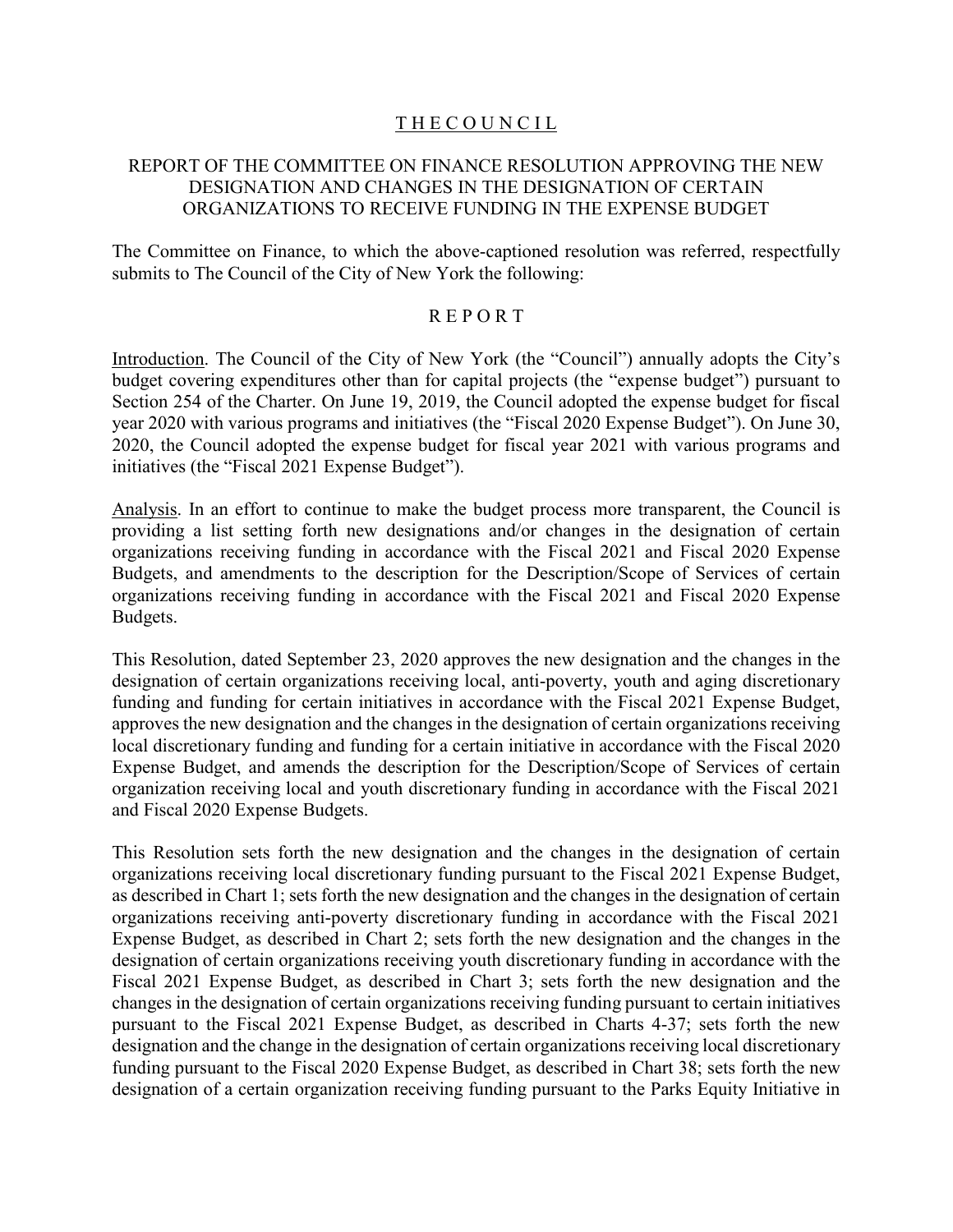accordance with the Fiscal 2020 Expense Budget, as described in Chart 39; amends the description for the Description/Scope of Services for certain organizations receiving local and youth discretionary funding in accordance with the Fiscal 2021 Expense Budget, as described in Chart 40; amends the description for the Description/Scope of Services for certain organizations receiving local discretionary funding in accordance with the Fiscal 2020 Expense Budget, as described in Chart 41; and sets forth the organizations that will receive equipment, specifically an automated external defibrillator, funded by the Beating Hearts Initiative as designated in Schedule C for Fiscal 2021, as described in Chart 42.

Specifically, Chart 1 sets forth the new designation and the changes in the designation of certain organizations receiving local discretionary funding pursuant to the Fiscal 2021 Expense Budget. Some of these designations will be effectuated upon a budget modification.

Chart 2 sets forth the new designation and the changes in the designation of certain organizations receiving anti-poverty discretionary funding in accordance with the Fiscal 2021 Expense Budget. All such designations will be effectuated upon a budget modification.

Chart 3 sets forth the new designation and the changes in the designation of certain organizations receiving youth discretionary funding in accordance with the Fiscal 2021 Expense Budget.

Chart 4 sets forth the new designation and the changes in the designation of certain organizations receiving aging discretionary in accordance with the Fiscal 2021 Expense Budget.

Chart 5 sets forth the change in the designation of a certain organization receiving funding pursuant to the Boroughwide Needs Initiative in accordance with the Fiscal 2021 Expense Budget.

Chart 6 sets forth the new designation of certain organizations receiving funding pursuant to the Speaker's Initiative to Address Citywide Needs in accordance with the Fiscal 2021 Expense Budget. All such designations will be effectuated upon a budget modification.

Chart 7 sets forth the new designation and the changes in the designation of certain organizations receiving funding pursuant to the A Greener NYC Initiative in accordance with the Fiscal 2021 Expense Budget. Some of these designations will be effectuated upon a budget modification.

Chart 8 sets forth the new designation and the changes in the designation of certain organizations receiving funding pursuant to the Cultural After-School Adventure (CASA) Initiative in accordance with the Fiscal 2021 Expense Budget. One such designation will be effectuated upon a budget modification.

Chart 9 sets forth the new designation and the changes in the designation of certain organizations receiving funding pursuant to the Cultural Immigrant Initiative in accordance with the Fiscal 2021 Expense Budget. One such designation will be effectuated upon a budget modification.

Chart 10 sets forth the new designation of certain organizations receiving funding pursuant to the Digital inclusion and Literacy Initiative in accordance with the Fiscal 2021 Expense Budget.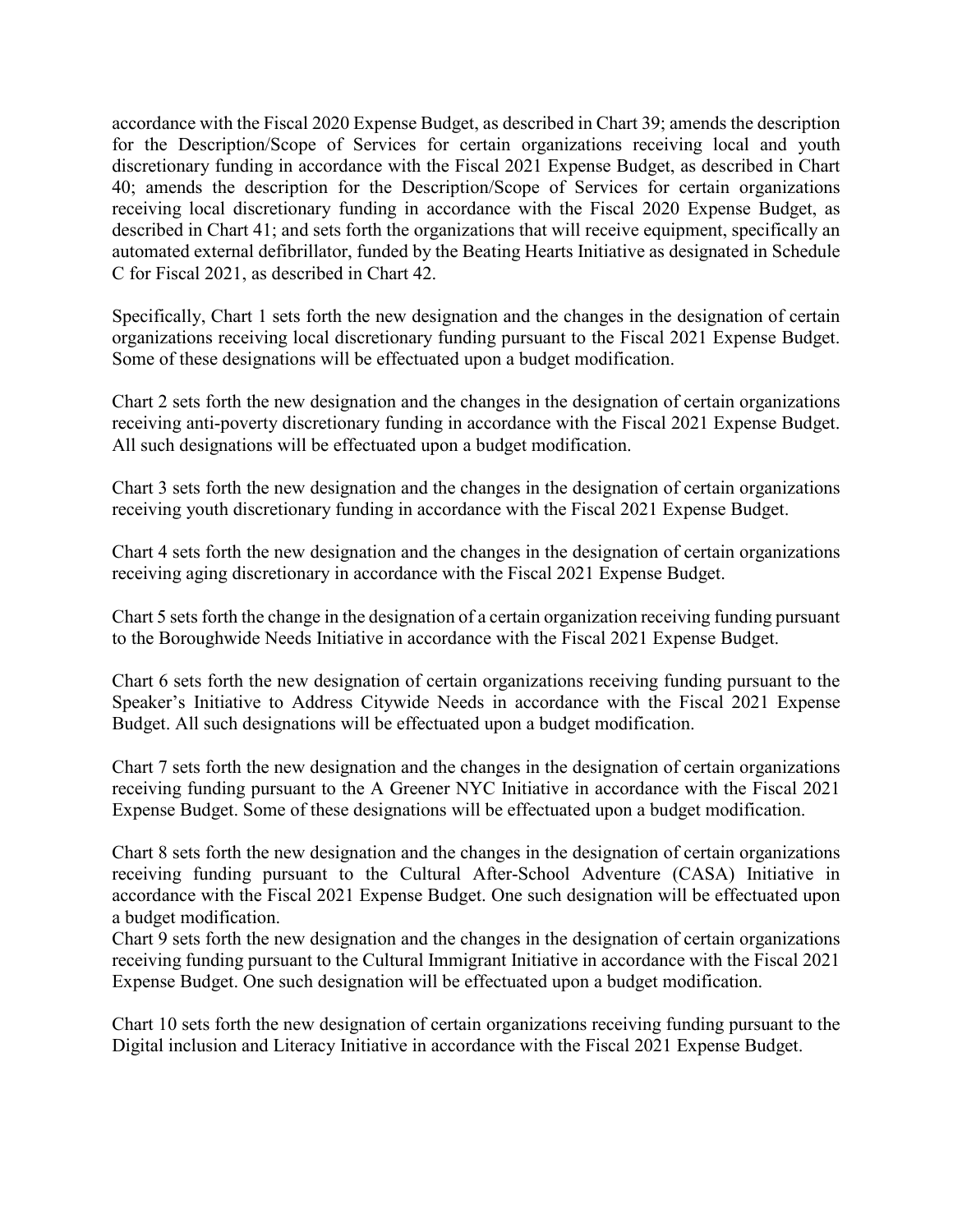Chart 11 sets forth the new designation of certain organizations receiving funding pursuant to the Domestic Violence and Empowerment (DoVE) Initiative in accordance with the Fiscal 2021 Expense Budget.

Chart 12 sets forth the new designation and the changes in the designation of certain organizations receiving funding pursuant to the Food Pantries Initiative in accordance with the Fiscal 2021 Expense Budget.

Chart 13 sets forth the new designation and the changes in the designation of certain organizations receiving funding pursuant to the Neighborhood Development Grant Initiative in accordance with the Fiscal 2021 Expense Budget.

Chart 14 sets forth the new designation and the changes in the designation of certain organizations receiving funding pursuant to the NYC Cleanup Initiative in accordance with the Fiscal 2021 Expense Budget. Some such designations will be effectuated upon a budget modification.

Chart 15 sets forth the new designation and the changes in the designation of certain organization receiving funding pursuant to the Parks Equity Initiative in accordance with the Fiscal 2021 Expense Budget. Some such designations will be effectuated upon a budget modification.

Chart 16 sets forth the new designation and the changes in the designation of certain organizations receiving funding pursuant to the Support our Seniors Initiative in accordance with the Fiscal 2021 Expense Budget. One such designation will be effectuated upon a budget modification.

Chart 17 sets forth the new designation of certain organizations receiving funding pursuant to the Discretionary Child Care Initiative in accordance with the Fiscal 2021 Expense Budget.

Chart 18 sets forth the new designation of certain organizations receiving funding pursuant to the Senior Centers, Programs, and Enhancements Initiative in accordance with the Fiscal 2021 Expense Budget.

Chart 19 sets forth the new designation and the changes in the designation of certain organizations receiving funding pursuant to the Naturally Occurring Retirement Communities (NORCs) Initiative in accordance with the Fiscal 2021 Expense Budget. One such designation will be effectuated upon a budget modification.

Chart 20 sets forth the new designation and the changes in the designation of certain organizations receiving funding pursuant to the Elie Wiesel Holocaust Survivors Initiative in accordance with the Fiscal 2021 Expense Budget.

Chart 21 sets forth the removal of funds from the administering agency pursuant to the Social and Emotional Supports for Students Initiative in accordance with the Fiscal 2021 Expense Budget. Such change will be effectuated upon a budget modification.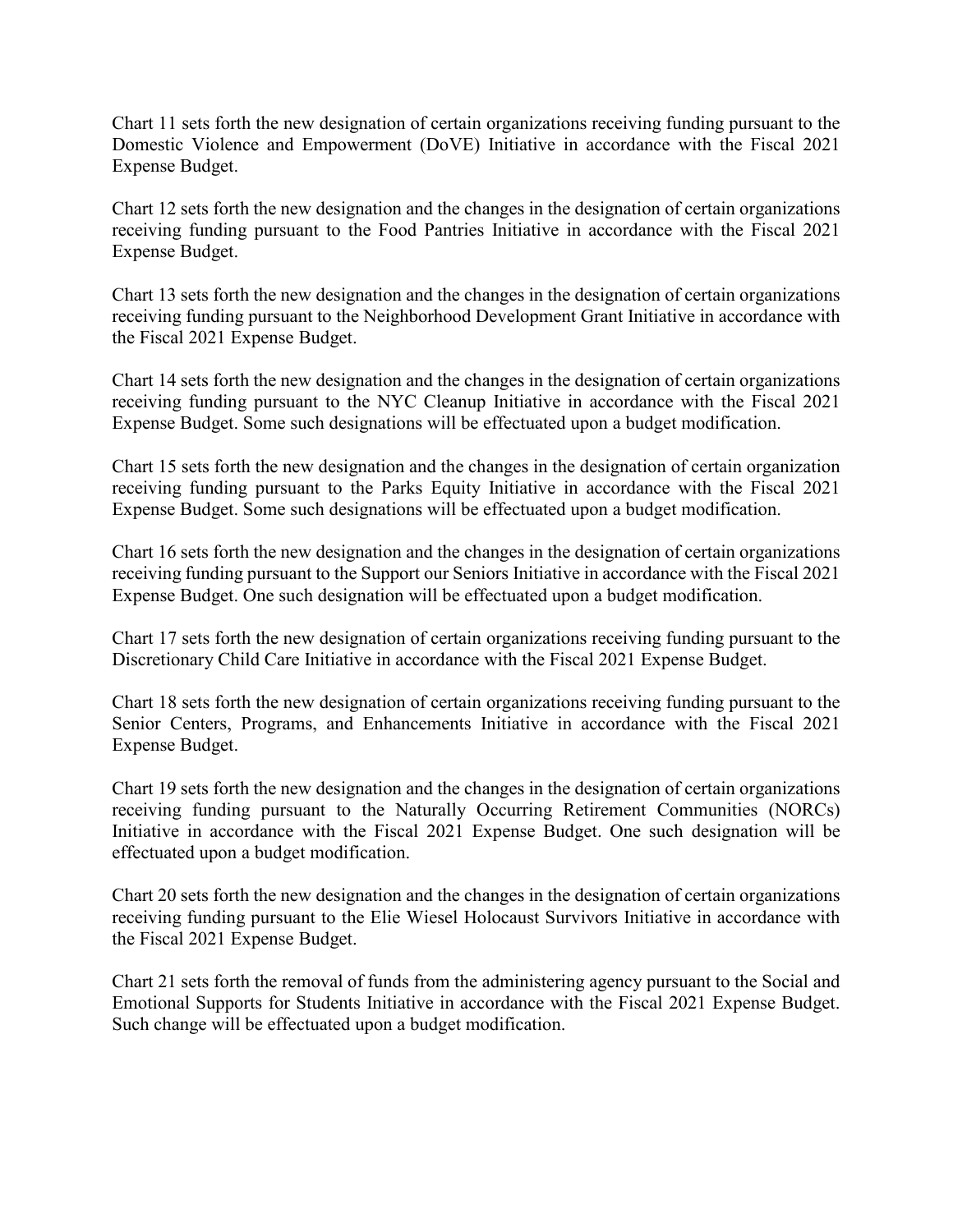Chart 22 sets forth the removal of funds from the administering agency pursuant to the Initiative for Immigrant Survivors of Domestic Violence in accordance with the Fiscal 2021 Expense Budget. Such change will be effectuated upon a budget modification.

Chart 23 sets forth the removal of funds from the administering agency pursuant to the Civic Education in New York City Schools Initiative in accordance with the Fiscal 2021 Expense Budget. Such change will be effectuated upon a budget modification.

Chart 24 sets forth the new designation of certain organizations pursuant to the Community Land Trust Initiative in accordance with the Fiscal 2021 Expense Budget.

Chart 25 sets forth the removal of funds from the administering agency and the new designation of a certain organization receiving funding pursuant to the Job Placement for Veterans Initiative in accordance with the Fiscal 2021 Expense Budget. One such designation will be effectuated upon a budget modification.

Chart 26 sets forth the new designation of certain organizations receiving funding pursuant to the Mental Health Services for Veterans Initiative in accordance with the Fiscal 2021 Expense Budget. One such designation will be effectuated upon a budget modification.

Chart 27 sets forth the new designation of a certain organization receiving funding pursuant to the Homeless Prevention Services for Veterans Initiative in accordance with the Fiscal 2021 Expense Budget. Such designation will be effectuated upon a budget modification.

Chart 28 sets forth the new designation of certain organizations receiving funding pursuant to the Veterans Community Development Initiative in accordance with the Fiscal 2021 Expense Budget. Some such designations will be effectuated upon a budget modification.

Chart 29 sets forth the new designation and the changes in the designation of certain organizations receiving funding pursuant to the Educational Programs for Students Initiative in accordance with the Fiscal 2021 Expense Budget. Some such designations will be effectuated upon a budget modification.

Chart 30 sets forth the new designation of certain organizations receiving funding pursuant to the CUNY Research Institutes Initiative in accordance with the Fiscal 2021 Expense Budget.

Chart 31 sets forth the new designation of certain organizations receiving funding pursuant to the Communities of Color Nonprofit Stabilization Fund Initiative in accordance with the Fiscal 2021 Expense Budget.

Chart 32 sets forth the new designation of a certain organization receiving funding pursuant to the Alternatives to Incarceration (ATI's) Initiative in accordance with the Fiscal 2021 Expense Budget. Chart 33 sets forth the new designation of certain organizations receiving funding pursuant to the Supports for Persons Involved in the Sex Trade Initiative in accordance with the Fiscal 2021 Expense Budget.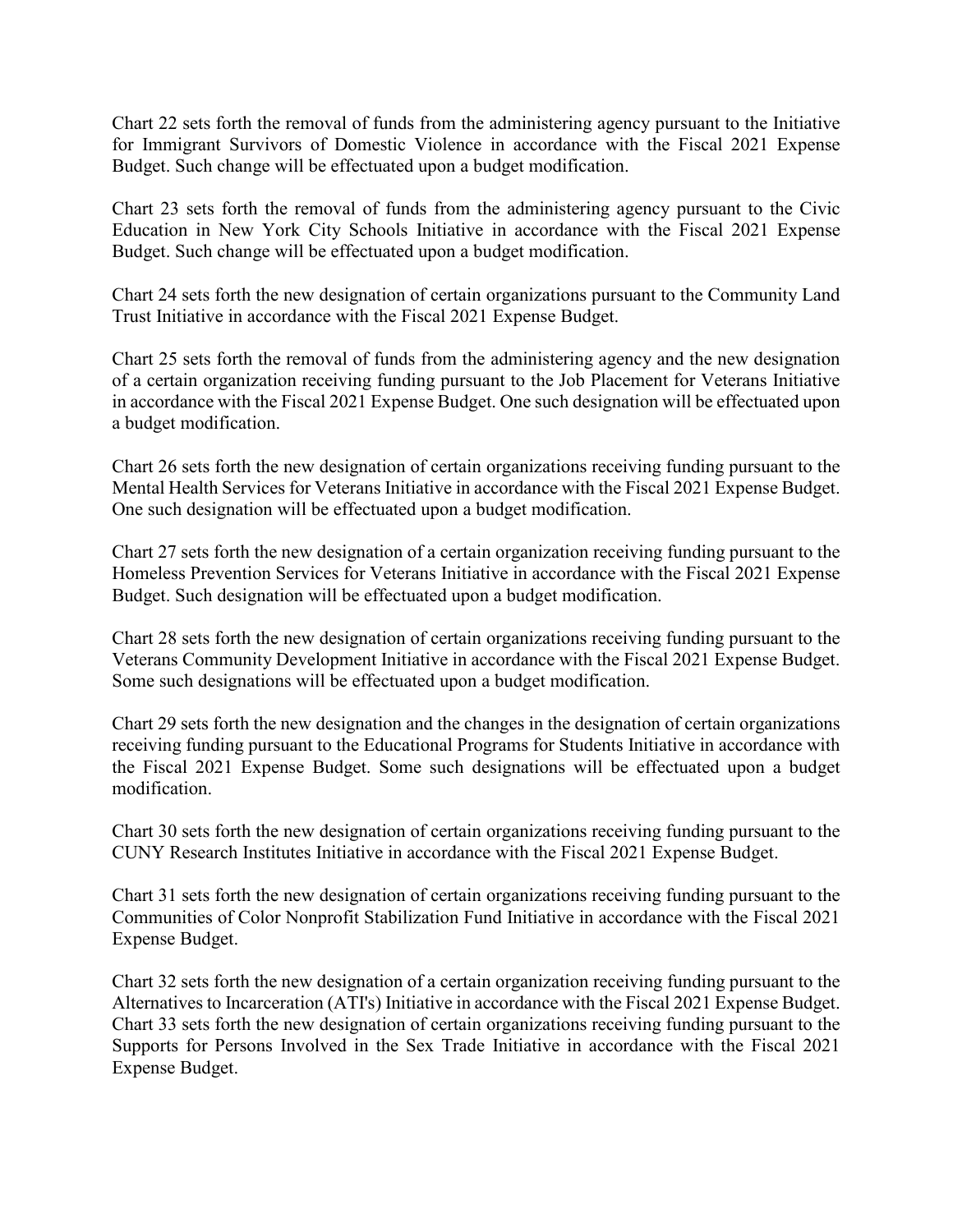Chart 34 sets forth the new designation of a certain organization receiving funding pursuant to the Day Laborer Workforce Initiative in accordance with the Fiscal 2021 Expense Budget.

Chart 35 sets forth the new designation of a certain organization receiving funding pursuant to the Community Housing Preservation Strategies Initiative in accordance with the Fiscal 2021 Expense Budget.

Chart 36 sets forth the new designation and the changes in the designation of certain organizations receiving funding pursuant to the Art a Catalyst for Change Initiative in accordance with the Fiscal 2021 Expense Budget. All such designations will be effectuated upon a budget modification.

Chart 37 sets forth the new designation and the changes in the designation of certain organizations receiving funding pursuant to the Crisis Management System Initiative in accordance with the Fiscal 2021 Expense Budget.

Chart 38 sets forth the new designation and the change in the designation of certain organizations receiving local discretionary funding pursuant to the Fiscal 2020 Expense Budget.

Chart 39 sets forth the new designation of a certain organization receiving funding pursuant to the Parks Equity Initiative in accordance with the Fiscal 2020 Expense Budget.

Chart 40 amends the description for the Description/Scope of Services for certain organizations receiving local and youth discretionary funding in accordance with the Fiscal 2021 Expense Budget.

Chart 41 amends the description for the Description/Scope of Services for certain organizations receiving local discretionary funding in accordance with the Fiscal 2020 Expense Budget.

Chart 42 sets forth the organizations that will receive equipment, specifically an automated external defibrillator, funded by the Beating Hearts Initiative as designated in Schedule C for Fiscal 2021.

It is to be noted that organizations identified in the attached Charts with an asterisk (\*) have not yet completed or began the prequalification process conducted by the Mayor's Office of Contract Services (for organizations to receive more than \$10,000) by the Council (for organizations to receive \$10,000 or less total), or other government agency. Organizations identified without an asterisk have completed the appropriate prequalification review.

It should also be noted that funding for organizations in the attached Charts with a double asterisk (\*\*) will not take effect until the passage of a budget modification.

Description of Above-captioned Resolution. In the above-captioned Resolution, the Council would approve the new designation and changes in the designation of certain organizations to receive funding in the Fiscal 2021 and Fiscal 2020 Expense Budgets. Such Resolution would take effect as of the date of adoption.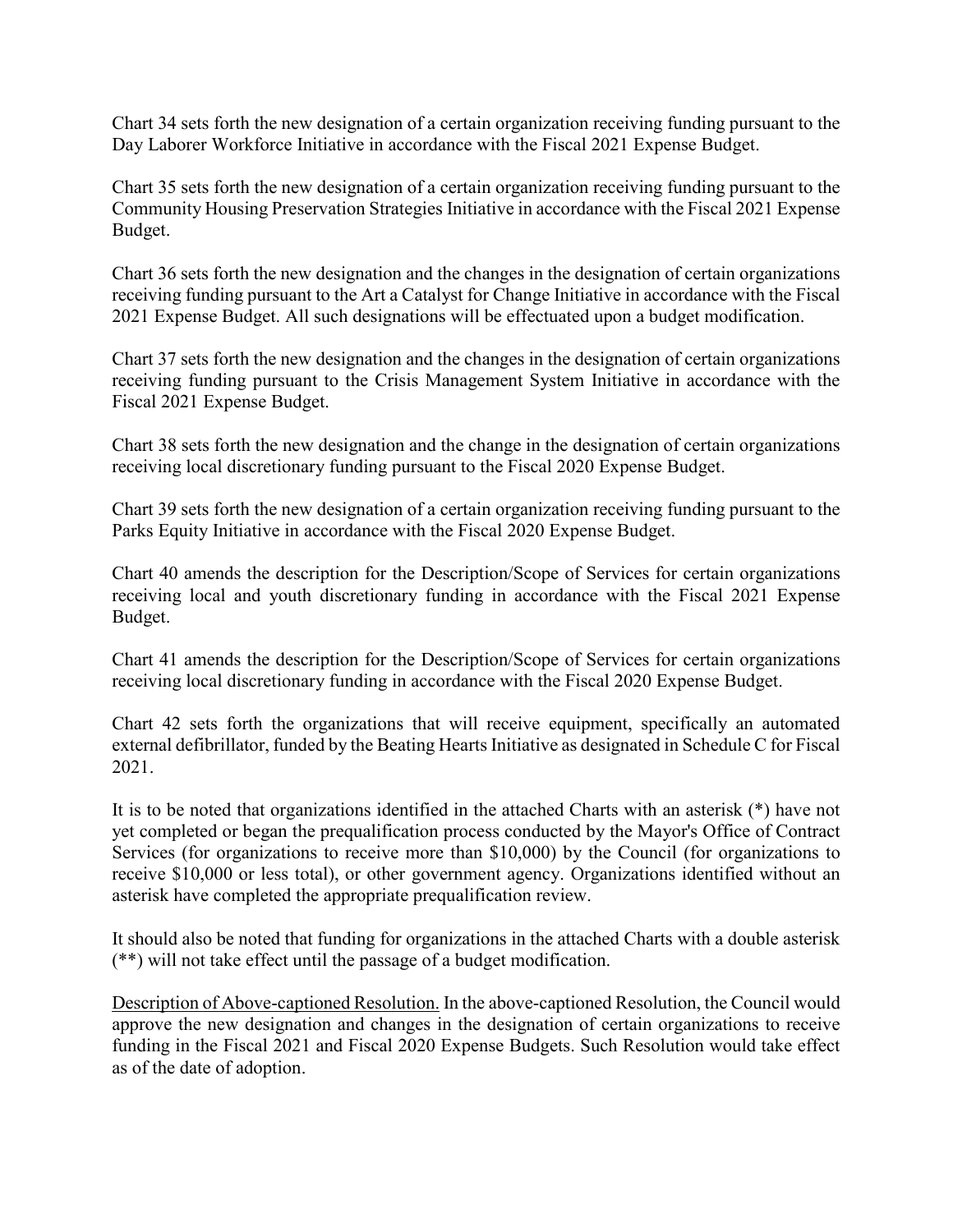### Preconsidered Res. No.

Resolution approving the new designation and changes in the designation of certain organizations to receive funding in the Expense Budget.

By Council Member Dromm

Whereas, On June 30, 2020, the Council of the City of New York (the "City Council") adopted the expense budget for fiscal year 2021 with various programs and initiatives (the "Fiscal 2021 Expense Budget"); and

Whereas, On June 19, 2019 the Council adopted the expense budget for fiscal year 2020 with various programs and initiatives (the "Fiscal 2020 Expense Budget"); and

Whereas, The City Council is hereby implementing and furthering the appropriations set forth in the Fiscal 2021 and Fiscal 2020 Expense Budgets by approving the new designation and changes in the designation of certain organizations receiving local, youth, again, and anti-poverty discretionary funding, and by approving the new designation and changes in the designation of certain organizations to receive funding pursuant to certain initiatives in accordance therewith; and

Whereas, The City Council is hereby implementing and furthering the appropriations set forth in the Fiscal 2021 and Fiscal 2020 Expense Budgets by approving new Description/Scope of Services for certain organizations receiving local and youth discretionary funding; now, therefore, be it

Resolved, That the City Council approves the new designation and the changes in the designation of certain organizations receiving local discretionary funding pursuant to the Fiscal 2021 Expense Budget, as set forth in Chart 1; and be it further

Resolved, That the City Council approves the new designation and the changes in the designation of certain organizations receiving local discretionary funding pursuant to the Fiscal 2021 Expense Budget, as set forth in Chart 2; and be it further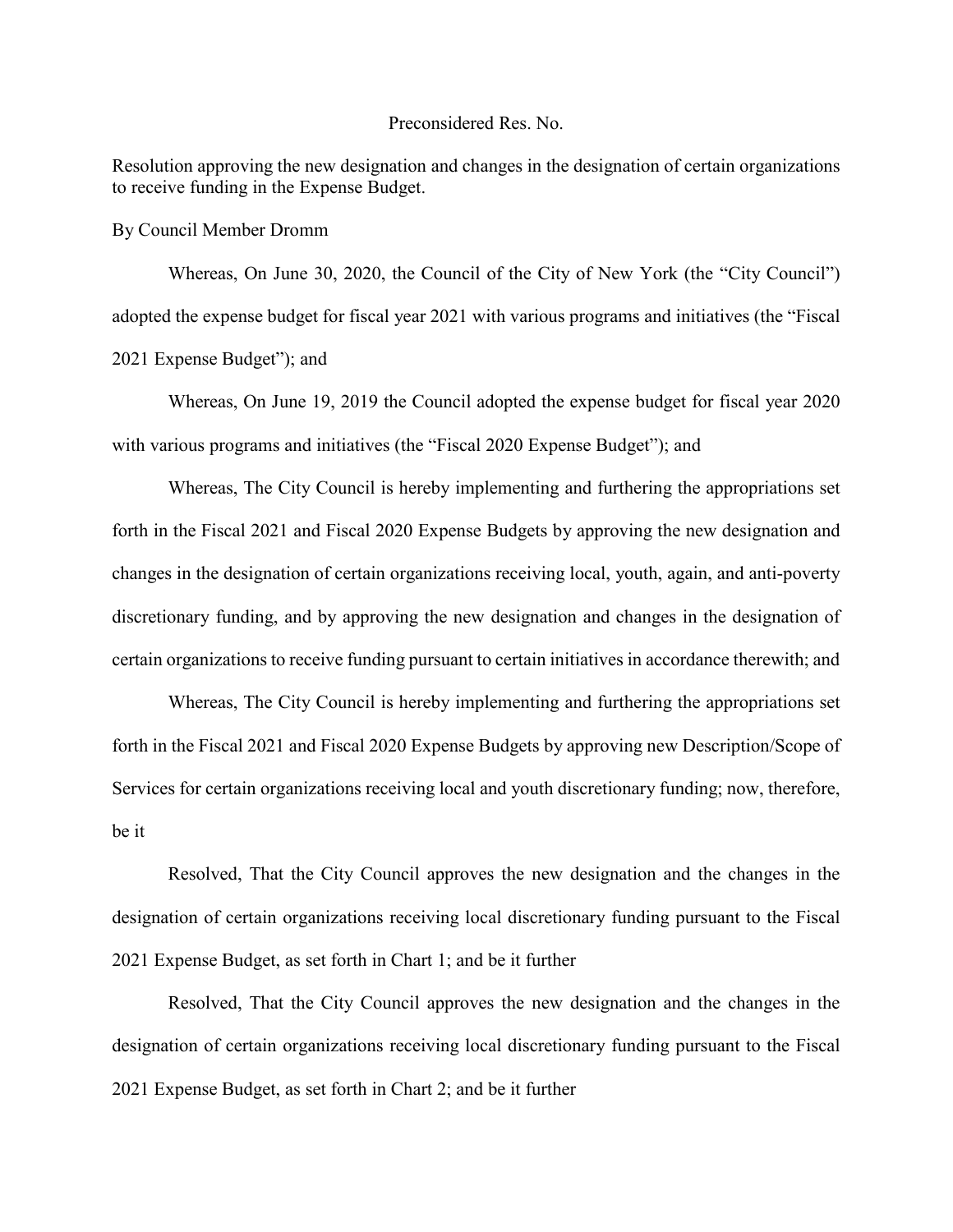Resolved, That the City Council approves the new designation and the changes in the designation of certain organizations receiving youth discretionary funding in accordance with the Fiscal 2021 Expense Budget, as set forth in Chart 3; and be it further

Resolved, That the City Council approves the new designation and the changes in the designation of certain organizations receiving aging discretionary in accordance with the Fiscal 2021 Expense Budget, as set forth in Chart 4; and be it further

Resolved, That the City Council approves the change in the designation of a certain organization receiving funding pursuant to the Boroughwide Needs Initiative in accordance with the Fiscal 2021 Expense Budget, as set forth in Chart 5; and be it further

Resolved, That the City Council approves the new designation of certain organizations receiving funding pursuant to the Speaker's Initiative to Address Citywide Needs in accordance with the Fiscal 2021 Expense Budget, as set forth in Chart 6; and be it further

Resolved, That the City Council approves the new designation and the changes in the designation of certain organizations receiving funding pursuant to the A Greener NYC Initiative in accordance with the Fiscal 2021 Expense Budget, as set forth in Chart 7; and be it further

Resolved, That the City Council approves the new designation and the changes in the designation of certain organizations receiving funding pursuant to the Cultural After-School Adventure (CASA) Initiative in accordance with the Fiscal 2021 Expense Budget, as set forth in Chart 8; and be it further

Resolved, That the City Council approves the new designation and the changes in the designation of certain organizations receiving funding pursuant to the Cultural Immigrant Initiative in accordance with the Fiscal 2021 Expense Budget, as set forth in Chart 9; and be it further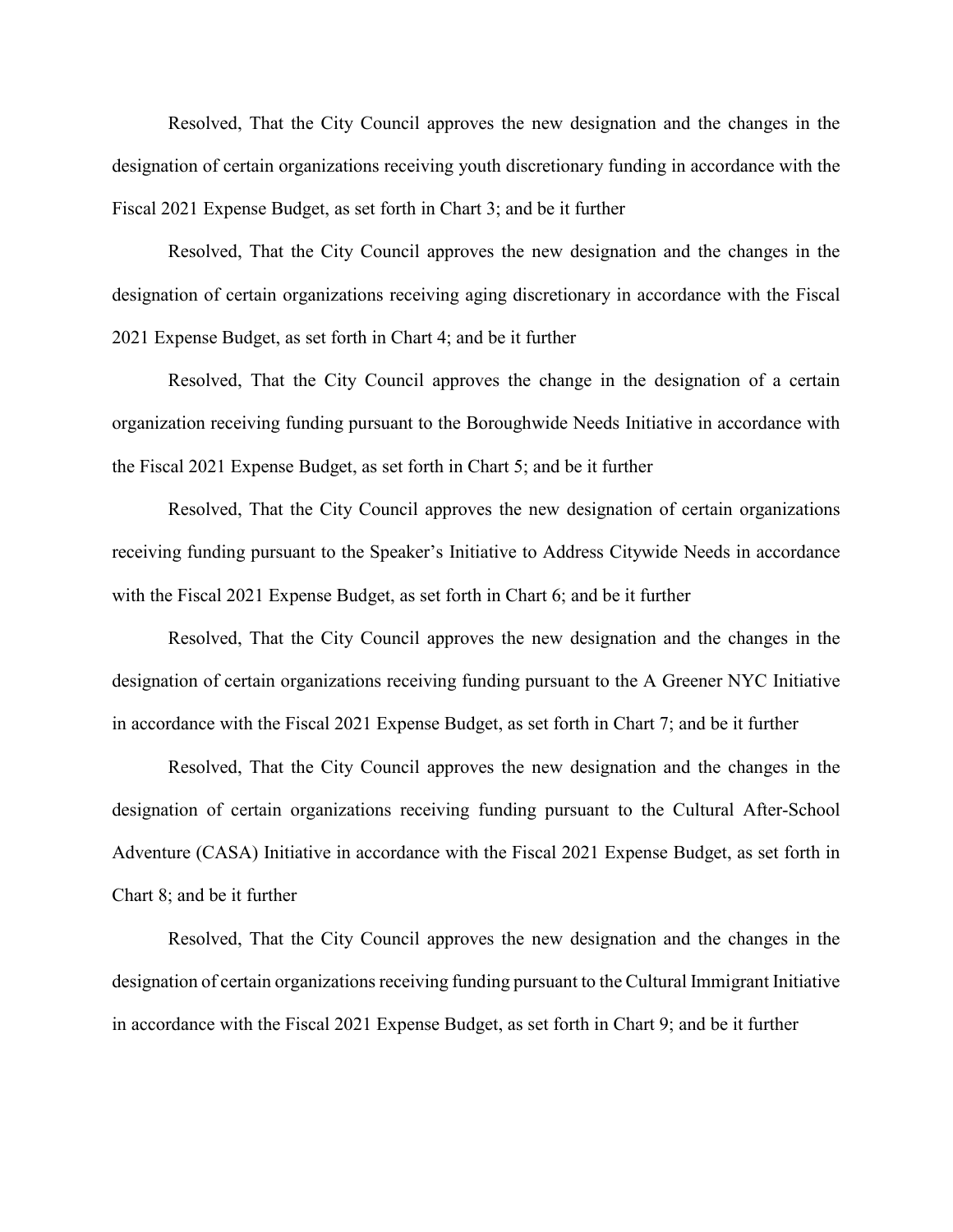Resolved, That the City Council approves the new designation of certain organizations receiving funding pursuant to the Digital inclusion and Literacy Initiative in accordance with the Fiscal 2021 Expense Budget, as set forth in Chart 10; and be it further

Resolved, That the City Council approves the new designation of certain organizations receiving funding pursuant to the Domestic Violence and Empowerment (DoVE) Initiative in accordance with the Fiscal 2021 Expense Budget, as set forth in Chart 11; and be it further

Resolved, That the City Council approves the new designation and the changes in the designation of certain organizations receiving funding pursuant to the Food Pantries Initiative in accordance with the Fiscal 2021 Expense Budget, as set forth in Chart 12; and be it further

Resolved, That the City Council approves the new designation and the changes in the designation of certain organizations receiving funding pursuant to the Neighborhood Development Grant Initiative in accordance with the Fiscal 2021 Expense Budget, as set forth in Chart 13; and be it further

Resolved, That the City Council approves the new designation and the changes in the designation of certain organizations receiving funding pursuant to the NYC Cleanup Initiative in accordance with the Fiscal 2021 Expense Budget, as set forth in Chart 14; and be it further

Resolved, That the City Council approves the new designation and the changes in the designation of certain organization receiving funding pursuant to the Parks Equity Initiative in accordance with the Fiscal 2021 Expense Budget, as set forth in Chart 15; and be it further

Resolved, That the City Council approves the new designation and the changes in the designation of certain organizations receiving funding pursuant to the Support our Seniors Initiative in accordance with the Fiscal 2021 Expense Budget, as set forth in Chart 16; and be it further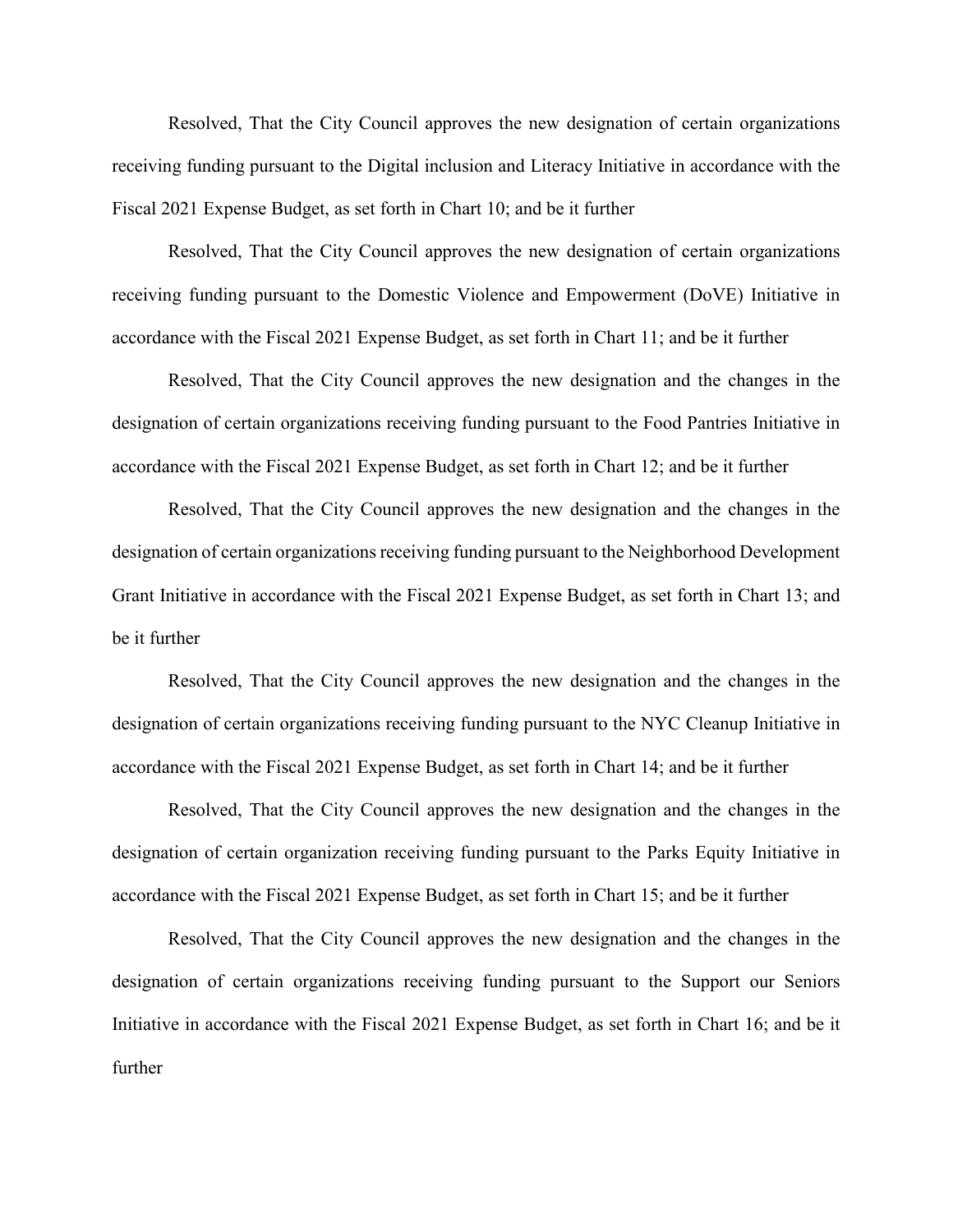Resolved, That the City Council approves the new designation of certain organizations receiving funding pursuant to the Discretionary Child Care Initiative in accordance with the Fiscal 2021 Expense Budget, as set forth in Chart 17; and be it further

Resolved, That the City Council approves the new designation of certain organizations receiving funding pursuant to the Senior Centers, Programs, and Enhancements Initiative in accordance with the Fiscal 2021 Expense Budget, as set forth in Chart 18; and be it further

Resolved, That the City Council approves the new designation and the changes in the designation of certain organizations receiving funding pursuant to the Naturally Occurring Retirement Communities (NORCs) Initiative in accordance with the Fiscal 2021 Expense Budget, as set forth in Chart 19; and be it further

Resolved, That the City Council approves the new designation and the changes in the designation of certain organizations receiving funding pursuant to the Elie Wiesel Holocaust Survivors Initiative in accordance with the Fiscal 2021 Expense Budget, as set forth in Chart 20; and be it further

Resolved, That the City Council approves the removal of funds from the administering agency pursuant to the Social and Emotional Supports for Students Initiative in accordance with the Fiscal 2021 Expense Budget, as set forth in Chart 21; and be it further

Resolved, That the City Council approves the removal of funds from the administering agency pursuant to the Initiative for Immigrant Survivors of Domestic Violence in accordance with the Fiscal 2021 Expense Budget, as set forth in Chart 22; and be it further

Resolved, That the City Council approves the removal of funds from the administering agency pursuant to the Civic Education in New York City Schools Initiative in accordance with the Fiscal 2021 Expense Budget, as set forth in Chart 23; and be it further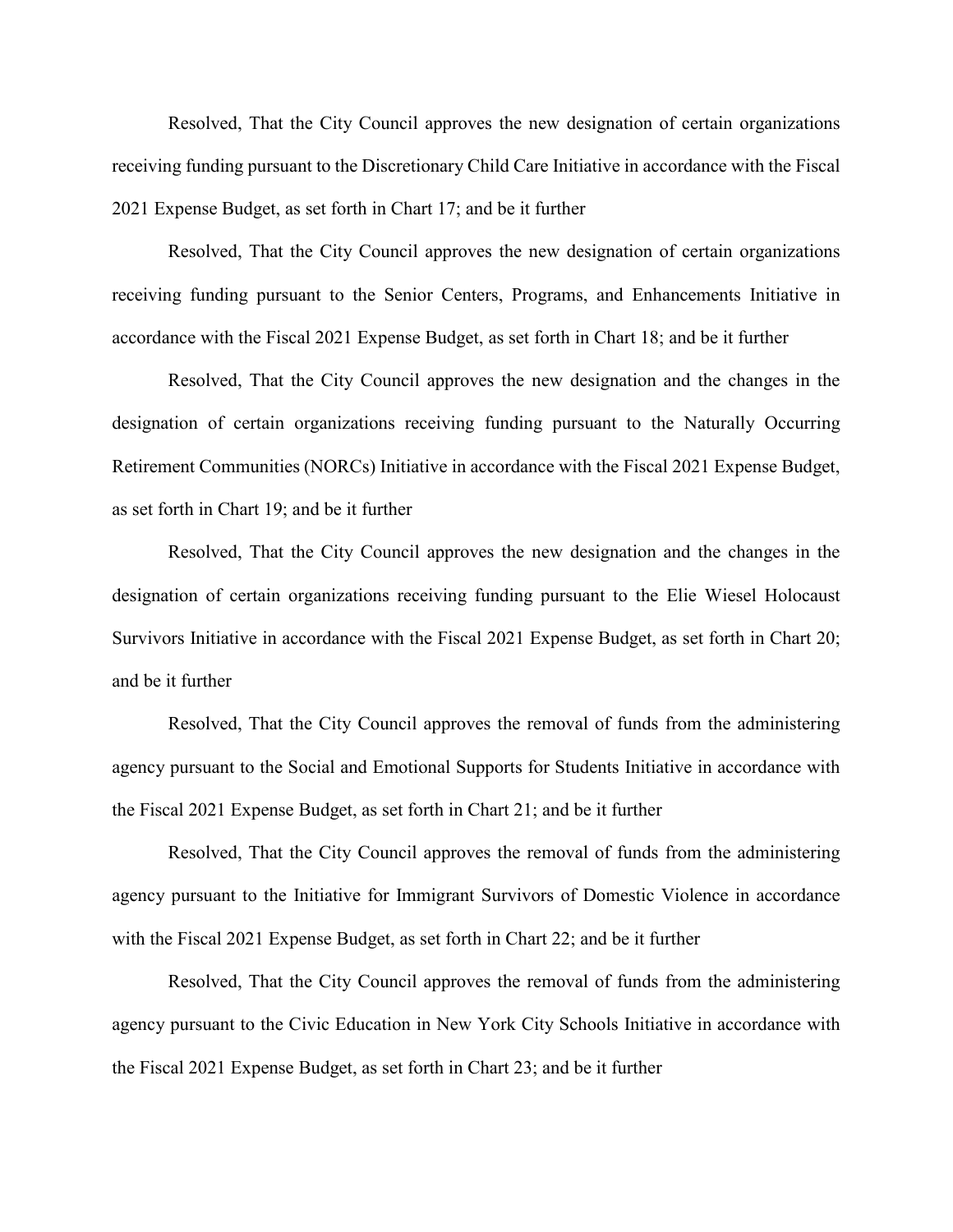Resolved, That the City Council approves the new designation of certain organizations pursuant to the Community Land Trust Initiative in accordance with the Fiscal 2021 Expense Budget, as set forth in Chart 24; and be it further

Resolved, That the City Council approves the removal of funds from the administering agency and the new designation of a certain organization receiving funding pursuant to the Job Placement for Veterans Initiative in accordance with the Fiscal 2021 Expense Budget, as set forth in Chart 25; and be it further

Resolved, That the City Council approves the new designation of certain organizations receiving funding pursuant to the Mental Health Services for Veterans Initiative in accordance with the Fiscal 2021 Expense Budget, as set forth in Chart 26; and be it further

Resolved, That the City Council approves the new designation of a certain organization receiving funding pursuant to the Homeless Prevention Services for Veterans Initiative in accordance with the Fiscal 2021 Expense Budget, as set forth in Chart 27; and be it further

Resolved, That the City Council approves the new designation of certain organizations receiving funding pursuant to the Veterans Community Development Initiative in accordance with the Fiscal 2021 Expense Budget, as set forth in Chart 28; and be it further

Resolved, That the City Council approves the new designation and the changes in the designation of certain organizations receiving funding pursuant to the Educational Programs for Students Initiative in accordance with the Fiscal 2021 Expense Budget, as set forth in Chart 29; and be it further

Resolved, That the City Council approves the new designation of certain organizations receiving funding pursuant to the CUNY Research Institutes Initiative in accordance with the Fiscal 2021 Expense Budget, as set forth in Chart 30; and be it further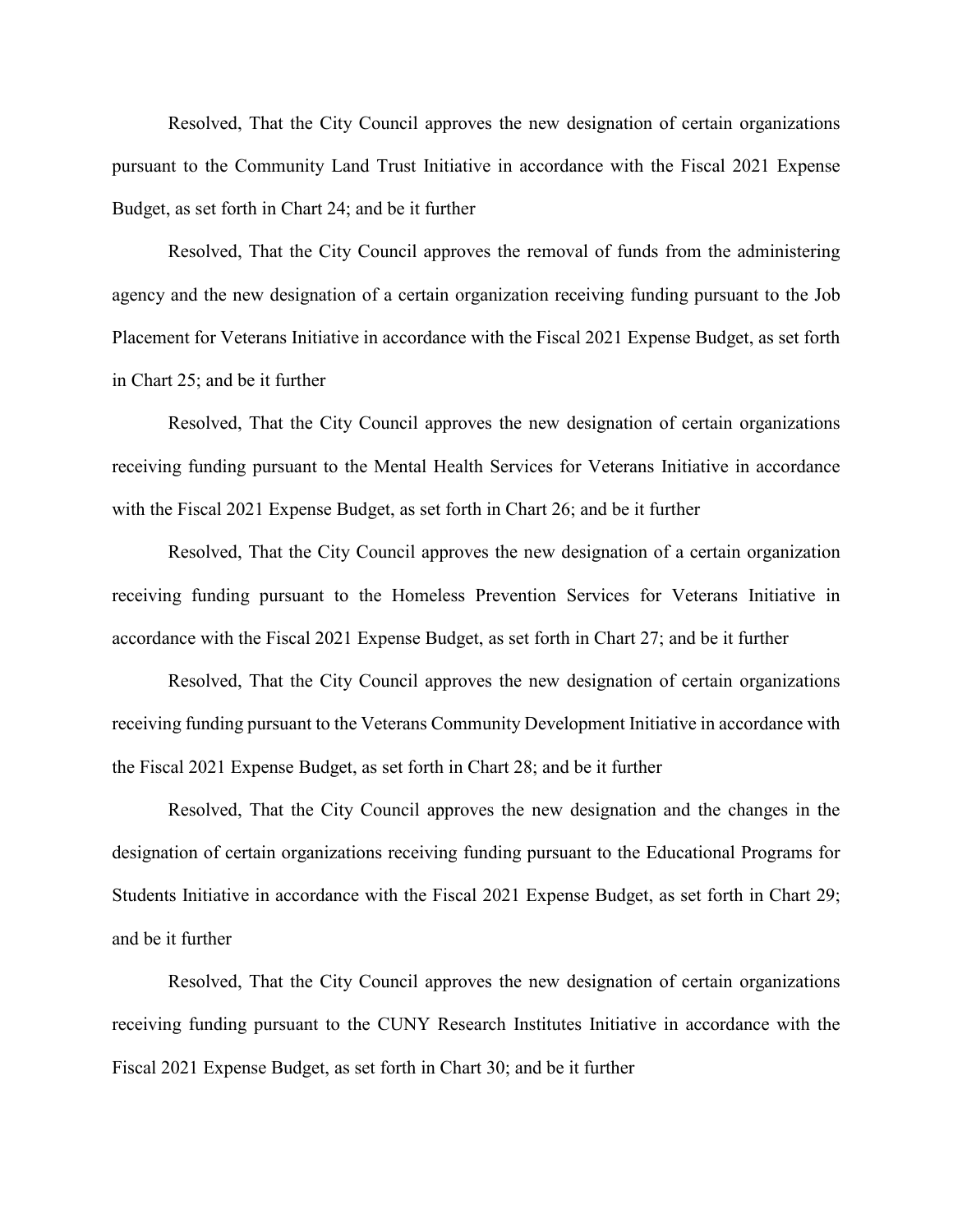Resolved, That the City Council approves the new designation of certain organizations receiving funding pursuant to the Communities of Color Nonprofit Stabilization Fund Initiative in accordance with the Fiscal 2021 Expense Budget, as set forth in Chart 31; and be it further

Resolved, That the City Council approves the new designation of a certain organization receiving funding pursuant to the Alternatives to Incarceration (ATI's) Initiative in accordance with the Fiscal 2021 Expense Budget, as set forth in Chart 32; and be it further

Resolved, That the City Council approves the new designation of certain organizations receiving funding pursuant to the Supports for Persons Involved in the Sex Trade Initiative in accordance with the Fiscal 2021 Expense Budget, as set forth in Chart 33; and be it further

Resolved, That the City Council approves the new designation of a certain organization receiving funding pursuant to the Day Laborer Workforce Initiative in accordance with the Fiscal 2021 Expense Budget, as set forth in Chart 34; and be it further

Resolved, That the City Council approves the new designation of a certain organization receiving funding pursuant to the Community Housing Preservation Strategies Initiative in accordance with the Fiscal 2021 Expense Budget, as set forth in Chart 35; and be it further

Resolved, That the City Council approves the new designation and the changes in the designation of certain organizations receiving funding pursuant to the Art a Catalyst for Change Initiative in accordance with the Fiscal 2021 Expense Budget, as set forth in Chart 36; and be it further

Resolved, That the City Council approves the new designation and the changes in the designation of certain organizations receiving funding pursuant to the Crisis Management System Initiative in accordance with the Fiscal 2021 Expense Budget, as set forth in Chart 37; and be it further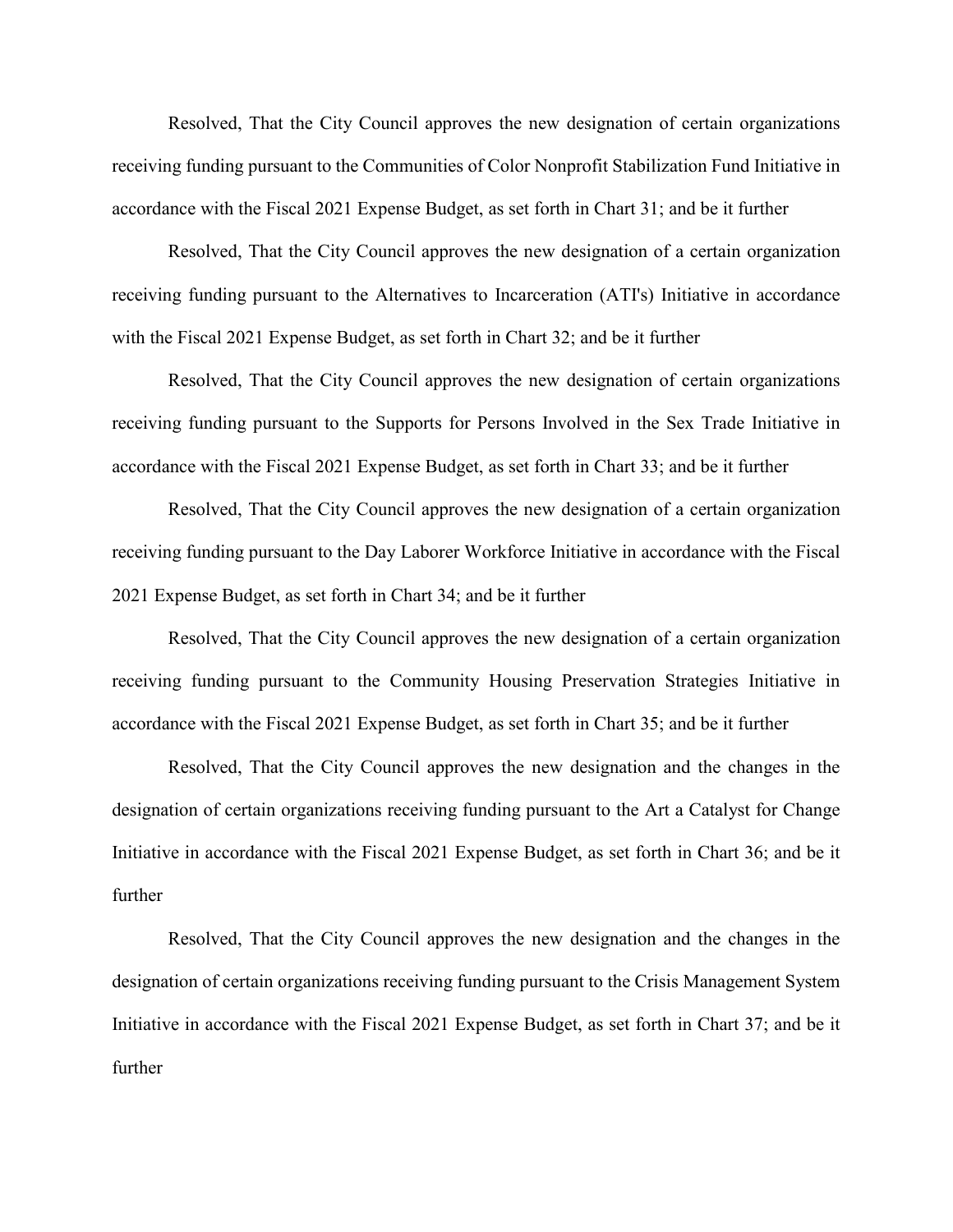Resolved, That the City Council approves the new designation and the change in the designation of certain organizations receiving local discretionary funding pursuant to the Fiscal 2020 Expense Budget, as set forth in Chart 38; and be it further

Resolved, That the City Council approves the new designation of a certain organization receiving funding pursuant to the Parks Equity Initiative in accordance with the Fiscal 2020 Expense Budget, as set forth in Chart 39; and be it further

Resolved, That the City Council approves the amendment of the description for the Description/Scope of Services for certain organizations receiving local and youth discretionary funding in accordance with the Fiscal 2021 Expense Budget, as set forth in Chart 40; and be it further

Resolved, That the City Council approves the amendment of the description for the Description/Scope of Services for certain organizations receiving local discretionary funding in accordance with the Fiscal 2020 Expense Budget, as set forth in Chart 41; and be it further

Resolved, That the City Council designates the organizations that will receive equipment specifically an automated external defibrillator, funded by the Beating Hearts Initiative as designated in Schedule C for Fiscal 2021, as set forth in Chart 42.

NB LS #13663 09/22/2020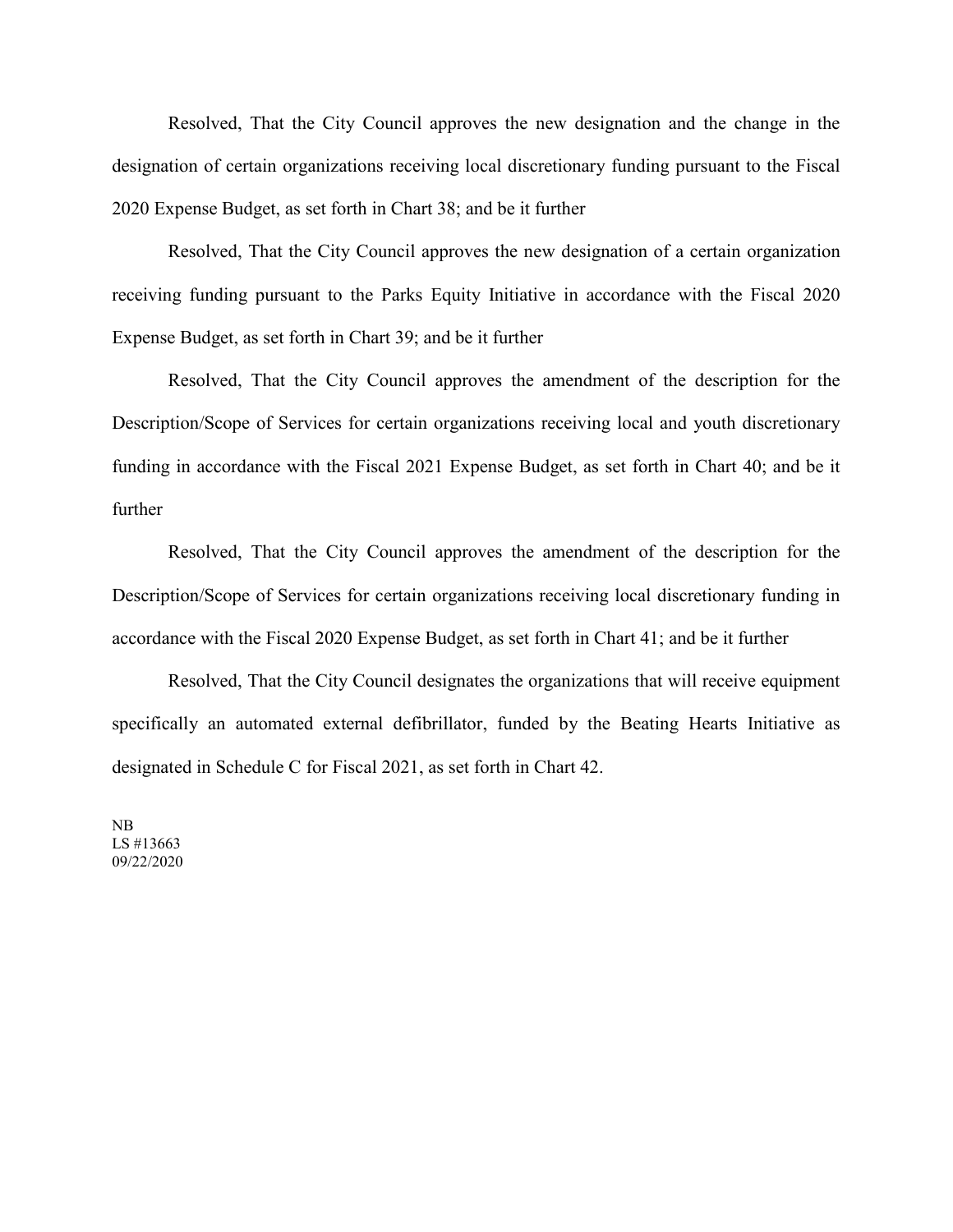| <b>Member</b> | <b>Organization - Program</b>                                                                            | <b>EIN Number</b> | <b>Agency</b> | <b>Amount</b> | Agy# | U/A |  |
|---------------|----------------------------------------------------------------------------------------------------------|-------------------|---------------|---------------|------|-----|--|
| Deutsch       | Ohel Children's Home and Family Services, Inc. **                                                        | 11-6078704        | <b>DFTA</b>   | (\$12,000)    | 125  | 003 |  |
| Deutsch       | Ohel Children's Home and Family Services, Inc. **                                                        | 11-6078704        | <b>DHMH</b>   | \$12,000      | 816  | 120 |  |
| Speaker       | Ohel Children's Home and Family Services, Inc. **                                                        | 11-6078704        | <b>DFTA</b>   | (\$75,000     | 125  | 003 |  |
| Speaker       | Ohel Children's Home and Family Services, Inc. **                                                        | 11-6078704        | <b>DHMH</b>   | \$75,000      | 816  | 120 |  |
| Lander        | Community Development Project, Inc. - Neighborhood Grant Program **                                      | 83-1441257        | <b>DYCD</b>   | (\$3,500      | 260  | 005 |  |
| Lander        | Community Development Project, Inc. - Neighborhood Grant Program **                                      | 83-1441257        | <b>HPD</b>    | \$3,500       | 806  | 009 |  |
| Adams         | Department of Transportation **                                                                          | 13-6400434        | <b>DOT</b>    | (\$5,000      | 841  | 011 |  |
| Adams         | Youth Referral and Placement Unit, Inc. **                                                               | 02-0674289        | <b>MOCJ</b>   | \$5,000       | 098  | 002 |  |
| Dromm         | Queens Community Board #4 - Youth Fair                                                                   | 13-6400434        | QNCB          | (\$5,000      | 434  | 002 |  |
| Dromm         | Queens Community Board #4                                                                                | 13-6400434        | QNCB          | \$5,000       | 434  | 002 |  |
| Levin         | Atlantic Avenue Association Local Development Corporation - Atlantic Antic<br>Festival                   | 11-2786225        | <b>DYCD</b>   | (\$5,000)     | 260  | 005 |  |
| Levin         | Atlantic Avenue Association Local Development Corporation - Atlantic Avenue-<br><b>Arts Gowanus Walk</b> | 11-2786225        | <b>DYCD</b>   | \$5,000       | 260  | 005 |  |
| Cornegy       | Make Music New York, Inc. - Wingate Concert Series **                                                    | 20-5751217        | <b>DCLA</b>   | (\$15,000     | 126  | 003 |  |
| Cornegy       | l'RAISE Girls & Boys International Corporation - Council District 36                                     | 46-3299217        | <b>DCLA</b>   | \$5,000       | 126  | 003 |  |
| Cornegy       | Moving Mountains, Inc. **                                                                                | 26-1407568        | <b>DYCD</b>   | \$10,000      | 260  | 312 |  |
| Rosenthal     | Lincoln Square District Management Association, Inc. - Winters Eve, Youth<br>Ambassadors & Dante Park    | 13-3922300        | <b>DYCD</b>   | (\$3,500)     | 260  | 005 |  |
| Rosenthal     | Broadway Mall Association, Inc. - Council District 6                                                     | 13-3419786        | <b>DYCD</b>   | \$3,500       | 260  | 005 |  |
| Rosenthal     | City Parks Foundation - Central Park Programs                                                            | 13-3561657        | <b>DPR</b>    | (\$3,500      | 846  | 006 |  |
| Rosenthal     | <b>City Parks Foundation</b>                                                                             | 13-3561657        | <b>DPR</b>    | \$3,500       | 846  | 006 |  |
| Cumbo         | Onos Foot Prints, Inc. - Health & Nutrition Programming - Council District 35                            | 90-0719956        | <b>DFTA</b>   | (\$4,000      | 125  | 003 |  |
| Cumbo         | Q Kingdom Ministries, Inc.                                                                               | 11-3201956        | <b>DFTA</b>   | \$4,000       | 125  | 003 |  |
| Cumbo         | Make Music New York, Inc. - Wingate Concert Series **                                                    | 20-5751217        | <b>DCLA</b>   | (\$10,000)    | 126  | 003 |  |
| Cumbo         | Q Kingdom Ministries, Inc.                                                                               | 11-3201956        | <b>DYCD</b>   | \$10,000      | 260  | 312 |  |
| Cumbo         | NPower, Inc. - Tech Fundamentals Workforce Training                                                      | 13-4145441        | <b>DYCD</b>   | (\$7,000      | 260  | 005 |  |
| Cumbo         | NPower Inc. - Tech Fundamentals Workforce Training                                                       | 13-4145441        | <b>DYCD</b>   | \$7,000       | 260  | 005 |  |
| Cumbo         | Campaign Against Hunger, Inc., The                                                                       | 20-0934854        | <b>DYCD</b>   | (\$5,000      | 260  | 005 |  |
| Cumbo         | West Indian American Day Carnival Association, Inc.                                                      | 23-7176396        | <b>DCLA</b>   | \$5,000       | 126  | 003 |  |
| Cumbo         | Myrtle Avenue Brooklyn DMA, Inc. - Operating Support                                                     | 20-2659913        | <b>DYCD</b>   | (\$5,000      | 260  | 005 |  |
| Cumbo         | Teens for Food Justice, Inc. - Nutrition/Health Education                                                | 45-3591508        | <b>DYCD</b>   | \$5,000       | 260  | 312 |  |
| Holden        | Feathered Friends Parrot Adoption Services, Inc. **                                                      | 20-1981209        | <b>DYCD</b>   | (\$5,000      | 260  | 005 |  |
| Holden        | Department of Sanitation - Council District 30 <sup>**</sup>                                             | 13-6400434        | <b>DSNY</b>   | \$5,000       | 827  | 109 |  |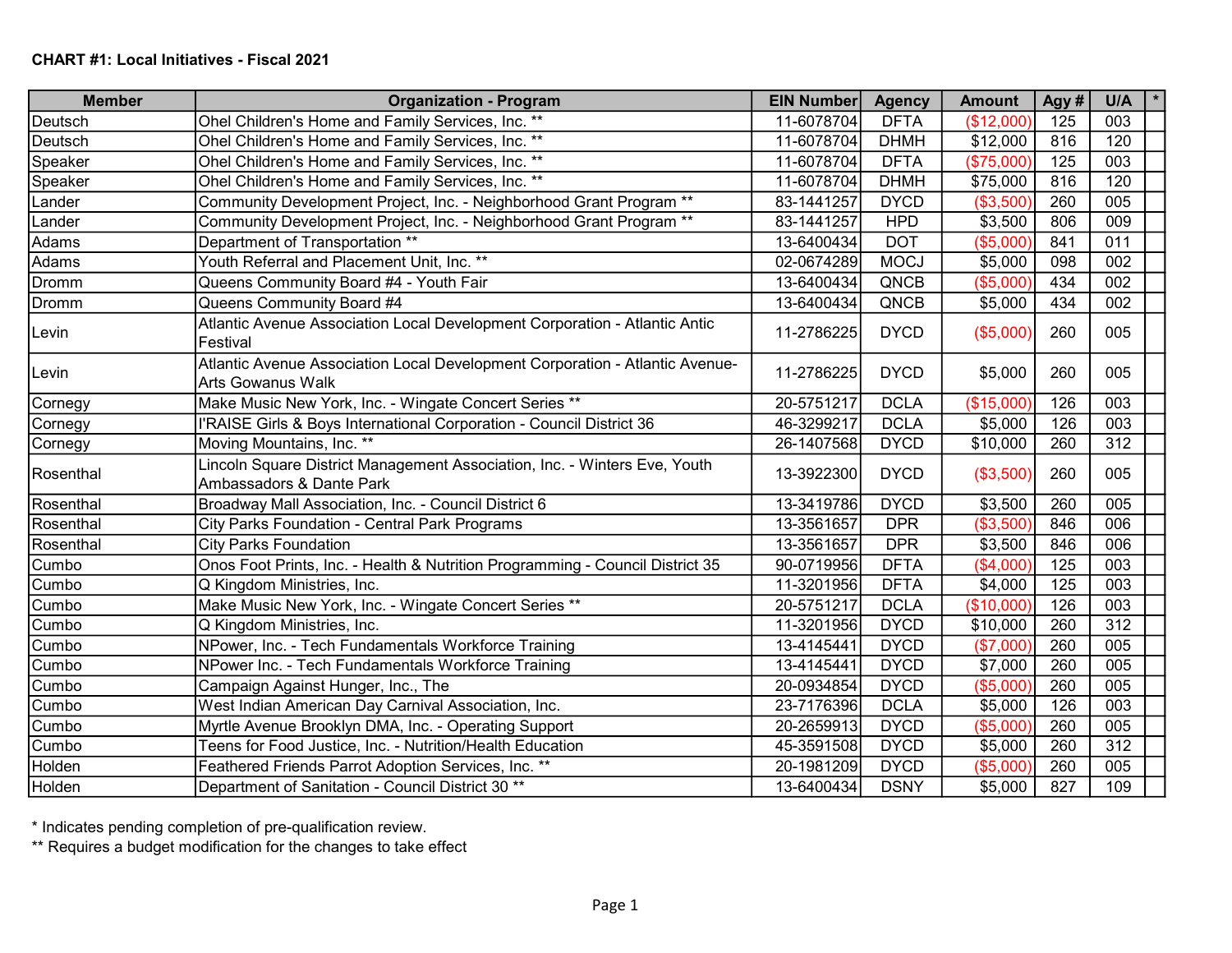| <b>Member</b> | <b>Organization - Program</b>                                                                           | <b>EIN Number</b> | <b>Agency</b> | <b>Amount</b> | Agy# | U/A              |
|---------------|---------------------------------------------------------------------------------------------------------|-------------------|---------------|---------------|------|------------------|
| Rodriguez     | Hudson River Community Sailing, Inc.                                                                    | 26-1784215        | <b>DYCD</b>   | (\$7,000      | 260  | 312              |
| Rodriguez     | Lotus Fine Arts Productions, Inc.                                                                       | 13-3530544        | <b>DYCD</b>   | \$7,000       | 260  | 312              |
| Rodriguez     | Lotus Fine Arts Productions, Inc. **                                                                    | 13-3530544        | <b>DYCD</b>   | (\$7,000      | 260  | 312              |
| Rodriguez     | Lotus Fine Arts Productions, Inc. **                                                                    | 13-3530544        | <b>DCLA</b>   | \$7,000       | 126  | 003              |
| Rodriguez     | Association of Dominican Classical Artists, Inc. **                                                     | 13-3843597        | <b>DCLA</b>   | (\$20,000     | 126  | 003              |
| Rodriguez     | Renaissance Technical Institute, Inc. **                                                                | 47-2048750        | <b>DYCD</b>   | \$20,000      | 260  | 005              |
| Dromm         | Irish Business Organization of New York, Inc., The - Networking Events **                               | 13-3628301        | <b>SBS</b>    | (\$5,000      | 801  | 002              |
| Dromm         | Queens Lesbian and Gay Pride Committee, Inc. **                                                         | 11-3146598        | <b>DYCD</b>   | \$5,000       | 260  | 005              |
| Barron        | Afrolatin@ Project, Inc., The - Council District 42 **                                                  | 26-2090212        | <b>DCLA</b>   | (\$5,000      | 126  | 003              |
| Barron        | City University of New York - Medgar Evers College - Brooklyn Pipeline<br><b>Educational Program **</b> | 13-3893536        | <b>CUNY</b>   | (\$20,000)    | 042  | 001              |
| Barron        | Digital Girl, Inc. - Council District 42                                                                | 47-2288307        | <b>DYCD</b>   | (\$5,000      | 260  | 312              |
| Barron        | East New York 4 Gardens, Inc. - Council District 42                                                     | 82-4418780        | <b>DYCD</b>   | (\$5,000      | 260  | 005              |
| Barron        | EDIFY Communities of New York, Inc. - Council District 42                                               | 20-0177748        | <b>DYCD</b>   | (\$5,000      | 260  | 312              |
| Barron        | Elite Learners, Inc. - Council District 42                                                              | 81-4482839        | <b>DYCD</b>   | (\$5,000      | 260  | 005              |
| Barron        | Man Up, Inc. - Council District 42                                                                      | 03-0553092        | <b>DYCD</b>   | (\$30,000     | 260  | 312              |
| Barron        | Purelements: An Evolution in Dance - Council District 42 **                                             | 20-5332584        | <b>DCLA</b>   | (\$10,000     | 126  | 003              |
| Barron        | Sisters With Purpose, Inc. - Council District 42                                                        | 27-2830778        | <b>DYCD</b>   | (\$10,000     | 260  | 312              |
| Barron        | East New York Restoration Local Development Corporation - Council District 42                           | 46-1763706        | <b>DYCD</b>   | \$32,500      | 260  | 312              |
| Barron        | New York City Housing Authority - Woodson Houses **                                                     | 13-6400434        | <b>HPD</b>    | \$2,500       | 806  | $\overline{012}$ |
| Barron        | United Community Centers, Inc. - Council District 42 **                                                 | 11-1950787        | <b>DYCD</b>   | \$60,000      | 260  | 005              |
| Moya          | Neighborhood Housing Services of Queens CDC, Inc. - Dorie Miller Co-op **                               | 47-1267077        | <b>HPD</b>    | (\$14,000     | 806  | 009              |
| Moya          | Ecuadorian Civic Committee of New York City, Inc. **                                                    | 11-3553172        | <b>DYCD</b>   | \$14,000      | 260  | 005              |
| Moya          | Education Through Music, Inc. - Public School 14Q                                                       | 13-3613210        | <b>DCLA</b>   | (\$3,000      | 126  | $\overline{003}$ |
| Moya          | Education Through Music, Inc. - Public School 110 (24Q110)                                              | 13-3613210        | <b>DCLA</b>   | \$3,000       | 126  | 003              |
| Barron        | Man Up, Inc. - Council District 42 **                                                                   | 03-0553092        | <b>DYCD</b>   | (\$120,000]   | 260  | 312              |
| Barron        | East New York Restoration Local Development Corporation - Council District 42                           | 46-1763706        | <b>DYCD</b>   | \$40,000      | 260  | 312              |
| Barron        | Victory Music and Dance Company, Inc. - Council District 42 **                                          | 47-2167056        | <b>DCLA</b>   | \$80,000      | 126  | 003              |
| Speaker       | NPower, Inc.                                                                                            | 13-4145441        | <b>DYCD</b>   | (\$50,000     | 260  | 005              |
| Speaker       | NPower Inc.                                                                                             | 13-4145441        | <b>DYCD</b>   | \$50,000      | 260  | 005              |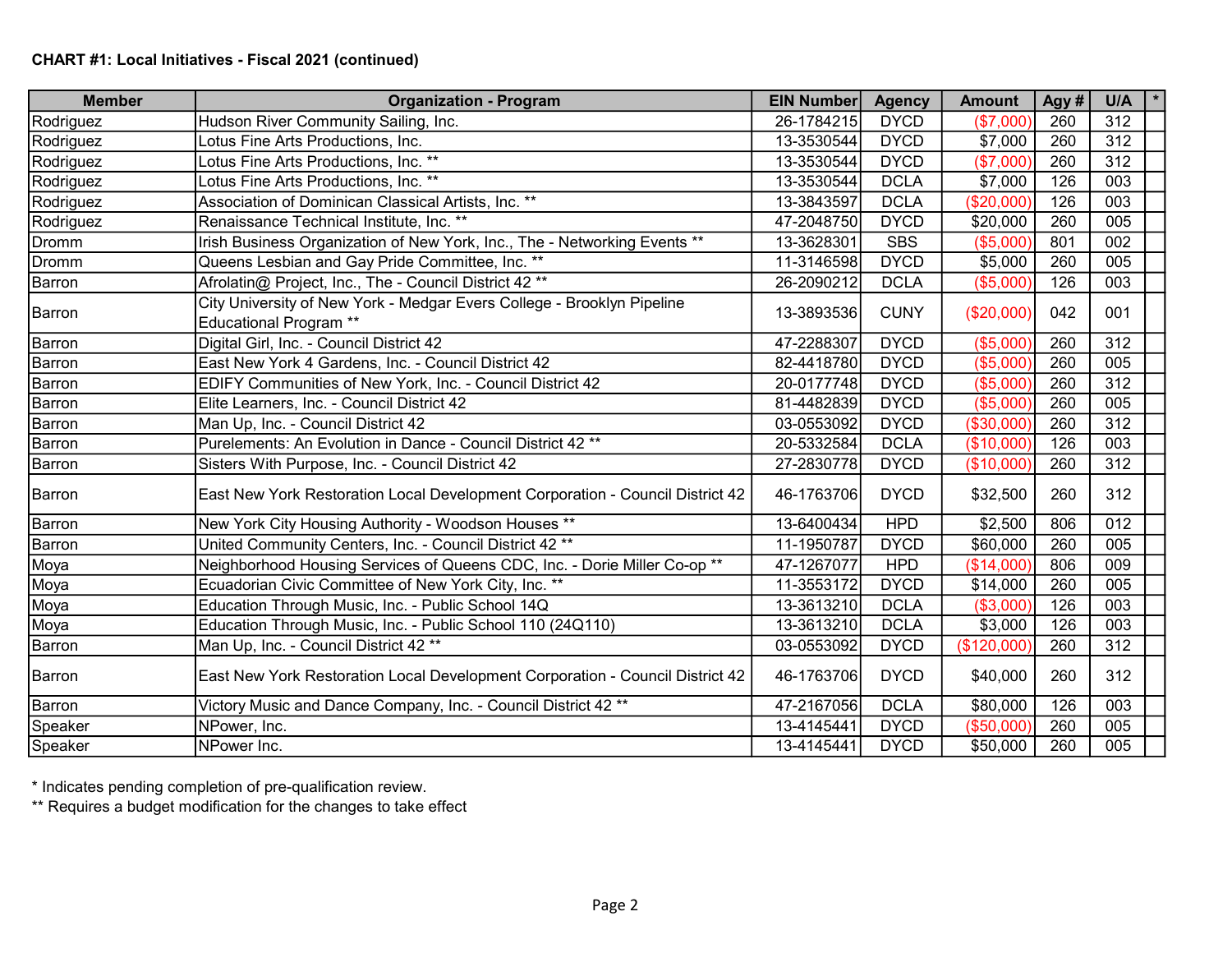## CHART #1: Local Initiatives - Fiscal 2021 (continued)

| <b>Member</b> | <b>Organization - Program</b>                                                  | <b>EIN Number</b> | <b>Agency</b> | <b>Amount</b> | Agy # | U/A |  |
|---------------|--------------------------------------------------------------------------------|-------------------|---------------|---------------|-------|-----|--|
| Ulrich        | Queens Botanical Garden Society, Inc. **                                       | 11-1635083        | <b>DYCD</b>   | (\$38,500)    | 260   | 005 |  |
| Ulrich        | Queens Botanical Garden Society, Inc. **                                       | 11-1635083        | <b>DCLA</b>   | \$38,500      | 126   | 011 |  |
| Cabrera       | City Parks Foundation **                                                       | 13-3561657        | <b>DPR</b>    | (\$24,500)    | 846   | 006 |  |
| Cabrera       | Palante Harlem, Inc. **                                                        | 80-0209989        | <b>HPD</b>    | \$24,500      | 806   | 009 |  |
| Ayala         | New York Botanical Garden **                                                   | 13-1693134        | <b>DCLA</b>   | (\$5,000)     | 126   | 005 |  |
| Ayala         | International Puerto Rican Heritage Film Festival - IPRHFF - Corporation **    | 81-3830123        | <b>DYCD</b>   | \$5,000       | 260   | 005 |  |
| Powers        | Council on the Environment, Inc. - Fresh Food Box Program - St. Peter's Church | 13-2765465        | <b>DYCD</b>   | (\$20,000)    | 260   | 005 |  |
| Powers        | Council on the Environment, Inc.                                               | 13-2765465        | <b>DYCD</b>   | \$20,000      | 260   | 005 |  |
| Miller        | Cultural Collaborative Jamaica, Inc. **                                        | 11-3635991        | <b>DYCD</b>   | (\$7,500)     | 260   | 312 |  |
| Miller        | City University of New York **                                                 | 13-3893536        | <b>CUNY</b>   | \$7,500       | 042   | 001 |  |

\* Indicates pending completion of pre-qualification review.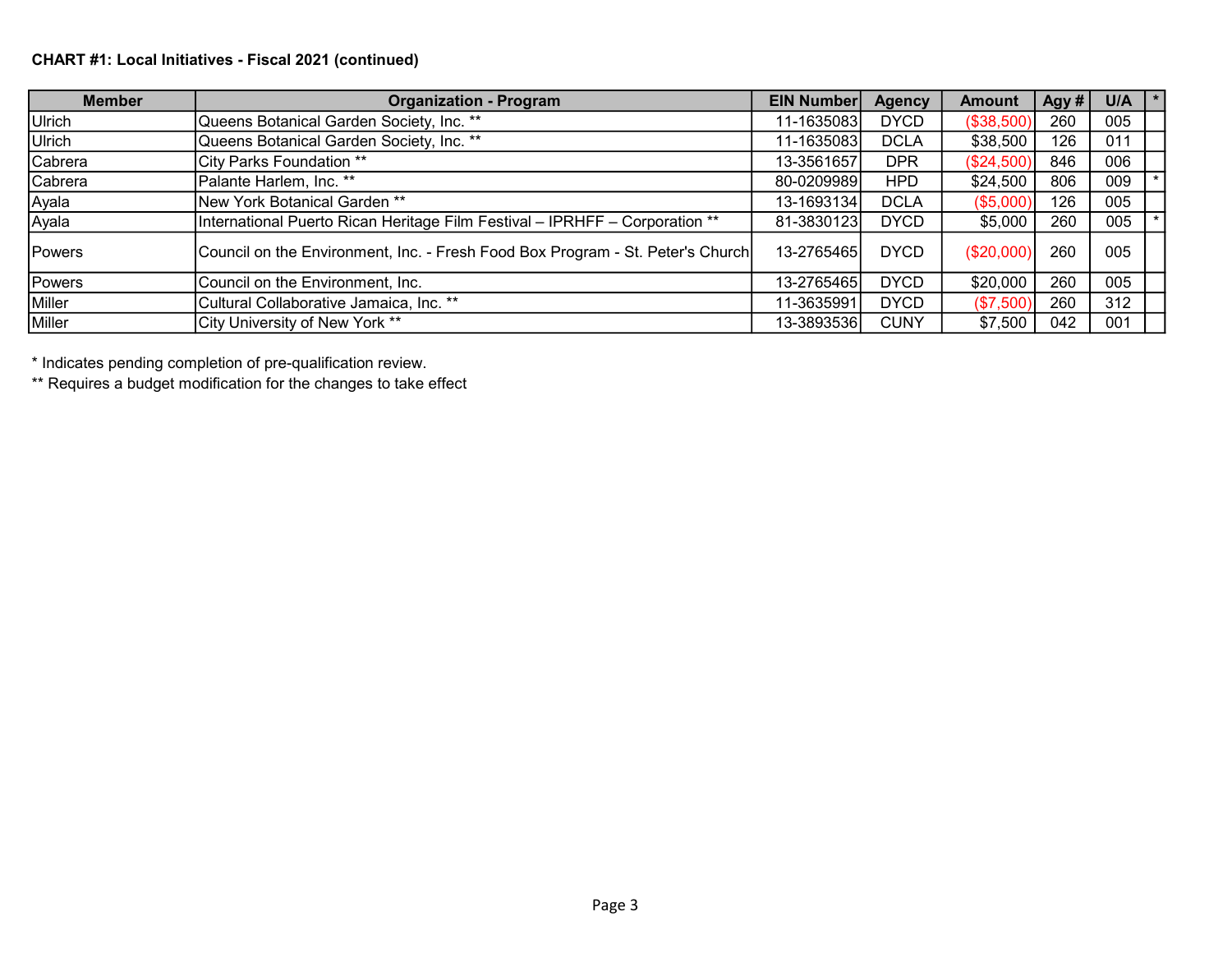## CHART #2: Anti-Poverty Initiatives - Fiscal 2021

| <b>Member</b> | <b>Organization - Program</b>                                                                    | <b>EIN Number</b>  | <b>Agency</b> | Amount     | Agy # | U/A |  |
|---------------|--------------------------------------------------------------------------------------------------|--------------------|---------------|------------|-------|-----|--|
| Deutsch       | Ohel Children's Home and Family Services, Inc. **                                                | 11-6078704         | <b>DFTA</b>   | (\$7,750)  | 125   | 003 |  |
| Deutsch       | Ohel Children's Home and Family Services, Inc. **                                                | 11-6078704         | <b>DHMH</b>   | \$7,750    | 816   | 120 |  |
| Rivera        | Sheltering Arms Children and Family Services, Inc. - Virginia Day Nursery**                      | 13-3709095         | <b>DOE</b>    | (\$5,000)  | 040   | 410 |  |
| Rivera        | Chinese American Planning Council, Inc. - Jacob Riis Early Childhood Center **                   | 13-6202692         | <b>DYCD</b>   | \$5,000    | 260   | 312 |  |
| Barron        | United Community Centers, Inc. - Council District 42 <sup>**</sup>                               | 11-1950787         | <b>DYCD</b>   | (\$20,000] | 260   | 005 |  |
| Barron        | Urban Justice Center - Council District 42 <sup>**</sup>                                         | 13-3442022 DSS/HRA |               | (\$5,000)  | 069   | 107 |  |
| Barron        | City University of New York - Medgar Evers College - Brooklyn Pipeline<br>Educational Program ** | 13-38935361        | <b>CUNY</b>   | \$20,000   | 042   | 001 |  |
| Barron        | Sisters With Purpose, Inc. - Council District 42**                                               | 27-2830778         | <b>DYCD</b>   | \$5,000    | 260   | 312 |  |

\* Indicates pending completion of pre-qualification review.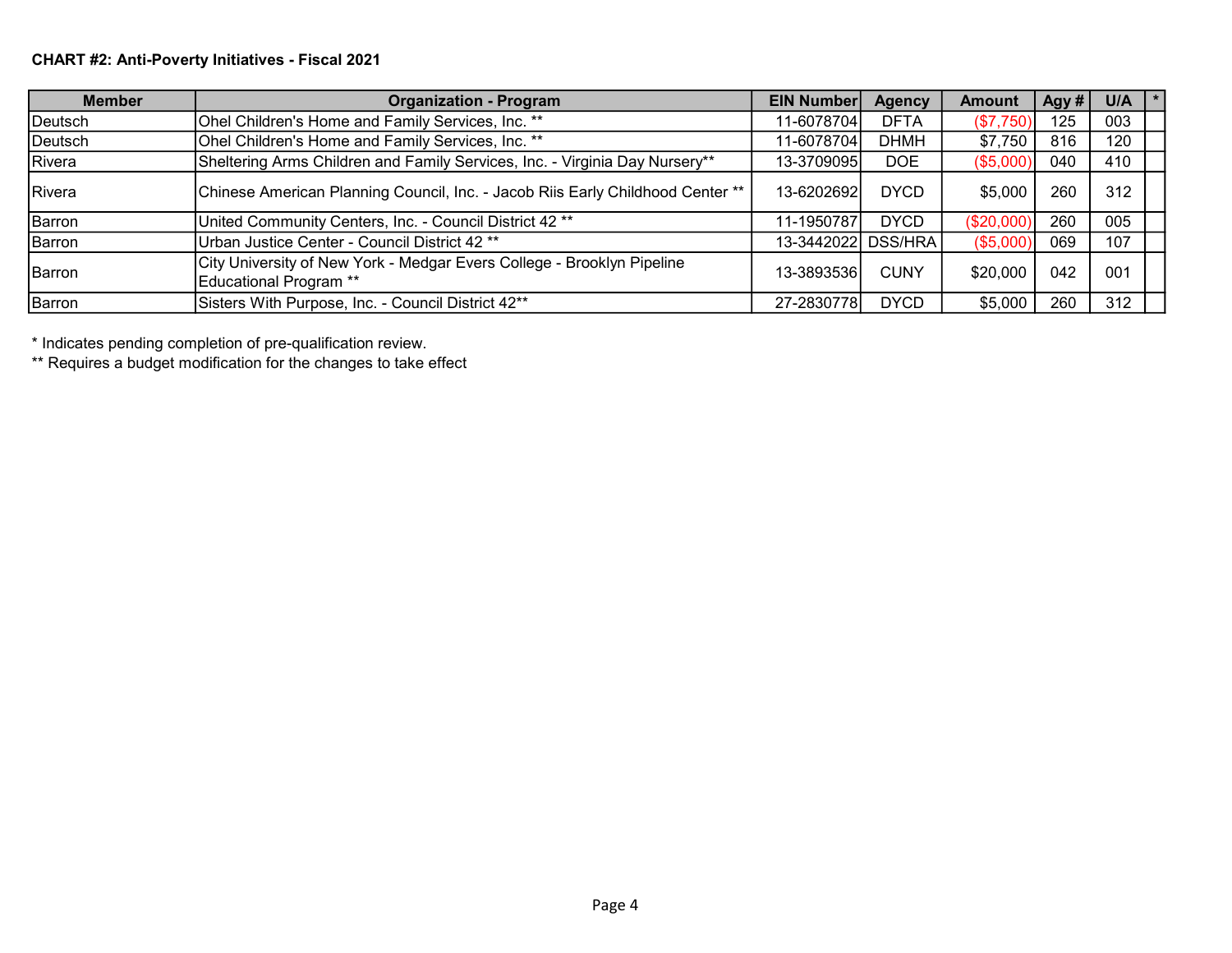# CHART #3: Youth Discretionary - Fiscal 2021

| <b>Member</b> | <b>Organization - Program</b>                                               | <b>EIN Number</b> | <b>Agency</b> | Amount           | Agy # | U/A |  |
|---------------|-----------------------------------------------------------------------------|-------------------|---------------|------------------|-------|-----|--|
| Holden        | Our Lady of the Miraculous Medal Roman Catholic Church - Basketball Program | 11-1723786        | <b>DYCD</b>   | $($ \$6,000) $ $ | 260   | 312 |  |
| Holden        | New York Junior Tennis League, Inc.                                         | 23-7442256        | <b>DYCD</b>   | \$6,000          | 260   | 312 |  |
| Rodriguez     | Dance Project of Washington Heights                                         | 47-1583227        | <b>DYCD</b>   | (\$10,000]       | 260   | 312 |  |
| Rodriguez     | My Beauty Mark Foundation, Inc.                                             | 81-4132606        | <b>DYCD</b>   | \$10,000         | 260   | 312 |  |
| Rodriguez     | Lotus Fine Arts Productions, Inc.                                           | 13-3530544        | <b>DYCD</b>   | (\$7,000)        | 260   | 312 |  |
| Rodriguez     | Hudson River Community Sailing, Inc.                                        | 26-1784215        | <b>DYCD</b>   | \$7,000          | 260   | 312 |  |
| Barron        | Sports Oriented Nurturing Youth Partnership, Inc. - Council District 42     | 45-3162464        | <b>DYCD</b>   | (\$5,000         | 260   | 312 |  |
| Barron        | Digital Girl, Inc. - Council District 42                                    | 47-2288307        | <b>DYCD</b>   | \$5,000          | 260   | 312 |  |
| Barron        | Man Up, Inc. - Council District 42                                          | 03-0553092        | <b>DYCD</b>   | (\$60,000        | 260   | 312 |  |
| Barron        | Victory Music and Dance Company, Inc. - Council District 42                 | 47-2167056        | <b>DYCD</b>   | \$60,000         | 260   | 312 |  |

\* Indicates pending completion of pre-qualification review.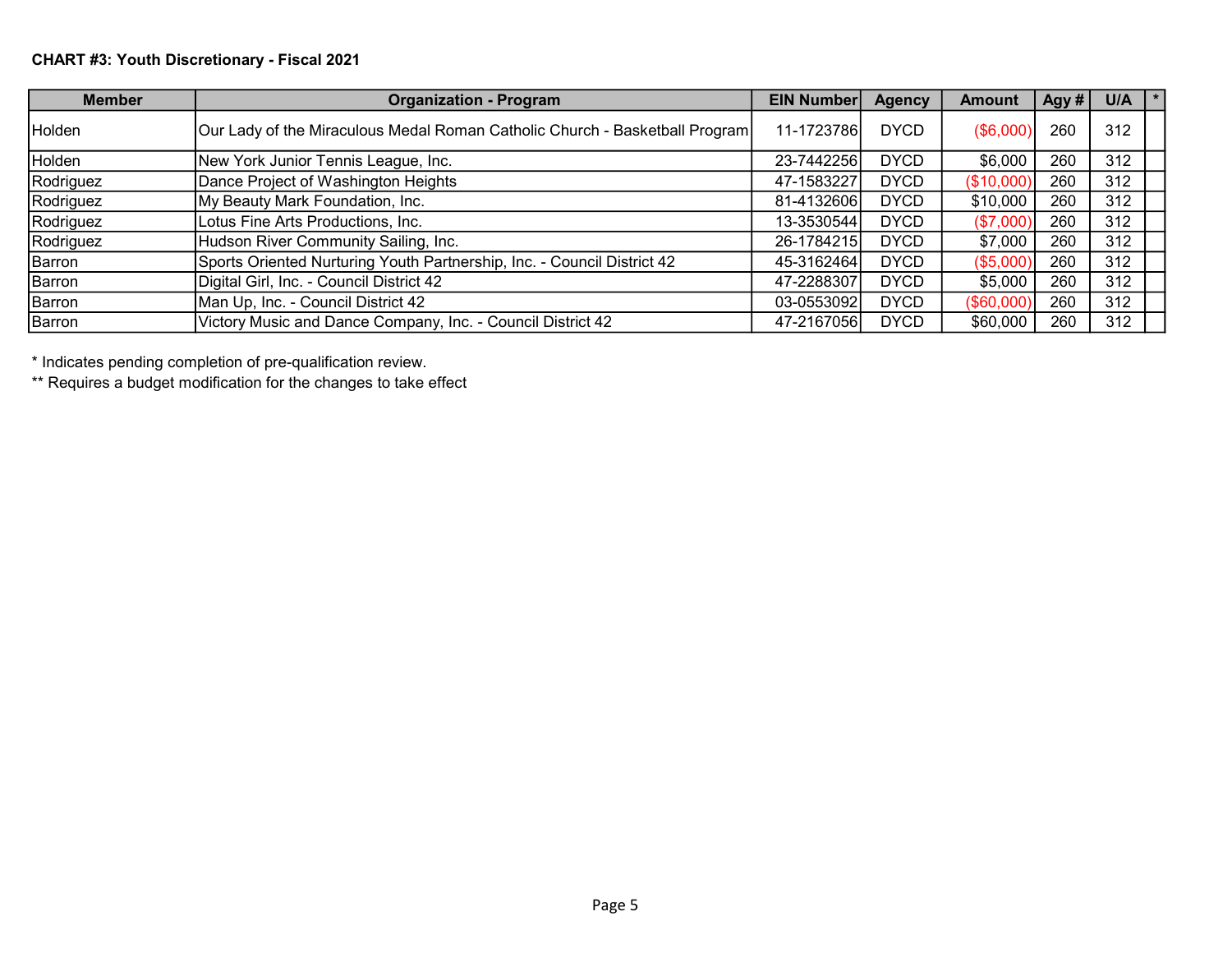# CHART #4: Aging Discretionary - Fiscal 2021

| <b>Member</b> | <b>Organization - Program</b>                                                             | <b>EIN Number</b> | Agency      | <b>Amount</b> | Agy $#$ | U/A |  |
|---------------|-------------------------------------------------------------------------------------------|-------------------|-------------|---------------|---------|-----|--|
| ,Cornegy      | Wayside Out-Reach Development (WORD), Inc. - Grant Square Neighborhood  <br>Senior Center | 11-3528680        | <b>DFTA</b> | (\$5,000)     | 125     | 003 |  |
| ,Cornegy      | Fort Greene Council, Inc. - Grant Square Neighborhood Senior Center                       | 11-2300840        | <b>DFTA</b> | \$5,000       | 125     | 003 |  |

\* Indicates pending completion of pre-qualification review.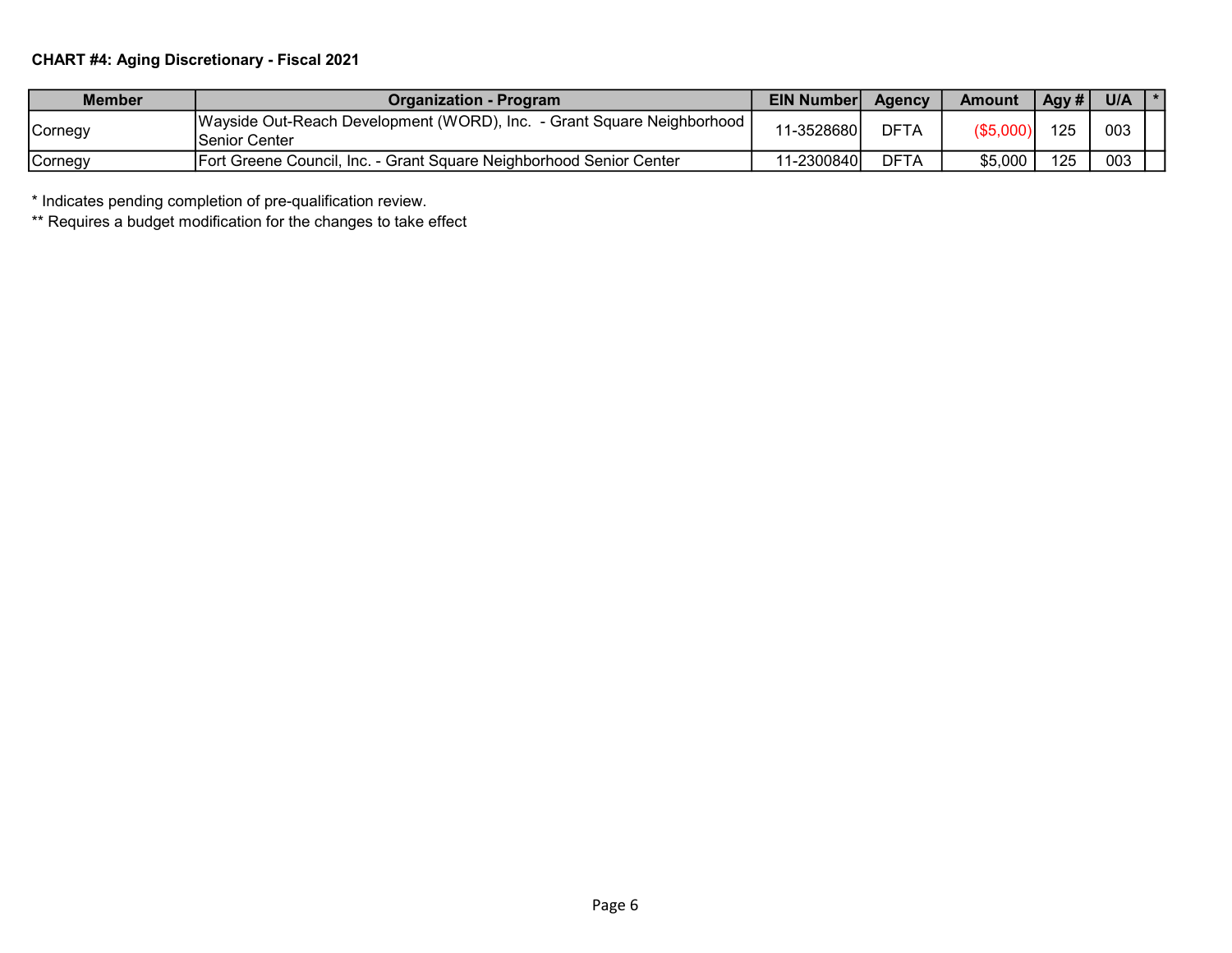## CHART #5: Boroughwide Needs Initiative - Fiscal 2021

| <b>Borough</b>             | - Program<br>Organization | <b>EIN Number</b>                          | Aaencv           | Amount                       | Aqv # | U/A          |  |
|----------------------------|---------------------------|--------------------------------------------|------------------|------------------------------|-------|--------------|--|
| <b>Brooklyn Delegation</b> | NPower, Inc.              | 1117111<br>$14^{\circ}$<br>ıд<br>5-د<br>⊶ບ | <b>DYCD</b>      | $\Omega$<br>100<br>ັ∙ ຈວ.∪∪ບ | 260   | 240<br>ے ا ت |  |
| <b>Brooklyn Delegation</b> | NPower Inc.               | 145<br>ıД<br>5-د<br>،ر،                    | <b>DYCD</b><br>◡ | \$3,000                      | 260   | 240<br>៴៲៸   |  |

\* Indicates pending completion of pre-qualification review.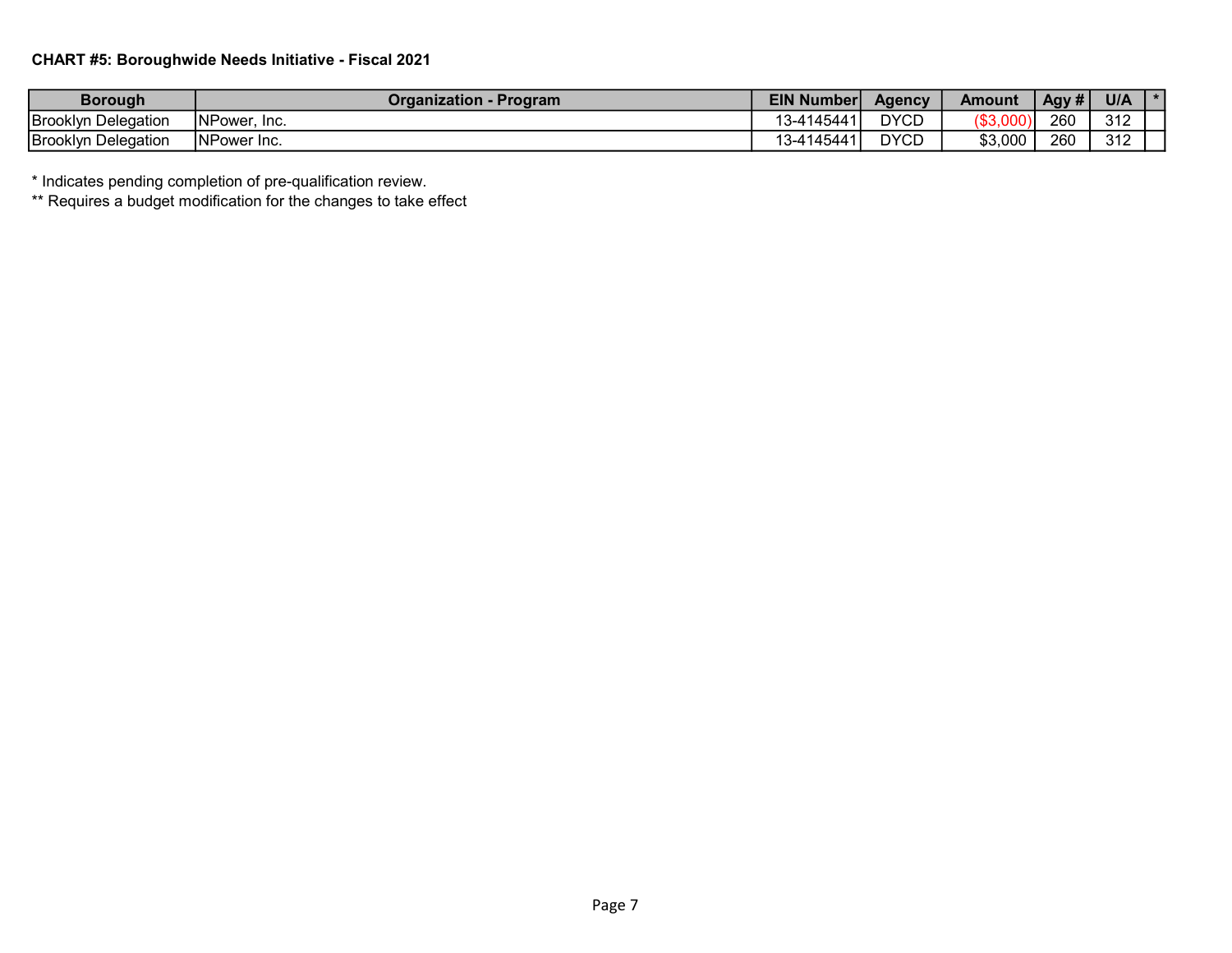## CHART #6: Speaker's Initiative to Address Citywide Needs - Fiscal 2021 (continued)

| Member  | <b>Organization - Program</b>                                               | <b>EIN Number</b> | Agency      | <b>Amount</b> | Aay# | U/A |  |
|---------|-----------------------------------------------------------------------------|-------------------|-------------|---------------|------|-----|--|
| Speaker | IPalante Harlem, Inc. **                                                    | 80-0209989        | <b>HPD</b>  | \$80,000      | 806  | 009 |  |
| Speaker | [You Gotta Believe! The Older Child Adoption and Permanency Movement, Inc.] | 11-3272603।       | <b>DYCD</b> | \$60,000      | 260  | 312 |  |

\* Indicates pending completion of pre-qualification review.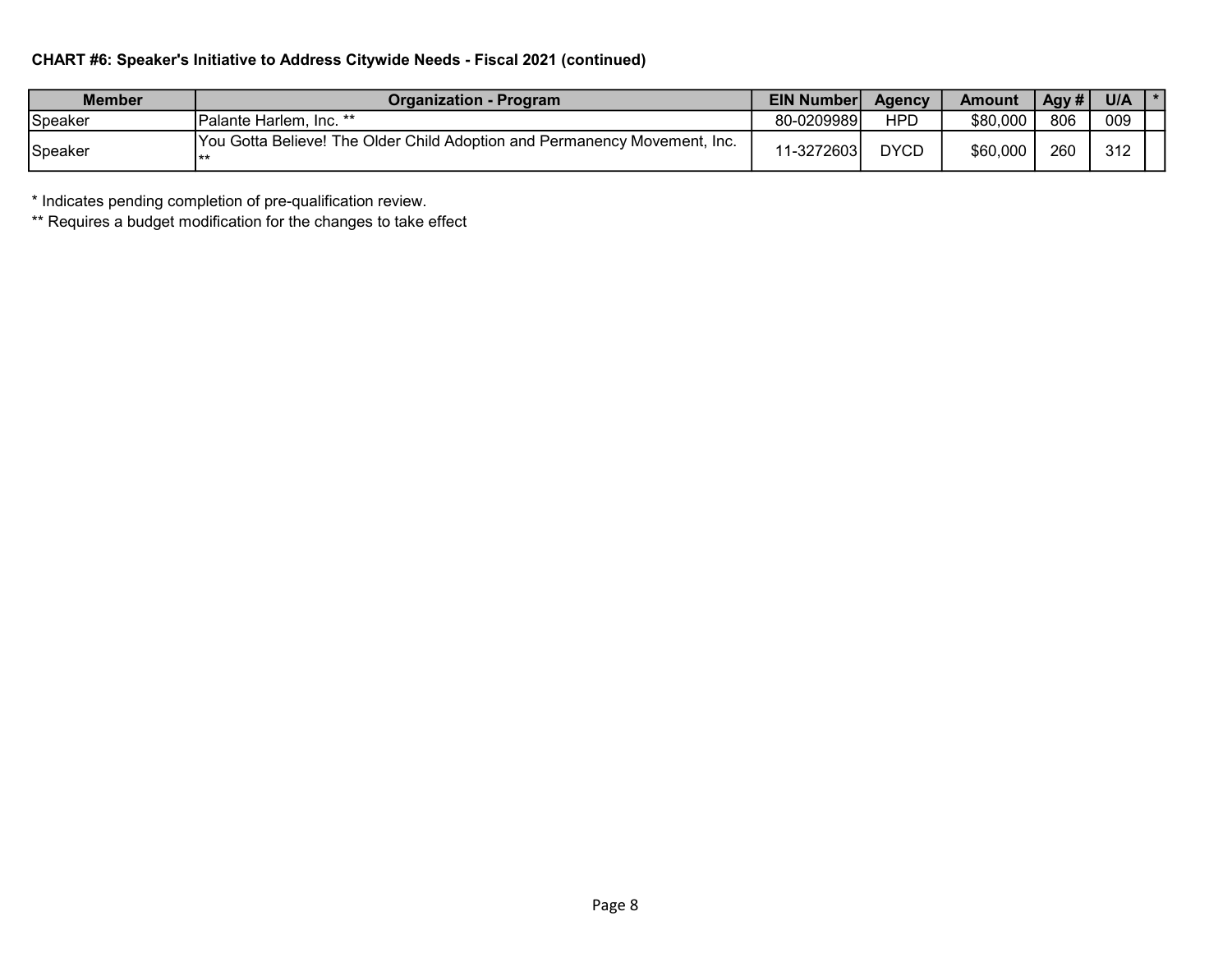| <b>Member</b> | <b>Organization - Program</b>                                                                                        | <b>EIN Number</b> | <b>Agency</b> | <b>Amount</b> |     | Agy # $U/A$ * |
|---------------|----------------------------------------------------------------------------------------------------------------------|-------------------|---------------|---------------|-----|---------------|
|               | Department of Youth and Community Development **                                                                     | 13-6400434        | <b>DYCD</b>   | (\$80,000"    | 260 | 005           |
| Powers        | Outstanding Renewal Enterprises, Inc. - Composting StuyTown GreenMarket **                                           | 13-3320984        | <b>DSNY</b>   | \$20,000      | 827 | 102           |
| Borelli       | Horticultural Society of New York, The - Gardening Skills & Nutrition Education **                                   | 13-0854930        | <b>DCLA</b>   | \$10,000      | 126 | 003           |
| Borelli       | Snug Harbor Cultural Center & Botanical Garden - Environmental education & Workforce<br>Development **               | 80-0193388        | <b>DCLA</b>   | \$10,000      | 126 | 020           |
| Cabrera       | Department of Parks and Recreation - Council District 14 **                                                          | 13-6400434        | <b>DPR</b>    | \$10,000      | 846 | 006           |
| Cabrera       | New York Botanical Garden - Council District 14 **                                                                   | 13-1693134        | <b>DCLA</b>   | \$10,000      | 126 | 005           |
| King          | Department of Parks and Recreation - Haffen Park **                                                                  | 13-6400434        | <b>DPR</b>    | \$10,000      | 846 | 006           |
| King          | Department of Parks and Recreation - Agnes Haywood Playground **                                                     | 13-6400434        | <b>DPR</b>    | \$10,000      | 846 | 006           |
|               | Department of Youth and Community Development                                                                        | 13-6400434        | <b>DYCD</b>   | (\$180,000)   | 260 | 005           |
| Powers        | CEC Stuyvesant Cove, Inc.                                                                                            | 52-2440116        | <b>DYCD</b>   | \$10,000      | 260 | 005           |
| <b>Powers</b> | Goddard Riverside Community Center - Upper East Side East 86th Street Neighborhood<br><b>Association Partnership</b> | 13-1893908        | <b>DYCD</b>   | \$10,000      | 260 | 005           |
| Borelli       | Mouse, Inc.                                                                                                          | 13-3973196        | <b>DYCD</b>   | \$10,000      | 260 | 005           |
| Borelli       | New York City H2O - Volunteer cleanups & Stewardship events                                                          | 45-3860014        | <b>DYCD</b>   | \$10,000      | 260 | 005           |
| Brannan       | Outstanding Renewal Enterprises, Inc. - Council District 43                                                          | 13-3320984        | <b>DYCD</b>   | \$10,000      | 260 | 005           |
| Cabrera       | Council on the Environment, Inc. - Council District 14                                                               | 13-2765465        | <b>DYCD</b>   | \$10,000      | 260 | 005           |
| Cabrera       | Sustainable South Bronx - Council District 14                                                                        | 02-0535999        | <b>DYCD</b>   | \$10,000      | 260 | 005           |
| King          | New York City H2O - Water ecology and engineering field trips @ Public School 41 X                                   | 45-3860014        | <b>DYCD</b>   | \$20,000      | 260 | 005           |
| <b>Torres</b> | Council on the Environment, Inc. - GrowNYC Green Markets                                                             | 13-2765465        | <b>DYCD</b>   | \$10,000      | 260 | 005           |
| Cornegy       | Citizens Committee for New York City, Inc.                                                                           | 51-0171818        | <b>DYCD</b>   | \$10,000      | 260 | 005           |
| Cornegy       | Green City Force, Inc.                                                                                               | 80-0428040        | <b>DYCD</b>   | \$10,000      | 260 | 005           |
| Cornegy       | Green Guerillas, Inc.                                                                                                | 13-2903183        | <b>DYCD</b>   | \$10,000      | 260 | 005           |
| Cornegy       | New York Restoration Project                                                                                         | 13-3959056        | <b>DYCD</b>   | \$10,000      | 260 | 005           |
| Gjonaj        | Council on the Environment, Inc.                                                                                     | 13-2765465        | <b>DYCD</b>   | \$20,000      | 260 | 005           |
| Gjonaj        | Boy Scouts of America - Greater New York Council                                                                     | 13-1624015        | <b>DYCD</b>   | \$10,000      | 260 | 005           |
| Gjonaj        | Girl Scout Council of Greater New York, Inc.                                                                         | 13-1624014        | <b>DYCD</b>   | \$10,000      | 260 | 005           |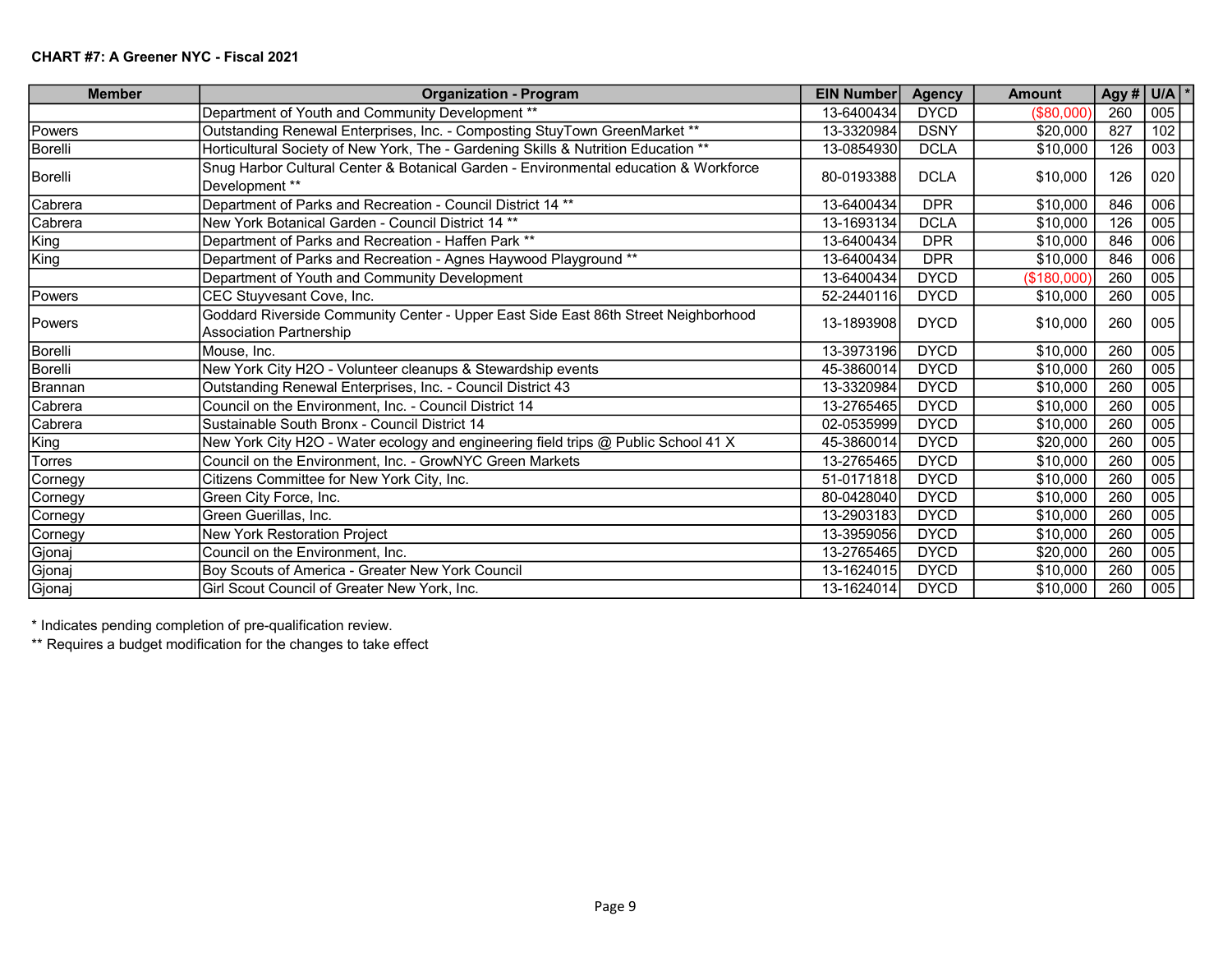## CHART #7: A Greener NYC - Fiscal 2021 (continued)

| <b>Member</b> | <b>Organization - Program</b>                                        | <b>EIN Number</b> | Agency      | Amount     | Agy # U/A $\vert$ * |            |
|---------------|----------------------------------------------------------------------|-------------------|-------------|------------|---------------------|------------|
| IRivera       | Council on the Environment, Inc. - School Tours @ Council District 2 | 13-2765465        | <b>DYCD</b> | (\$10,000) | 260  005            |            |
| Rivera        | lCouncil on the Environment. Inc.                                    | 13-2765465        | <b>DYCD</b> | \$10.000   | 260   005           |            |
| Cumbo         | Council on the Environment, Inc. - Stroud Playground                 | 13-2765465        | <b>DPR</b>  | (\$10,000) | 846                 | $\mid$ 006 |
| Cumbo         | Council on the Environment, Inc. - Council District 35               | 13-2765465        | <b>DPR</b>  | \$10,000   | 846   006           |            |
| Moya          | Council on the Environment, Inc. - Council District 21 **            | 13-2765465        | <b>DYCD</b> | (\$16,500) | 260   005           |            |
| Moya          | Department of Parks and Recreation - Linden Park **                  | 13-6400434        | <b>DPR</b>  | \$16,500   | 846   006           |            |

\* Indicates pending completion of pre-qualification review.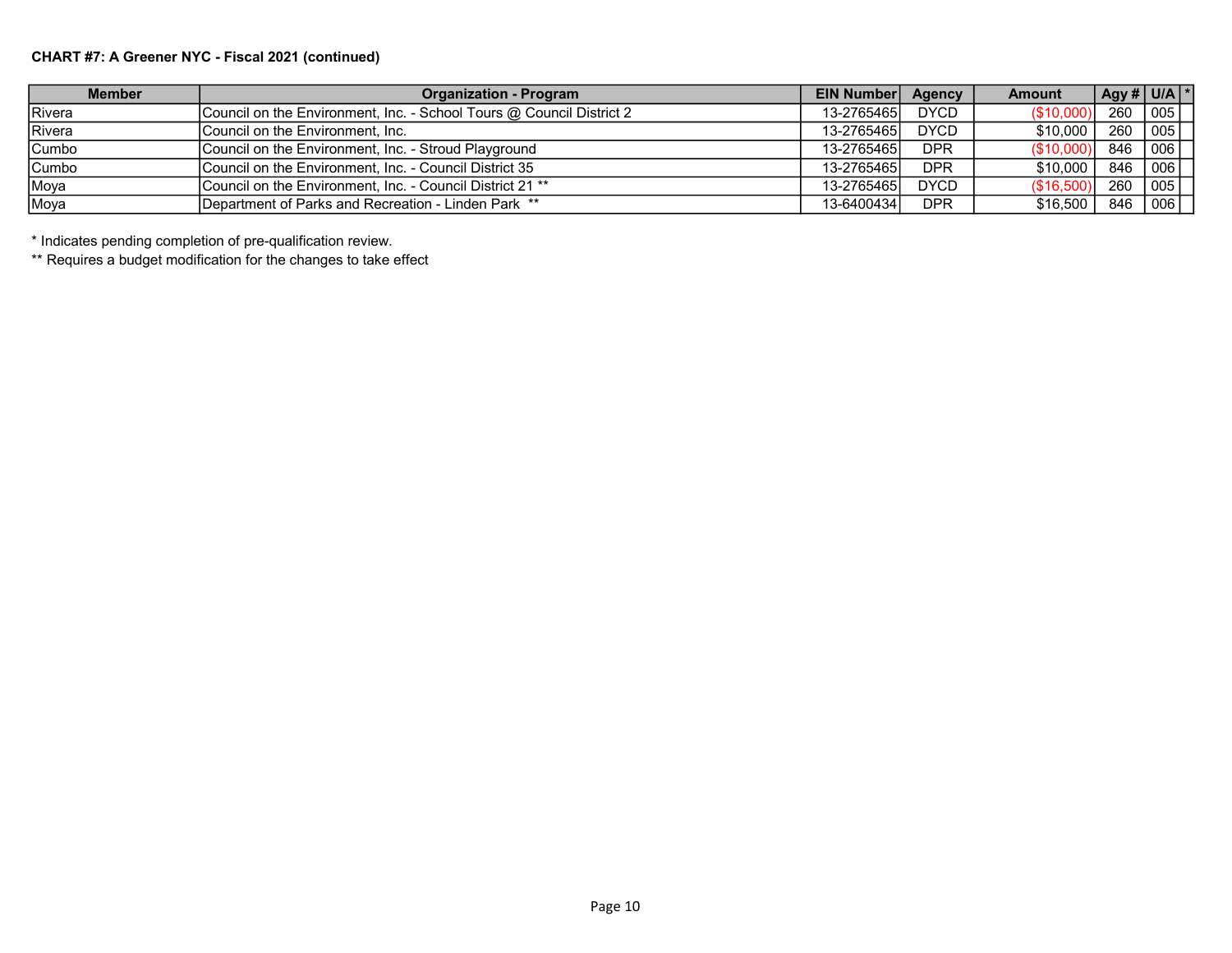## CHART #8: Cultural After-School Adventure (CASA) - Fiscal 2021

| <b>Member</b> | <b>Organization - Program</b>                                                                          | EIN Number | <b>Agency</b> | <b>Amount</b> | Agy # $U/A$ * |     |
|---------------|--------------------------------------------------------------------------------------------------------|------------|---------------|---------------|---------------|-----|
| <b>IDromm</b> | Woodycrest Center for Human Development, Inc. - Public School 126 Dr Marjorie H Dunbar<br>(09X126) *** | 13-3184179 | <b>DCLA</b>   | (\$20,000)    | 126           | 003 |
| Gibson        | Woodycrest Center for Human Development, Inc. - Public School 126 Dr Marjorie H Dunbar<br>(09X126) *** | 13-3184179 | <b>DCLA</b>   | \$20,000      | 126           | 003 |
|               | Department of Cultural Affairs                                                                         | 13-6400434 | <b>DCLA</b>   | (\$120,000    | 126           | 022 |
| Vallone       | Flushing Council on Culture and the Arts, Inc. - Public School 184Q (25Q184)                           | 11-2652182 | <b>DCLA</b>   | \$20,000      | 126           | 022 |
| Vallone       | Queens Museum of Art - BELL Academy (25Q294)                                                           | 11-2278998 | <b>DCLA</b>   | \$20,000      | 126           | 022 |
| Vallone       | Queens Theatre In The Park, Inc. - Public School 169Q (25Q169)                                         | 11-3381629 | <b>DCLA</b>   | \$20,000      | 126           | 022 |
| Vallone       | Queens Theatre In The Park, Inc. - Public School 130Q (25Q130)                                         | 11-3381629 | <b>DCLA</b>   | \$20,000      | 126           | 022 |
| Miller        | American Museum of the Moving Image - Intermediate School 192Q (29Q192)                                | 11-2730714 | <b>DCLA</b>   | \$20,000      | 126           | 022 |
| Miller        | New York Hall of Science - Public School / Intermediate School 116Q (29Q116)                           | 11-2104059 | <b>DCLA</b>   | \$20,000      | 126           | 022 |
| Grodenchik    | Alley Pond Environmental Center, Inc. - PS 026 Rufus King (26Q026)                                     | 11-2405466 | <b>DCLA</b>   | (\$20,000"    | 126           | 003 |
| Grodenchik    | Alley Pond Environmental Center, Inc. - PS 191 Mayflower (26Q191)                                      | 11-2405466 | <b>DCLA</b>   | (\$20,000)    | 126           | 003 |
| Grodenchik    | Dancing Classrooms, Inc. - PS 188 Kingsbury (26Q188)                                                   | 22-2542960 | <b>DCLA</b>   | (\$20,000)    | 126           | 003 |
|               | Department of Cultural Affairs                                                                         | 13-6400434 | <b>DCLA</b>   | (\$2,300,000) | 126           | 003 |
| Ampry-Samuel  | Sesame Flyers International, Inc. - Public School 235K (18K235)                                        | 11-2692485 | <b>DCLA</b>   | \$20,000      | 126           | 003 |
| Dromm         | Games for Change, Inc. - Public School 102Q (24Q102)                                                   | 26-2623362 | <b>DCLA</b>   | \$20,000      | 126           | 003 |
| Maisel        | BRIC Arts Media Brooklyn, Inc. - Public School 222K (22K222)                                           | 11-2547268 | <b>DCLA</b>   | \$20,000      | 126           | 003 |
| Maisel        | BRIC Arts Media Brooklyn, Inc. - Intermediate School 278K (22K278)                                     | 11-2547268 | <b>DCLA</b>   | \$20,000      | 126           | 003 |
| Maisel        | Brooklyn Ballet, Inc. - Public School 276K (18K276)                                                    | 02-0569320 | <b>DCLA</b>   | \$20,000      | 126           | 003 |
| Maisel        | Brooklyn Ballet, Inc. - Public School 251K (22K251)                                                    | 02-0569320 | <b>DCLA</b>   | \$20,000      | 126           | 003 |
| Maisel        | Brooklyn Ballet, Inc. - Intermediate School 211K (18K211)                                              | 02-0569320 | <b>DCLA</b>   | \$20,000      | 126           | 003 |
| Maisel        | Brooklyn Historical Society, The - Public School 312K (22K312)                                         | 11-1630813 | <b>DCLA</b>   | \$20,000      | 126           | 003 |
| Maisel        | Elite Learners, Inc. - Public School 279K (18K279)                                                     | 81-4482839 | <b>DCLA</b>   | \$20,000      | 126           | 003 |
| Maisel        | Marquis Studios, Ltd. - Intermediate School 78K (22K078)                                               | 13-3047206 | <b>DCLA</b>   | \$20,000      | 126           | 003 |
| Maisel        | Midori Foundation, Inc. - Public School 236K (22K236)                                                  | 13-3682472 | <b>DCLA</b>   | \$20,000      | 126           | 003 |
| Maisel        | Midori Foundation, Inc. - Public School 207K (22K207)                                                  | 13-3682472 | <b>DCLA</b>   | \$20,000      | 126           | 003 |
| Maisel        | Midori Foundation, Inc. - Public School 194K (22K194)                                                  | 13-3682472 | <b>DCLA</b>   | \$20,000      | 126           | 003 |
| Maisel        | Midtown Management Group, Inc. - Public School 203K (22K203)                                           | 13-3192793 | <b>DCLA</b>   | \$20,000      | 126           | 003 |
| Maisel        | Midtown Management Group, Inc. - Public School 114K (18K114)                                           | 13-3192793 | <b>DCLA</b>   | \$20,000      | 126           | 003 |
| Maisel        | Young Men's and Young Women's Hebrew Association - Public School 115K (18K115)                         | 13-1624229 | <b>DCLA</b>   | \$20,000      | 126           | 003 |
| Louis         | Brooklyn Arts Council, Inc.                                                                            | 23-7072915 | <b>DCLA</b>   | \$20,000      | 126           | 003 |
| Louis         | Brooklyn Arts Council, Inc.                                                                            | 23-7072915 | <b>DCLA</b>   | \$20,000      | 126           | 003 |
| Louis         | Dancewave, Inc.                                                                                        | 11-2726558 | <b>DCLA</b>   | \$20,000      | 126           | 003 |
| Louis         | Elite Learners, Inc.                                                                                   | 81-4482839 | <b>DCLA</b>   | \$20,000      | 126           | 003 |
| Louis         | Girl Be Heard Institute                                                                                | 27-1848709 | <b>DCLA</b>   | \$20,000      | 126           | 003 |
| Louis         | Girl Be Heard Institute                                                                                | 27-1848709 | <b>DCLA</b>   | \$20,000      | 126           | 003 |
| Louis         | Groundswell Community Mural Project, Inc.                                                              | 11-3427213 | <b>DCLA</b>   | \$20,000      | 126           | 003 |

\* Indicates pending completion of pre-qualification review.

\*\* Requires a budget modification for the changes to take effect.

\*\*\* Technical adjustment to designation made in a previous Transparency Resolution.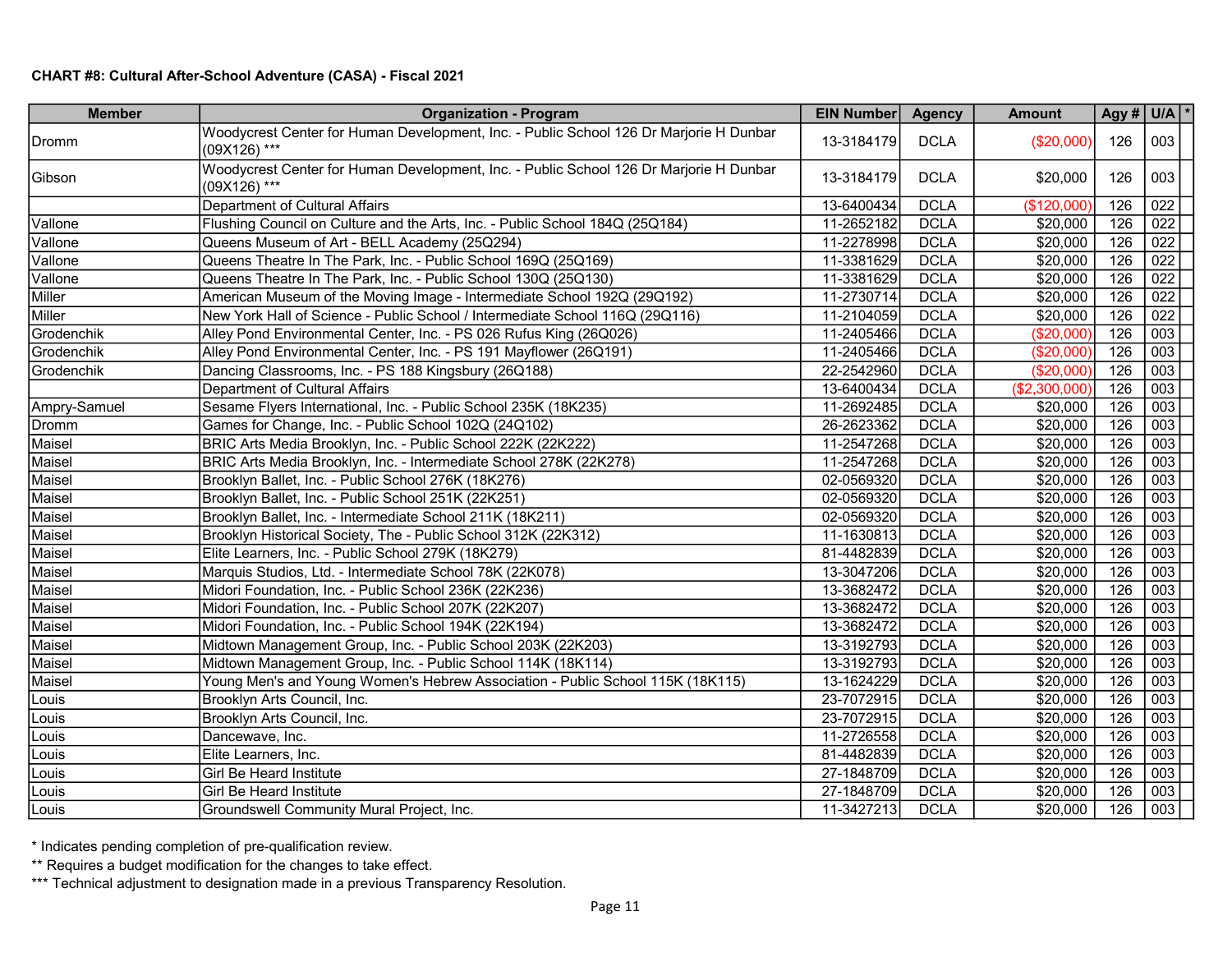| <b>Member</b> | <b>Organization - Program</b>                                                             | <b>EIN Number</b> | <b>Agency</b> | <b>Amount</b> | Agy # $U/A$ * |     |
|---------------|-------------------------------------------------------------------------------------------|-------------------|---------------|---------------|---------------|-----|
| Louis         | Ifetayo Cultural Arts Academy, Inc.                                                       | 11-3027538        | <b>DCLA</b>   | \$20,000      | 126           | 003 |
| Louis         | Midtown Management Group, Inc.                                                            | 13-3192793        | <b>DCLA</b>   | \$20,000      | 126           | 003 |
| Louis         | Midtown Management Group, Inc.                                                            | 13-3192793        | <b>DCLA</b>   | \$20,000      | 126           | 003 |
| Louis         | Moving Mountains, Inc.                                                                    | 26-1407568        | <b>DCLA</b>   | \$20,000      | 126           | 003 |
| Louis         | Research Foundation of the City University of New York                                    | 13-1988190        | <b>DCLA</b>   | \$20,000      | 126           | 003 |
| Cabrera       | Bronx Arts Ensemble, Inc. - The New School for Leadership and Journalism (10X244)         | 51-0186869        | <b>DCLA</b>   | \$20,000      | 126           | 003 |
| Cabrera       | Bronx Arts Ensemble, Inc. - School for Environmental Citizenship (10X386)                 | 51-0186869        | <b>DCLA</b>   | \$20,000      | 126           | 003 |
| Cabrera       | Bronx Arts Ensemble, Inc. - Academy For Personal Leadership And Excellence (10X363)       | 51-0186869        | <b>DCLA</b>   | \$20,000      | 126           | 003 |
| Cabrera       | Brooklyn Queens Conservatory of Music - Public School 246X (10X246)                       | 11-1532426        | <b>DCLA</b>   | \$20,000      | 126           | 003 |
| Cabrera       | Community-Word Project, Inc. - Public School 279X (10X279)                                | 13-4114145        | <b>DCLA</b>   | \$20,000      | 126           | 003 |
| Cabrera       | DreamYard Project, Inc. - Public School 33X (10X033)                                      | 13-3759661        | <b>DCLA</b>   | \$20,000      | 126           | 003 |
| Cabrera       | DreamYard Project, Inc. - Public School 226X (10X226)                                     | 13-3759661        | <b>DCLA</b>   | \$20,000      | 126           | 003 |
| Cabrera       | DreamYard Project, Inc. - Creston Academy (10X447)                                        | 13-3759661        | <b>DCLA</b>   | \$20,000      | 126           | 003 |
| Cabrera       | Education Through Music, Inc. - Public School 91X (10X091)                                | 13-3613210        | <b>DCLA</b>   | \$20,000      | 126           | 003 |
| Cabrera       | Marquis Studios, Ltd. - Public School 170X (09X170)                                       | 13-3047206        | <b>DCLA</b>   | \$20,000      | 126           | 003 |
| Cabrera       | Marquis Studios, Ltd. - Public School 360X (10X360)                                       | 13-3047206        | <b>DCLA</b>   | \$20,000      | 126           | 003 |
| Cabrera       | Marquis Studios, Ltd. - Public School 109X (09X109)                                       | 13-3047206        | <b>DCLA</b>   | \$20,000      | 126           | 003 |
| Cabrera       | Marquis Studios, Ltd. - Luisa Pineiro Fuentes School of Science and Discovery (10X307)    | 13-3047206        | <b>DCLA</b>   | \$20,000      | 126           | 003 |
| Cabrera       | Midori Foundation, Inc. - Public School 315X (10X315)                                     | 13-3682472        | <b>DCLA</b>   | \$20,000      | 126           | 003 |
| Vallone       | Alley Pond Environmental Center, Inc. - Public School 31Q (26Q031)                        | 11-2405466        | <b>DCLA</b>   | \$20,000      | 126           | 003 |
| Vallone       | Conrad Poppenhusen Association - Public School 29Q (25Q029)                               | 11-1633524        | <b>DCLA</b>   | \$20,000      | 126           | 003 |
| Vallone       | Magic Box Productions, Inc. - Junior High School 194Q (25Q194)                            | 20-2924921        | <b>DCLA</b>   | \$20,000      | 126           | 003 |
| Vallone       | Marquis Studios, Ltd. - Public School 94Q (26Q094)                                        | 13-3047206        | <b>DCLA</b>   | \$20,000      | 126           | 003 |
| Vallone       | Marquis Studios, Ltd. - Public School 159Q (26Q159)                                       | 13-3047206        | <b>DCLA</b>   | \$20,000      | 126           | 003 |
| Vallone       | Midori Foundation, Inc. - Public School 98Q (26Q098)                                      | 13-3682472        | <b>DCLA</b>   | \$20,000      | 126           | 003 |
| Vallone       | Midori Foundation, Inc. - Junior High School 67Q (26Q067)                                 | 13-3682472        | <b>DCLA</b>   | \$20,000      | 126           | 003 |
| Vallone       | Queens College Foundation, Inc. - Public School 129Q (25Q129)                             | 11-6080521        | <b>DCLA</b>   | \$20,000      | 126           | 003 |
| Vallone       | Queens Historical Society - Public School 032Q State Street (25Q032)                      | 23-7016007        | <b>DCLA</b>   | \$20,000      | 126           | 003 |
| Vallone       | Research Foundation of the City University of New York - Junior High School 185Q (25Q185) | 13-1988190        | <b>DCLA</b>   | \$20,000      | 126           | 003 |

\* Indicates pending completion of pre-qualification review.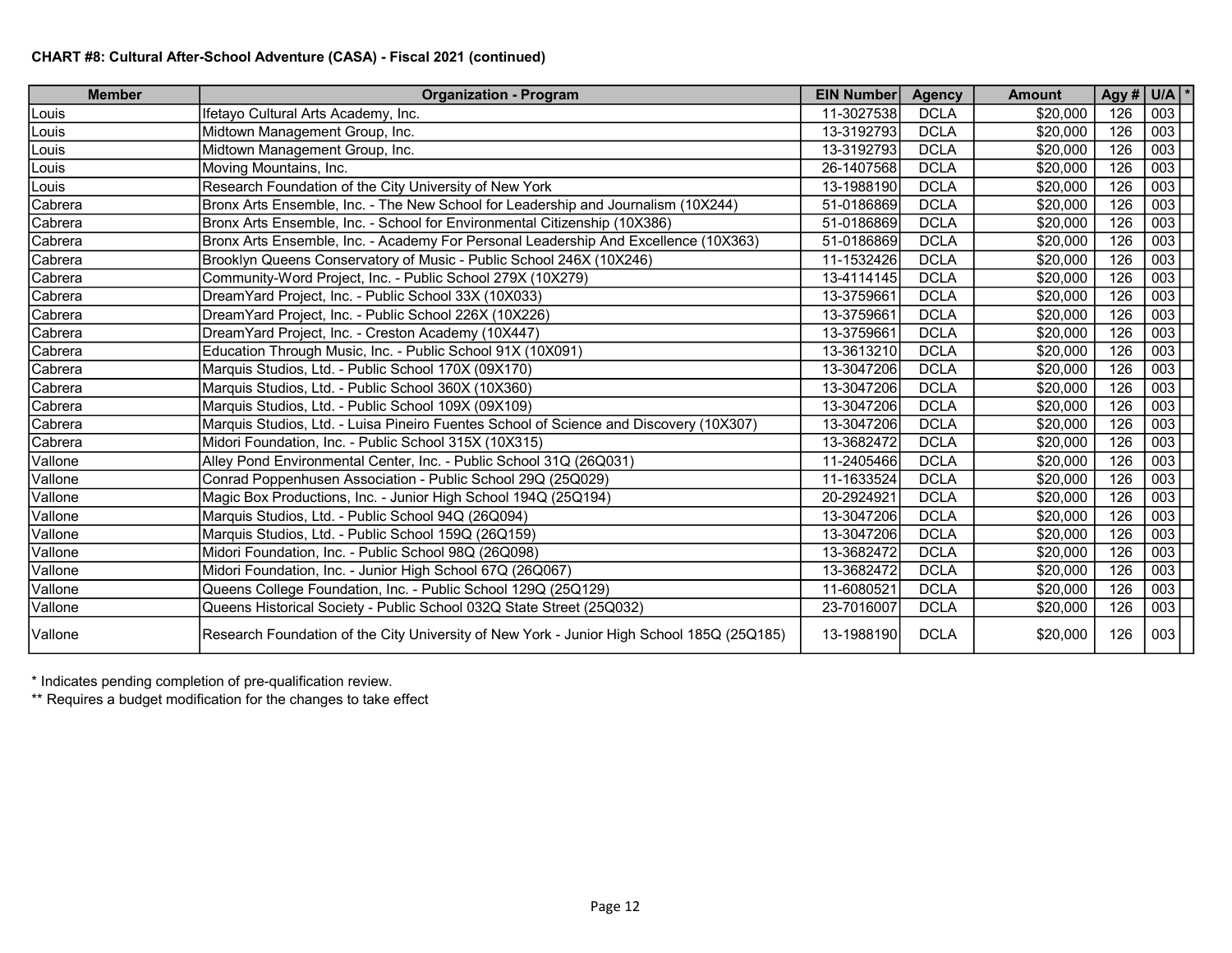| <b>Member</b>  | <b>Organization - Program</b>                                                                                                           | <b>EIN Number</b> | <b>Agency</b> | <b>Amount</b> |     | Agy # $U/A$ * |
|----------------|-----------------------------------------------------------------------------------------------------------------------------------------|-------------------|---------------|---------------|-----|---------------|
| Rivera         | Bindlestiff Family Variety Arts, Inc. - The Children's Workshop School (01M361)                                                         | 11-3479226        | <b>DCLA</b>   | \$20,000      | 126 | 003           |
| Rivera         | Children's Museum of the Arts, Inc. - The 47 American Sign Language & English Lower School<br>(02M347)                                  | 13-3520970        | <b>DCLA</b>   | \$20,000      | 126 | 003           |
| Rivera         | Dynamic Forms, Inc. - Public School 15M (01M015)                                                                                        | 13-3440226        | <b>DCLA</b>   | \$20,000      | 126 | 003           |
| Rivera         | Educational Alliance, Inc., The - Public School 64M (01M064)                                                                            | 13-5562210        | <b>DCLA</b>   | \$20,000      | 126 | 003           |
| Rivera         | Horticultural Society of New York, The - Tompkins Square Middle School (01M839)                                                         | 13-0854930        | <b>DCLA</b>   | \$20,000      | 126 | 003           |
| Rivera         | Marquis Studios, Ltd. - Public School/Middle School 140M (01M140)                                                                       | 13-3047206        | <b>DCLA</b>   | \$20,000      | 126 | 003           |
| Rivera         | Marquis Studios, Ltd. - P94M @ Public School 188M (75M094)                                                                              | 13-3047206        | <b>DCLA</b>   | \$20,000      | 126 | 003           |
| Rivera         | Marquis Studios, Ltd. - Manhattan School for Career Development (75M751)                                                                | 13-3047206        | <b>DCLA</b>   | \$20,000      | 126 | 003           |
| Rivera         | Notes in Motion, Inc. - Public School 63 (01M063)                                                                                       | 32-0005633        | <b>DCLA</b>   | \$20,000      | 126 | 003           |
| Rivera         | Notes in Motion, Inc. - Earth School (01M364)                                                                                           | 32-0005633        | <b>DCLA</b>   | \$20,000      | 126 | 003           |
| Rivera         | Spanish Theatre Repertory Company, Ltd. - Public School 34M (01M034)                                                                    | 13-2672755        | <b>DCLA</b>   | \$20,000      | 126 | 003           |
| Rivera         | Studio in a School Association, Inc. - Public School 19M (01M019)                                                                       | 13-3003112        | <b>DCLA</b>   | \$20,000      | 126 | 003           |
| Miller         | A Better Jamaica, Inc. - Public School 136Q (29Q136)                                                                                    | 11-3804421        | <b>DCLA</b>   | \$20,000      | 126 | 003           |
| Miller         | A Better Jamaica, Inc. - Intermediate School 59Q (29Q059)                                                                               | 11-3804421        | <b>DCLA</b>   | \$20,000      | 126 | 003           |
| Miller         | Caribbean American Repertory Theatre, Inc. - Public School / Middle School 147Q (29Q147)                                                | 11-2972441        | <b>DCLA</b>   | \$20,000      | 126 | 003           |
| Miller         | Dance Theatre of Harlem, Inc. - Public School 95Q (29Q095)                                                                              | 13-2642091        | <b>DCLA</b>   | \$20,000      | 126 | 003           |
| Miller         | Edge School of the Arts Dance Legacy, Inc. - Public School 36Q (29Q036)                                                                 | 82-3426582        | <b>DCLA</b>   | \$20,000      | 126 | 003           |
| Miller         | Edge School of the Arts Dance Legacy, Inc. - Public School 118Q (29Q118)                                                                | 82-3426582        | <b>DCLA</b>   | \$20,000      | 126 | 003           |
| Miller         | Major Music International Corporation - Public School 15Q (29Q015)                                                                      | 26-1159606        | <b>DCLA</b>   | \$20,000      | 126 | 003           |
| Miller         | Major Music International Corporation - Public School 360Q (29Q360)                                                                     | 26-1159606        | <b>DCLA</b>   | \$20,000      | 126 | 003           |
| Miller         | Making Books Sing, Inc. - Public School 134Q (29Q134)                                                                                   | 13-4201577        | <b>DCLA</b>   | \$20,000      | 126 | 003           |
| Miller         | Research Foundation of the City University of New York - CUNY Creative Arts Team - York<br>Early College Academy (28Q284)               | 13-1988190        | <b>DCLA</b>   | \$20,000      | 126 | 003           |
| <b>IMiller</b> | Research Foundation of the City University of New York - CUNY Creative Arts Team - Public<br>School / Intermediate School 268Q (29Q268) | 13-1988190        | <b>DCLA</b>   | \$20,000      | 126 | 003           |
| King           | Ballet Hispanico of New York, Inc. - Public School 153 Helen Keller (11X153)                                                            | 13-2685755        | <b>DCLA</b>   | \$20,000      | 126 | 003           |
| King           | Education Through Music, Inc. - Music Education @ Public School 76X (11X076)                                                            | 13-3613210        | <b>DCLA</b>   | \$20,000      | 126 | 003           |
| King           | Education Through Music, Inc. - Music Education @ Public School 87X (11X087)                                                            | 13-3613210        | <b>DCLA</b>   | \$20,000      | 126 | 003           |
| King           | I'RAISE Girls & Boys International Corporation - Geared for success @ Intermediate School<br>181X Pablo Casals (11X181)                 | 46-3299217        | <b>DCLA</b>   | \$20,000      | 126 | 003           |

\* Indicates pending completion of pre-qualification review.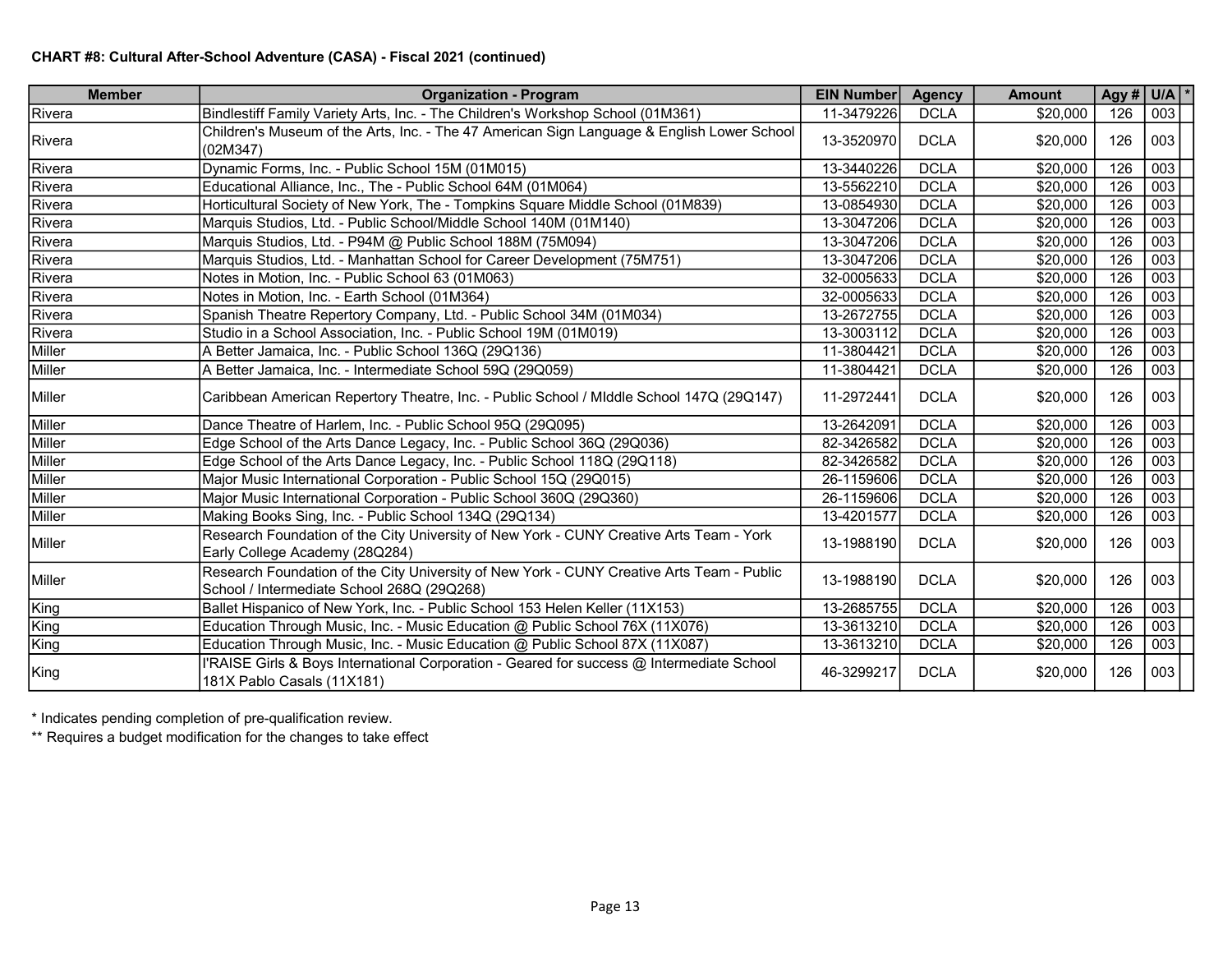| <b>Member</b> | <b>Organization - Program</b>                                                                          | EIN Number | <b>Agency</b> | <b>Amount</b>        |     | Agy # $ U/A $ * |
|---------------|--------------------------------------------------------------------------------------------------------|------------|---------------|----------------------|-----|-----------------|
|               | I'RAISE Girls & Boys International Corporation - Geared for Success @ Academy for                      | 46-3299217 | <b>DCLA</b>   |                      | 126 | 003             |
| King          | Scholarship and Entrepreneurship (11X270)                                                              |            |               | \$20,000             |     |                 |
| King          | Midtown Management Group, Inc. - Public School 76X (11X076)                                            | 13-3192793 | <b>DCLA</b>   | $\overline{$}20,000$ | 126 | 003             |
| King          | Midtown Management Group, Inc. - Public School 68X (11X068)                                            | 13-3192793 | <b>DCLA</b>   | \$20,000             | 126 | 003             |
| King          | Midtown Management Group, Inc. - Public School 169X (11X169)                                           | 13-3192793 | <b>DCLA</b>   | \$20,000             | 126 | 003             |
| King          | Midtown Management Group, Inc. - Public School 153X (11X153)                                           | 13-3192793 | <b>DCLA</b>   | \$20,000             | 126 | 003             |
| King          | Midtown Management Group, Inc. - Equality Charter School (84X488)                                      | 13-3192793 | <b>DCLA</b>   | \$20,000             | 126 | 003             |
| King          | Notes in Motion, Inc. - Dance Education @ Public School 78X (11X078)                                   | 32-0005633 | <b>DCLA</b>   | \$20,000             | 126 | 003             |
| King          | Publicolor, Inc. - Paint Club @ Baychester Middle School (11X532)                                      | 13-3912768 | <b>DCLA</b>   | \$20,000             | 126 | 003             |
| King          | Research Foundation of the City University of New York - CUNY-CAT - Public School 103X<br>(11X103)     | 13-1988190 | <b>DCLA</b>   | \$20,000             | 126 | 003             |
| King          | Research Foundation of the City University of New York - CUNY-CAT - Public School 111X<br>(11X111)     | 13-1988190 | <b>DCLA</b>   | \$20,000             | 126 | 003             |
| Perkins       | Aaron Davis Hall, Inc. - A. Philip Randolph Campus High School (06M540)                                | 13-3166308 | <b>DCLA</b>   | \$20,000             | 126 | 003             |
| Cornegy       | Afro-Latin Jazz Alliance of New York, Inc. - Public School 26K (16K026)                                | 45-3665976 | <b>DCLA</b>   | \$20,000             | 126 | 003             |
| Cornegy       | BRIC Arts Media Brooklyn, Inc. - Public School 59K William Floyd (14K059)                              | 11-2547268 | <b>DCLA</b>   | \$20,000             | 126 | 003             |
| Cornegy       | Brooklyn Arts Council, Inc. - The Brooklyn Academy of Global Finance (16K688)                          | 23-7072915 | <b>DCLA</b>   | \$20,000             | 126 | 003             |
| Cornegy       | Brooklyn Arts Council, Inc. - Nelson Mandela School for Justice (16K765)                               | 23-7072915 | <b>DCLA</b>   | \$20,000             | 126 | 003             |
| Cornegy       | Dwana Smallwood Performing Arts Center, Inc. - The Brooklyn Brownstone School (16K628)                 | 90-0958731 | <b>DCLA</b>   | \$20,000             | 126 | 003             |
| Cornegy       | Noel Pointer Foundation, Inc. - Public School 93K (13K093)                                             | 11-3271472 | <b>DCLA</b>   | \$20,000             | 126 | 003             |
| Cornegy       | Noel Pointer Foundation, Inc. - Public School 3K (13K003)                                              | 11-3271472 | <b>DCLA</b>   | \$20,000             | 126 | 003             |
| Cornegy       | Noel Pointer Foundation, Inc. - Public School 262K (16K262)                                            | 11-3271472 | <b>DCLA</b>   | \$20,000             | 126 | 003             |
| Cornegy       | Noel Pointer Foundation, Inc. - Public School 21K (16K021)                                             | 11-3271472 | <b>DCLA</b>   | \$20,000             | 126 | 003             |
| Cornegy       | Reel Stories Teen Filmmaking, Inc. - Boys and Girls High School (16K455)                               | 20-0936377 | <b>DCLA</b>   | \$20,000             | 126 | 003             |
| Cornegy       | Shadow Box Theatre, Inc., The - Public School 3K (13K003)                                              | 13-2725580 | <b>DCLA</b>   | \$20,000             | 126 | 003             |
| Cornegy       | Victory Music and Dance Company, Inc. - The Brooklyn Academy of Global Finance (16K688)                | 47-2167056 | <b>DCLA</b>   | \$20,000             | 126 | 003             |
| Cornegy       | Society of the Educational Arts, Inc. - Public School 44K (13K044)                                     | 11-3210593 | <b>DCLA</b>   | \$20,000             | 126 | 003             |
| Cornegy       | Young Men's and Young Women's Hebrew Association - Public School 23K (14K023)                          | 13-1624229 | <b>DCLA</b>   | \$20,000             | 126 | 003             |
| Gjonaj        | Arts Connection, Inc., The - Public School 14X                                                         | 13-2953240 | <b>DCLA</b>   | \$20,000             | 126 | 003             |
| Gjonaj        | Ballet Hispanico of New York, Inc. - Public School / MIddle School 498X - Van Nest Academy<br>(11X498) | 13-2685755 | <b>DCLA</b>   | \$20,000             | 126 | 003             |
| Gjonaj        | Bartow-Pell Landmark Fund - Public School 175X City Island (11X175)                                    | 51-0243951 | <b>DCLA</b>   | \$20,000             | 126 | 003             |
| Gjonaj        | Bronx Arts Ensemble, Inc. - Public School 105X (11X105)                                                | 51-0186869 | <b>DCLA</b>   | \$20,000             | 126 | 003             |
| Gjonaj        | Bronx Arts Ensemble, Inc. - Public School 175X (11X175)                                                | 51-0186869 | <b>DCLA</b>   | \$20,000             | 126 | 003             |
| Gjonaj        | Bronx Arts Ensemble, Inc. - Public School 83X (11X083)                                                 | 51-0186869 | <b>DCLA</b>   | \$20,000             | 126 | 003             |
| Gjonaj        | Center for Educational Innovation - Public School 072X Dr. William Dorney (08X072)                     | 13-4113613 | <b>DCLA</b>   | \$20,000             | 126 | 003             |
| Gjonaj        | Marquis Studios, Ltd. - Bronx Park Middle School (11X556)                                              | 13-3047206 | <b>DCLA</b>   | \$20,000             | 126 | 003             |
| Gjonaj        | Marquis Studios, Ltd. - Public School 10X (75X010)                                                     | 13-3047206 | <b>DCLA</b>   | \$20,000             | 126 | 003             |
| Gjonaj        | Marquis Studios, Ltd. - Bronx Delta School (08X392)                                                    | 13-3047206 | <b>DCLA</b>   | \$20,000             | 126 | 003             |

\* Indicates pending completion of pre-qualification review.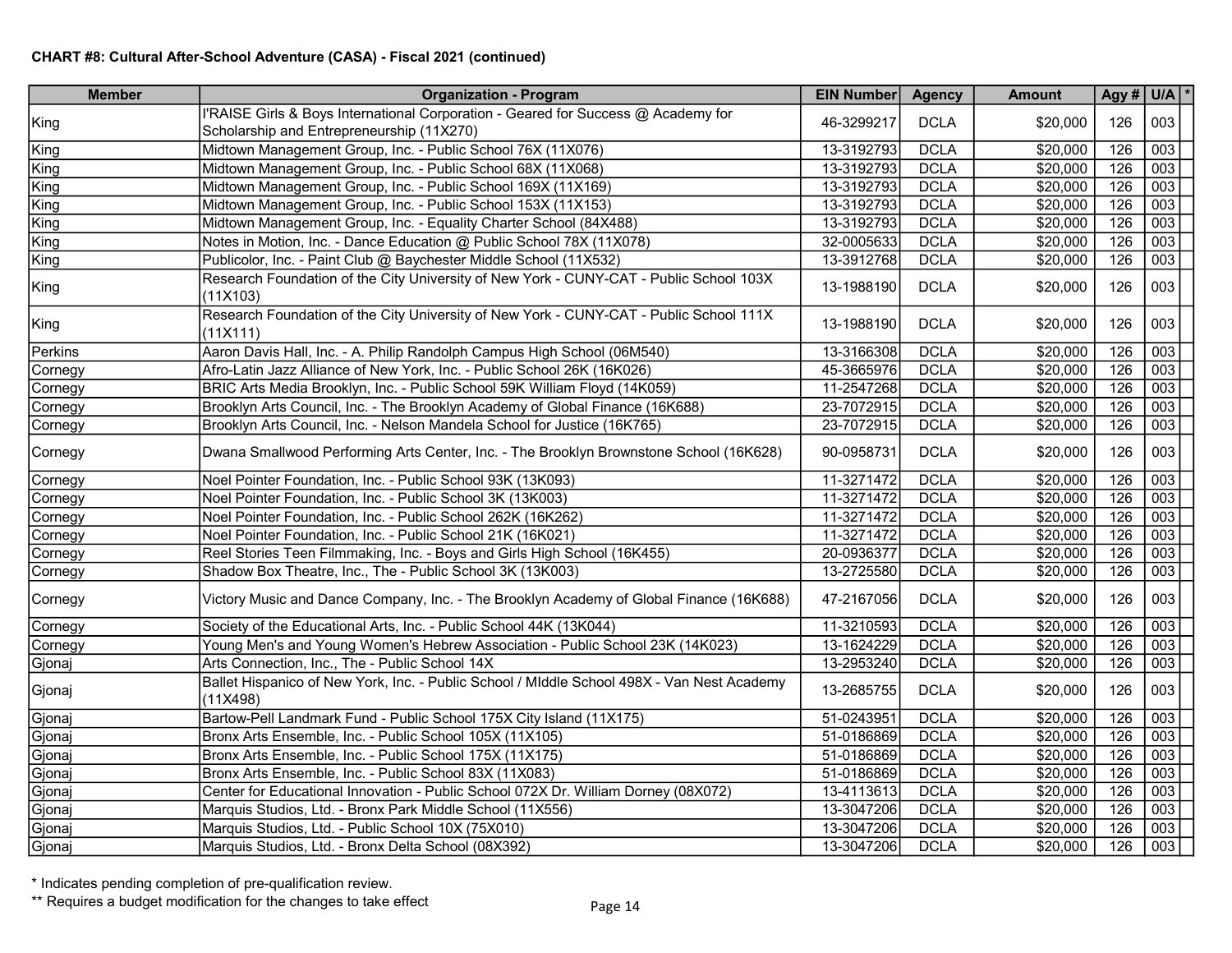| <b>Member</b>  | <b>Organization - Program</b>                                                                                                     | <b>EIN Number</b> | <b>Agency</b> | <b>Amount</b> |     | Agy # $ U/A $ * |
|----------------|-----------------------------------------------------------------------------------------------------------------------------------|-------------------|---------------|---------------|-----|-----------------|
| Gjonaj         | Midtown Management Group, Inc. - Public School 108 Philip J. Abinanti (11X108)                                                    | 13-3192793        | <b>DCLA</b>   | \$20,000      | 126 | 003             |
| Gjonaj         | Midtown Management Group, Inc. - Public School 12X (75X012)                                                                       | 13-3192793        | <b>DCLA</b>   | \$20,000      | 126 | 003             |
| Gjonaj         | Midtown Management Group, Inc. - Public School 304X (08X304)                                                                      | 13-3192793        | <b>DCLA</b>   | \$20,000      | 126 | 003             |
| Gjonaj         | Midtown Management Group, Inc. - Public School 71X (08X071)                                                                       | 13-3192793        | <b>DCLA</b>   | \$20,000      | 126 | 003             |
|                | Department of Youth and Community Development                                                                                     | 13-6400434        | <b>DYCD</b>   | (\$40,000"    | 260 | 312             |
| Louis          | Digital Girl, Inc.                                                                                                                | 47-2288307        | <b>DYCD</b>   | \$20,000      | 260 | 312             |
| Miller         | Community Youth Care Services, Inc. - Public School 176Q (29Q176)                                                                 | 77-0695007        | <b>DYCD</b>   | \$20,000      | 260 | 312             |
| Dromm          | Queensborough Community College Auxiliary Enterprise Association, Inc. - Public School 280<br>(30Q280) **                         | 11-2037770        | <b>DYCD</b>   | (\$20,000)    | 260 | 312             |
| Dromm          | City University of New York - Public School 280 (30Q280) **                                                                       | 13-6400434        | <b>CUNY</b>   | \$20,000      | 042 | 001             |
| Diaz           | Young Men & Young Women's Hebrew Association of the Bronx dba Riverdale YM/YWHA -<br>Bronx Charter School for Excellence (84X255) | 13-1740507        | <b>DYCD</b>   | (\$20,000)    | 260 | 312             |
| lDiaz          | Young Men's and Young Women's Hebrew Association - Bronx Charter School for Excellence<br>(84X255)                                | 13-1624229        | <b>DYCD</b>   | \$20,000      | 260 | 312             |
| Diaz           | Young Men & Young Women's Hebrew Association of the Bronx dba Riverdale YM/YWHA -<br>Mott Hall V High School (12X242)             | 13-1740507        | <b>DYCD</b>   | (\$20,000)    | 260 | 312             |
| Diaz           | Young Men's and Young Women's Hebrew Association - Mott Hall V High School (12X242)                                               | 13-1624229        | <b>DYCD</b>   | \$20,000      | 260 | 312             |
| Holden         | Vivian Beaumont Theater, Inc., The - Maspeth High School (24Q585)                                                                 | 13-3004747        | <b>DCLA</b>   | (\$20,000)    | 126 | 003             |
| Holden         | New York City H2O - Maspeth High School (24Q585)                                                                                  | 45-3860014        | <b>DCLA</b>   | \$20,000      | 126 | 003             |
| Dromm          | Midtown Management Group, Inc.                                                                                                    | 13-3192793        | <b>DCLA</b>   | (\$60,000)    | 126 | 003             |
| Dromm          | Midtown Management Group, Inc. - Public School Q222 - Fire Fighter Christopher A. Santora<br>Scho (30Q222)                        | 13-3192793        | <b>DCLA</b>   | \$20,000      | 126 | 003             |
| Dromm          | Midtown Management Group, Inc. - Public School 069 Jackson Heights (30Q069)                                                       | 13-3192793        | <b>DCLA</b>   | \$20,000      | 126 | 003             |
| Dromm          | Midtown Management Group, Inc. - Public School 007 Louis F. Simeone (24Q007)                                                      | 13-3192793        | <b>DCLA</b>   | \$20,000      | 126 | 003             |
| Rosenthal      | Waterwell Productions, Inc. - Middle School 250 West Side Collaborative Middle School<br>(03M250)                                 | 22-3886369        | <b>DCLA</b>   | (\$20,000)    | 126 | 003             |
| Rosenthal      | Waterwell Productions, Inc. - Middle School M245 The Computer School (03M245)                                                     | 22-3886369        | <b>DCLA</b>   | \$20,000      | 126 | 003             |
| Rosenthal      | Magic Box Productions, Inc. - Public School 84 Manhattan (03M084)                                                                 | 20-2924921        | <b>DCLA</b>   | (\$20,000)    | 126 | 003             |
| Rosenthal      | New York Historical Society - Public School 84 Manhattan (03M084)                                                                 | 13-1624124        | <b>DCLA</b>   | \$20,000      | 126 | 003             |
| Holden         | Colonial Farmhouse Restoration Society of Bellerose, Inc.                                                                         | 11-2508369        | <b>DCLA</b>   | (\$20,000)    | 126 | 003             |
| <b>IHolden</b> | Colonial Farmhouse Restoration Society of Bellerose, Inc. - Public School 229 Emanuel Kaplan<br>(24Q229)                          | 11-2508369        | <b>DCLA</b>   | \$20,000      | 126 | 003             |

\* Indicates pending completion of pre-qualification review.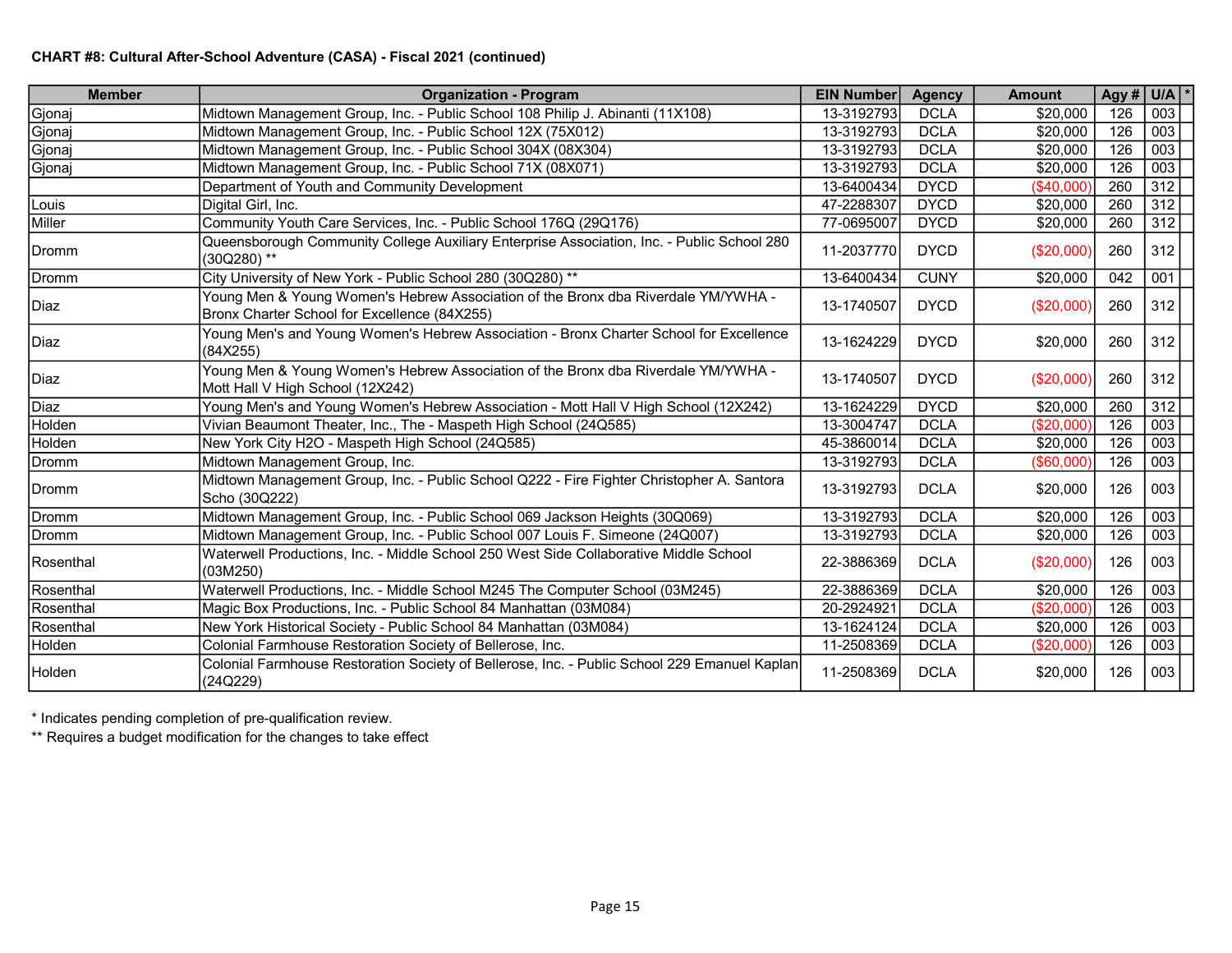| <b>Member</b>      | <b>Organization - Program</b>                                                                                                         | <b>EIN Number</b> | <b>Agency</b> | <b>Amount</b> | Agy # $U/A$ * |     |
|--------------------|---------------------------------------------------------------------------------------------------------------------------------------|-------------------|---------------|---------------|---------------|-----|
| Perkins            | Mama Foundation for the Arts, Inc.                                                                                                    | 31-1614732        | <b>DCLA</b>   | (\$20,000)    | 126           | 003 |
|                    | Department of Cultural Affairs                                                                                                        | 13-6400434        | <b>DCLA</b>   | (\$820,000)   | 126           | 003 |
| <b>IGrodenchik</b> | Alley Pond Environmental Center, Inc. - PS 026 Rufus King (26Q026), PS 191 Mayflower<br>(26Q191) & PS 035 Nathaniel Woodhull (29Q035) | 11-2405466        | <b>DCLA</b>   | \$45,000      | 126           | 003 |
| Grodenchik         | Dancing Classrooms, Inc. - PS 188 Kingsbury (26Q188) & PS 221 The North Hills School<br>(26Q221)                                      | 22-2542960        | <b>DCLA</b>   | \$25,000      | 126           | 003 |
| Adams              | Afrikan Poetry Theatre, Inc. - Council District 28                                                                                    | 11-2515828        | <b>DCLA</b>   | \$10,000      | 126           | 003 |
| Adams              | A Better Jamaica, Inc. - Council District 28                                                                                          | 11-3804421        | <b>DCLA</b>   | \$10,000      | 126           | 003 |
| Adams              | Black Spectrum Theatre Company, Inc. - Council District 28                                                                            | 51-0135262        | <b>DCLA</b>   | \$35,000      | 126           | 003 |
| Adams              | Caribbean Equality Project, Inc., The - Council District 28                                                                           | 47-2806715        | <b>DCLA</b>   | \$10,000      | 126           | 003 |
| Adams              | Citizens Committee for New York City, Inc. - Council District 28                                                                      | 51-0171818        | <b>DCLA</b>   | \$10,000      | 126           | 003 |
| Adams              | King Manor Association of Long Island, Inc. - Council District 28                                                                     | 11-2396324        | <b>DCLA</b>   | \$15,000      | 126           | 003 |
| Adams              | Society of the Educational Arts, Inc. - Council District 28                                                                           | 11-3210593        | <b>DCLA</b>   | \$15,000      | 126           | 003 |
| Adams              | Midtown Management Group, Inc. - Council District 28                                                                                  | 13-3192793        | <b>DCLA</b>   | \$10,000      | 126           | 003 |
| Powers             | Asian American Writers' Workshop - Lenox Hill Neighborhood House Senior Programming                                                   | 13-3677911        | <b>DCLA</b>   | \$20,000      | 126           | 003 |
| Powers             | Ballroom Basix USA, Inc.                                                                                                              | 27-3218865        | <b>DCLA</b>   | \$10,000      | 126           | 003 |
| Powers             | Chashama Arts, Inc.                                                                                                                   | 13-3862422        | <b>DCLA</b>   | \$15,000      | 126           | 003 |
| Powers             | Drag Queen Story Hour NYC, Ltd.                                                                                                       | 82-2613408        | <b>DCLA</b>   | \$10,000      | 126           | 003 |
| Powers             | Midtown Management Group, Inc. - Public School 040 Augustus Saint-Gaudens (02M040)                                                    | 13-3192793        | <b>DCLA</b>   | \$20,000      | 126           | 003 |
| <b>Powers</b>      | Publicolor, Inc.                                                                                                                      | 13-3912768        | <b>DCLA</b>   | \$10,000      | 126           | 003 |
| Powers             | Research Foundation of the City University of New York                                                                                | 13-1988190        | <b>DCLA</b>   | \$15,000      | 126           | 003 |
| Powers             | Spanish Dance Arts Company                                                                                                            | 13-3286419        | <b>DCLA</b>   | \$10,000      | 126           | 003 |
| Powers             | Spanish Theatre Repertory Company, Ltd.                                                                                               | 13-2672755        | <b>DCLA</b>   | \$15,000      | 126           | 003 |
| Lander             | Arab-American Family Support Center, Inc., The                                                                                        | 11-3167245        | <b>DCLA</b>   | \$20,000      | 126           | 003 |
| Lander             | Artopolis Development                                                                                                                 | 13-4003325        | <b>DCLA</b>   | \$20,000      | 126           | 003 |
| Lander             | Arts & Democracy, Inc.                                                                                                                | 47-4287935        | <b>DCLA</b>   | \$20,000      | 126           | 003 |
| Lander             | Bangladesh Institute of Performing Arts, Inc.                                                                                         | 11-3249055        | <b>DCLA</b>   | \$55,000      | 126           | 003 |
| Lander             | Singing Winds, Inc., The                                                                                                              | 46-3805192        | <b>DCLA</b>   | \$10,000      | 126           | 003 |
| Cabrera            | 2020 Vision for Schools, Inc.                                                                                                         | 45-3023036        | <b>DCLA</b>   | \$10,000      | 126           | 003 |
| Cabrera            | Community-Word Project, Inc.                                                                                                          | 13-4114145        | <b>DCLA</b>   | \$20,000      | 126           | 003 |
| Cabrera            | Education Through Music, Inc.                                                                                                         | 13-3613210        | <b>DCLA</b>   | \$20,000      | 126           | 003 |
| Cabrera            | Educational Video Center, Inc.                                                                                                        | 13-3378456        | <b>DCLA</b>   | \$15,000      | 126           | 003 |
| Cabrera            | Renaissance Youth Center                                                                                                              | 13-4122438        | <b>DCLA</b>   | \$10,000      | 126           | 003 |
| Cabrera            | Society of the Educational Arts, Inc.                                                                                                 | 11-3210593        | <b>DCLA</b>   | \$20,000      | 126           | 003 |
| Cabrera            | Spanish Theatre Repertory Company, Ltd.                                                                                               | 13-2672755        | <b>DCLA</b>   | \$30,000      | 126           | 003 |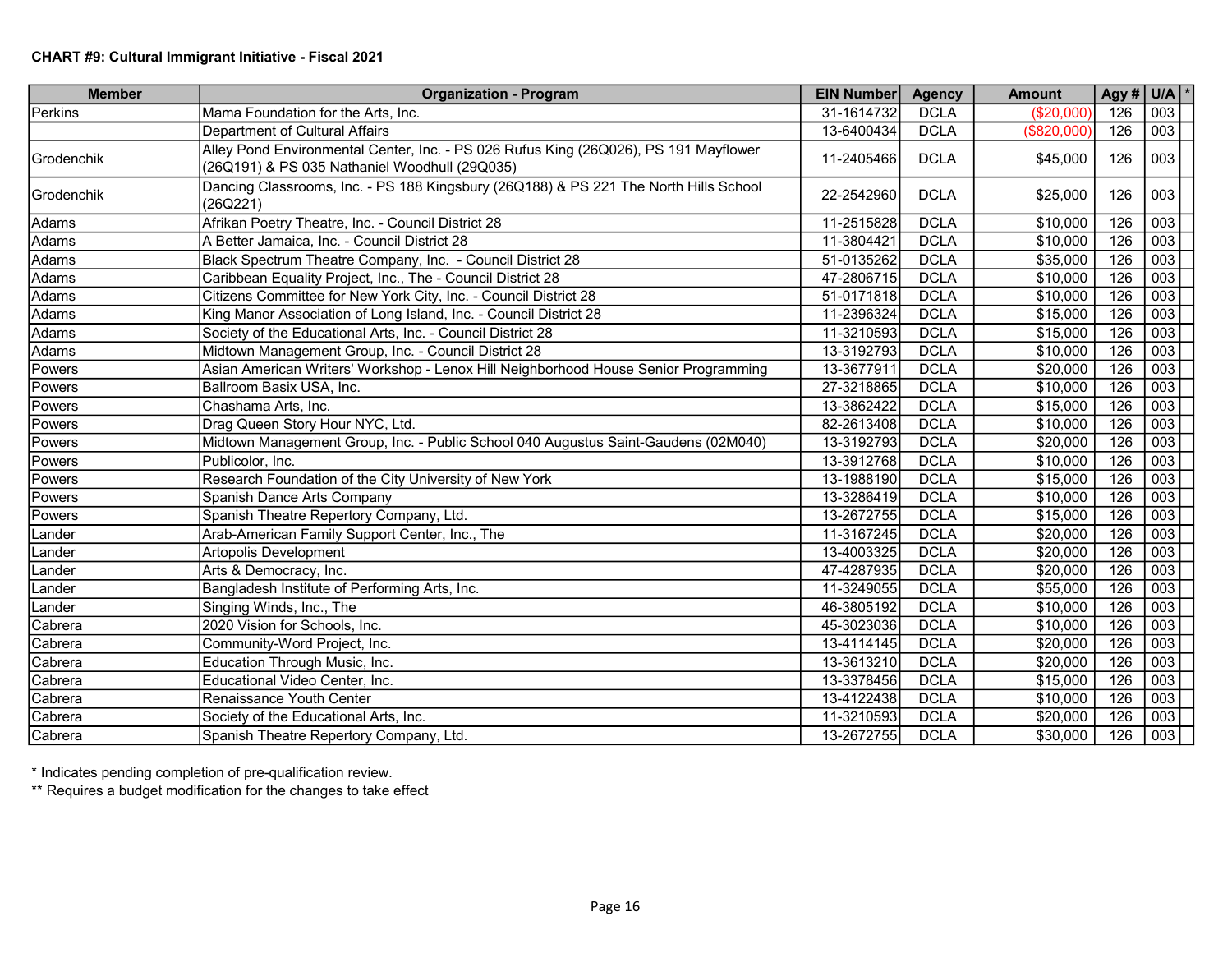## CHART #9: Cultural Immigrant Initiative - Fiscal 2021 (continued)

| <b>Member</b> | <b>Organization - Program</b>                                                             | EIN Number | <b>Agency</b> | <b>Amount</b> | Agy # $U/A$ * |     |
|---------------|-------------------------------------------------------------------------------------------|------------|---------------|---------------|---------------|-----|
| King          | Jazzmobile, Inc. - SUMMERFEST 2021 - Coop City                                            | 13-2614483 | <b>DCLA</b>   | \$25,000      | 126           | 003 |
| King          | Mindbuilders Creative Arts, Inc. - Theater Programming for Teens - Council District 12    | 13-2988157 | <b>DCLA</b>   | \$100,000     | 126           | 003 |
| Dromm         | Film Fleadh Foundation, Inc. - CRAIC Festival                                             | 13-4051235 | <b>DCLA</b>   | \$10,000      | 126           | 003 |
| Dromm         | An Claidheamh Soluis, Inc. - Public School 69Q (30Q069)                                   | 51-0244834 | <b>DCLA</b>   | \$10,000      | 126           | 003 |
| Dromm         | Origin Theatre Company - Council District 25                                              | 45-0562349 | <b>DCLA</b>   | \$10,000      | 126           | 003 |
| Dromm         | Lesbian & Gay Big Apple Corps, Inc. - Council District 25                                 | 26-3668104 | <b>DCLA</b>   | \$10,000      | 126           | 003 |
| Cornegy       | Bedford Stuyvesant Restoration Corporation                                                | 11-6083182 | <b>DCLA</b>   | \$15,000      | 126           | 003 |
| Cornegy       | Billie Holiday Theatre, Inc.                                                              | 11-2336154 | <b>DCLA</b>   | \$15,000      | 126           | 003 |
| Cornegy       | Brooklyn Steppers, Inc., The                                                              | 27-1223035 | <b>DCLA</b>   | \$10,000      | 126           | 003 |
| Cornegy       | Cumbe: Center for African and Diaspora Dance, Inc. - Bedford Stuyvesant Restoration Plaza | 47-5039336 | <b>DCLA</b>   | \$10,000      | 126           | 003 |
| Cornegy       | Dwana Smallwood Performing Arts Center, Inc.                                              | 90-0958731 | <b>DCLA</b>   | \$10,000      | 126           | 003 |
| (Cornegy      | Ifetayo Cultural Arts Academy, Inc.                                                       | 11-3027538 | <b>DCLA</b>   | \$10,000      | 126           | 003 |
| Cornegy       | K.S. J.A.M.M. Dance Troupe, Inc.                                                          | 20-2352155 | <b>DCLA</b>   | \$15,000      | 126           | 003 |
| Cornegy       | Purelements: An Evolution in Dance                                                        | 20-5332584 | <b>DCLA</b>   | \$10,000      | 126           | 003 |
| Cornegy       | Reel Stories Teen Filmmaking, Inc.                                                        | 20-0936377 | <b>DCLA</b>   | \$10,000      | 126           | 003 |
| Cornegy       | Siren - Protectors of the Rainforest, Inc.                                                | 20-4793848 | <b>DCLA</b>   | \$10,000      | 126           | 003 |
| Borelli       | Department of Cultural Affairs                                                            | 13-6400434 | <b>DCLA</b>   | (\$15,000)    | 126           | 003 |
| Borelli       | Snug Harbor Cultural Center & Botanical Garden - Lantern Festival Sponsorship             | 80-0193388 | <b>DCLA</b>   | \$5,000       | 126           | 022 |
| Cornegy       | Society for the Preservation of Weeksville and Bedford Stuyvesant History                 | 23-7330454 | <b>DCLA</b>   | \$10,000      | 126           | 022 |
|               | Department of Cultural Affairs **                                                         |            | <b>DCLA</b>   | (\$10,000)    | 126           | 003 |
| Adams         | Bartlett Foundation, The - Council District 28 **                                         | 90-0952784 | <b>DYCD</b>   | \$10,000      | 260           | 005 |
| Matteo        | Sundog Theatre, Inc.                                                                      | 45-0476945 | <b>DCLA</b>   | (\$5,000)     | 126           | 003 |
| Matteo        | St. George Theatre Restoration, Inc.                                                      | 20-0985637 | <b>DCLA</b>   | (\$5,000)     | 126           | 003 |
| Matteo        | Jacques Marchais Center of Tibetan Art, Inc.                                              | 23-7280740 | <b>DCLA</b>   | \$10,000      | 126           | 003 |

\* Indicates pending completion of pre-qualification review.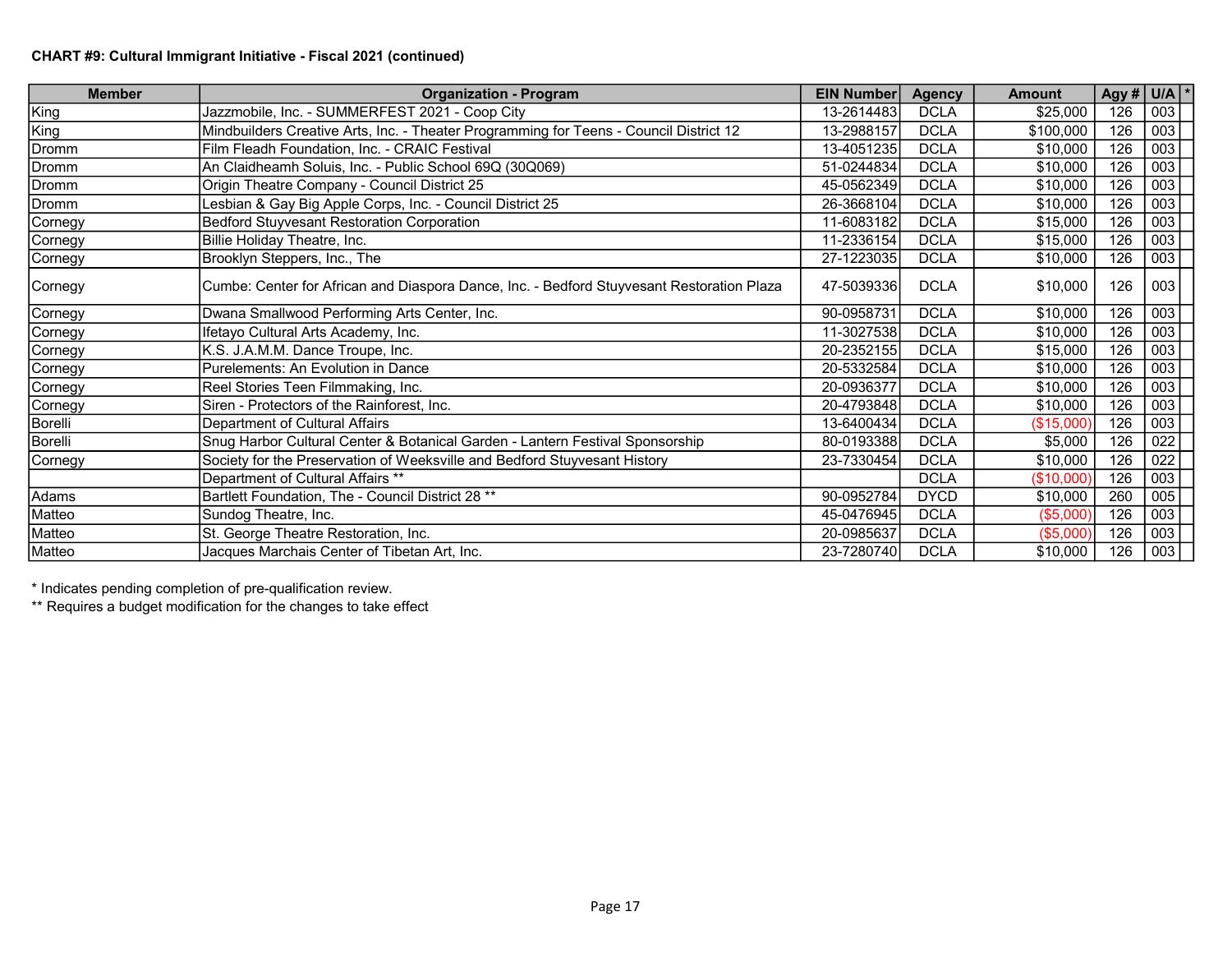## CHART #10: Digital Inclusion and Literacy Initiative - Fiscal 2021

| <b>Member</b> | <b>Organization - Program</b>                                                        | <b>EIN Number</b> | <b>Agency</b> | <b>Amount</b> | Agy # $U/A$ * |     |
|---------------|--------------------------------------------------------------------------------------|-------------------|---------------|---------------|---------------|-----|
|               | Department of Youth and Community Development                                        | 13-6400434        | <b>DYCD</b>   | (S210,000)    | 260           | 005 |
| Powers        | Fund for the City of New York, Inc.                                                  | 13-2612524        | <b>DYCD</b>   | \$15,000      | 260           | 005 |
| Powers        | Older Adults Technology Services (OATS), Inc.                                        | 55-0882599        | <b>DYCD</b>   | \$15,000      | 260           | 005 |
| Lander        | Fifth Avenue Committee, Inc.                                                         | 11-2475743        | <b>DYCD</b>   | \$30,000      | 260           | 005 |
| Cabrera       | Older Adults Technology Services (OATS), Inc.                                        | 55-0882599        | <b>DYCD</b>   | \$15,000      | 260           | 005 |
| Cabrera       | PowerMyLearning, Inc.                                                                | 13-39353091       | <b>DYCD</b>   | \$15,000      | 260           | 005 |
| Rivera        | Fund for the City of New York, Inc. - BetaNYC - Council District 2                   | 13-2612524        | <b>DYCD</b>   | \$15,000      | 260           | 005 |
| Rivera        | PowerMyLearning, Inc. - P.S. 34 Family Playlist                                      | 13-3935309        | <b>DYCD</b>   | \$15,000      | 260           | 005 |
| King          | Older Adults Technology Services (OATS), Inc. - St. Luke's Computer Literacy Program | 55-0882599        | <b>DYCD</b>   | \$30,000      | 260           | 005 |
| Perkins       | Madison Square Boys & Girls Club, Inc. - Council District 9                          | 13-5596792        | <b>DYCD</b>   | \$15,000      | 260           | 005 |
| Cornegy       | DIVAS for Social Justice, Inc.                                                       | 30-0475160        | <b>DYCD</b>   | \$15,000      | 260           | 005 |
| Cornegy       | Older Adults Technology Services (OATS), Inc.                                        | 55-0882599        | <b>DYCD</b>   | \$15,000      | 260           | 005 |
| Gjonaj        | Simon Wiesenthal Center, Inc.                                                        | 95-3964928        | <b>DYCD</b>   | \$15,000      | 260           | 005 |

\* Indicates pending completion of pre-qualification review.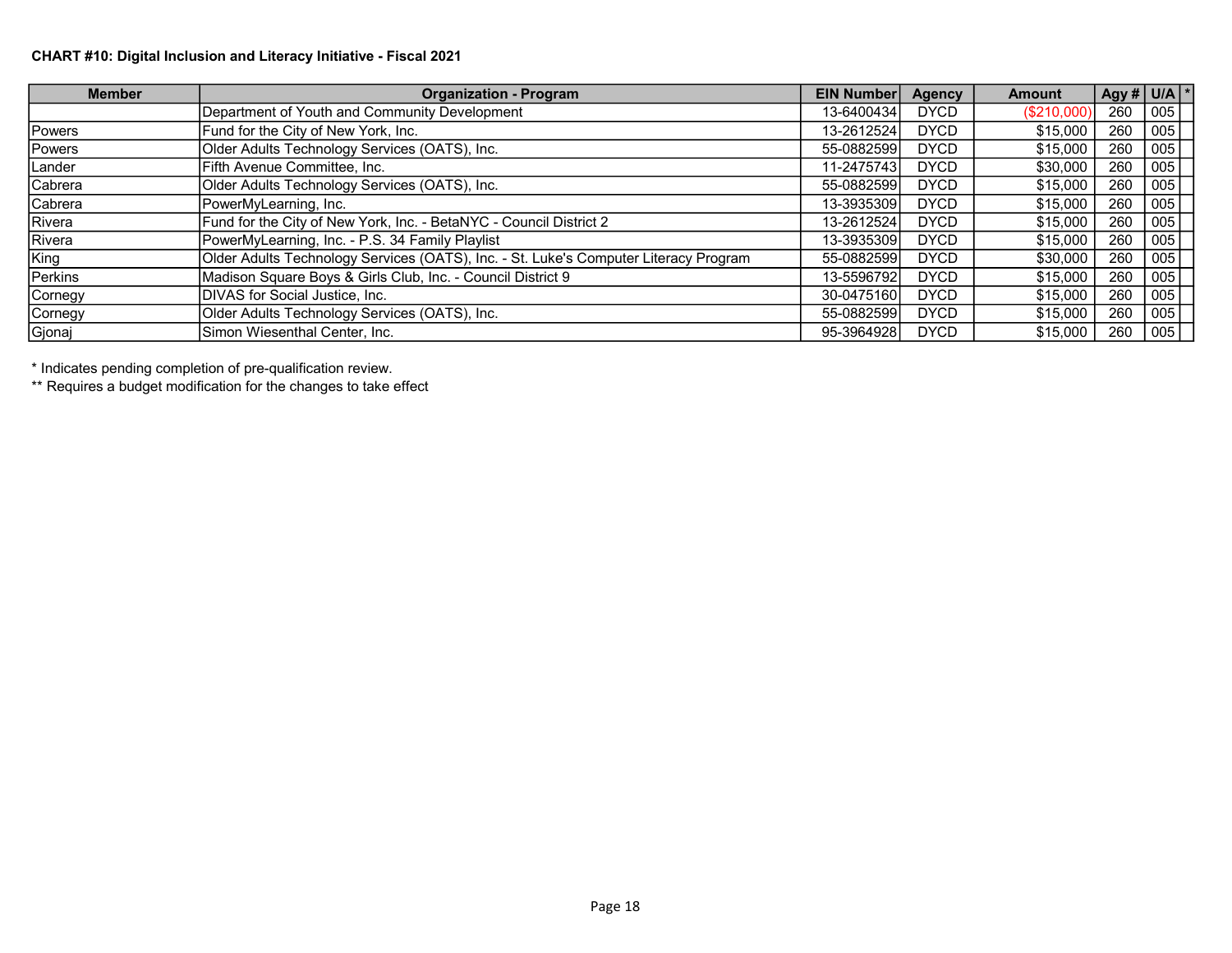| <b>Member</b> | <b>Organization - Program</b>                                      | <b>EIN Number</b> | <b>Agency</b> | <b>Amount</b> | Agy # | $U/A$ $*$ |
|---------------|--------------------------------------------------------------------|-------------------|---------------|---------------|-------|-----------|
|               | Mayor's Office of Criminal Justice                                 | 13-6400434        | <b>MOCJ</b>   | (\$1,150,000) | 098   | 002       |
| Miller        | Allen Womens Resource Center                                       | 11-2822398        | <b>MOCJ</b>   | \$37,500      | 098   | 002       |
| Miller        | Art Transforms, Inc.                                               | 81-4182354        | <b>MOCJ</b>   | \$25,093      | 098   | 002       |
| Miller        | Haitian Americans United for Progress, Inc.                        | 11-2423857        | <b>MOCJ</b>   | \$36,000      | 098   | 002       |
| Miller        | Turning Point for Women and Families                               | 54-2177390        | <b>MOCJ</b>   | \$36,407      | 098   | 002       |
| Miller        | Youth Referral and Placement Unit, Inc.                            | 02-0674289        | <b>MOCJ</b>   | \$10,000      | 098   | 002       |
| Powers        | Day One New York, Inc.                                             | 06-1103000        | <b>MOCJ</b>   | \$10,000      | 098   | 002       |
| Powers        | <b>Henry Street Settlement</b>                                     | 13-1562242        | <b>MOCJ</b>   | \$10,000      | 098   | 002       |
| Powers        | Korean American Family Service Center, The                         | 13-3609811        | <b>MOCJ</b>   | \$15,000      | 098   | 002       |
| Powers        | Metropolitan New York Coordinating Council on Jewish Poverty, Inc. | 13-2738818        | <b>MOCJ</b>   | \$10,000      | 098   | 002       |
| Powers        | New York City Gay and Lesbian Anti-Violence Project, Inc.          | 13-3149200        | <b>MOCJ</b>   | \$20,000      | 098   | 002       |
| Powers        | New York Legal Assistance Group, Inc.                              | 13-3505428        | <b>MOCJ</b>   | \$20,000      | 098   | 002       |
| Powers        | Sanctuary for Families, Inc.                                       | 13-3193119        | <b>MOCJ</b>   | \$20,000      | 098   | 002       |
| Powers        | Urban Justice Center                                               | 13-3442022        | <b>MOCJ</b>   | \$15,000      | 098   | 002       |
| Cabrera       | Connect, Inc.                                                      | 02-0694269        | <b>MOCJ</b>   | \$30,000      | 098   | 002       |
| Cabrera       | Day One New York, Inc.                                             | 06-1103000        | <b>MOCJ</b>   | \$35,000      | 098   | 002       |
| Cabrera       | New Destiny Housing Corporation                                    | 13-3778489        | <b>MOCJ</b>   | \$65,000      | 098   | 002       |
| Cabrera       | New York Legal Assistance Group, Inc.                              | 13-3505428        | <b>MOCJ</b>   | \$23,000      | 098   | 002       |
| Cabrera       | New York Women's Chamber of Commerce, Inc.                         | 14-1845651        | <b>MOCJ</b>   | \$10,000      | 098   | 002       |
| Cabrera       | Northern Manhattan Coalition for Immigrant Rights                  | 13-3255591        | <b>MOCJ</b>   | \$10,000      | 098   | 002       |
| Cabrera       | Sanctuary for Families, Inc.                                       | 13-3193119        | <b>MOCJ</b>   | \$50,000      | 098   | 002       |
| Yeger         | Amudim Community Resources, Inc.                                   | 47-0984801        | <b>MOCJ</b>   | \$35,000      | 098   | 002       |
| Yeger         | Imeinu, Inc. dba Rachel's Place                                    | 26-0774611        | <b>MOCJ</b>   | \$20,000      | 098   | 002       |
| Yeger         | SBH Community Service Network, Inc.                                | 23-7406410        | <b>MOCJ</b>   | \$75,000      | 098   | 002       |
| Louis         | <b>Flatbush Development Corporation</b>                            | 51-0188251        | <b>MOCJ</b>   | \$42,000      | 098   | 002       |
| Louis         | Haitian Centers Council, Inc.                                      | 11-2648501        | <b>MOCJ</b>   | \$81,000      | 098   | 002       |
| Louis         | Metropolitan New York Coordinating Council on Jewish Poverty, Inc. | 13-2738818        | <b>MOCJ</b>   | \$10,000      | 098   | 002       |
| Louis         | Shalom Task Force, Inc.                                            | 11-3207504        | <b>MOCJ</b>   | \$26,000      | 098   | 002       |
| Louis         | <b>TOP Community Development Corporation</b>                       | 11-3409359        | <b>MOCJ</b>   | \$35,000      | 098   | 002       |
| King          | egal Aid Society - Council District 12                             | 13-5562265        | <b>MOCJ</b>   | \$64,000      | 098   | 002       |
| King          | New York Legal Assistance Group, Inc. - Council District 12        | 13-3505428        | <b>MOCJ</b>   | \$64,000      | 098   | 002       |
| King          | Urban Justice Center - Council District 12                         | 13-3442022        | <b>MOCJ</b>   | \$65,000      | 098   | 002       |
| Cornegy       | African American Planning Commission, Inc.                         | 11-3305070        | <b>MOCJ</b>   | \$95,000      | 098   | 002       |
| Cornegy       | North Brooklyn Coalition Against Family Violence, Inc.             | 11-3431280        | <b>MOCJ</b>   | \$25,000      | 098   | 002       |
| Cornegy       | <b>Urban Justice Center</b>                                        | 13-3442022        | <b>MOCJ</b>   | \$25,000      | 098   | 002       |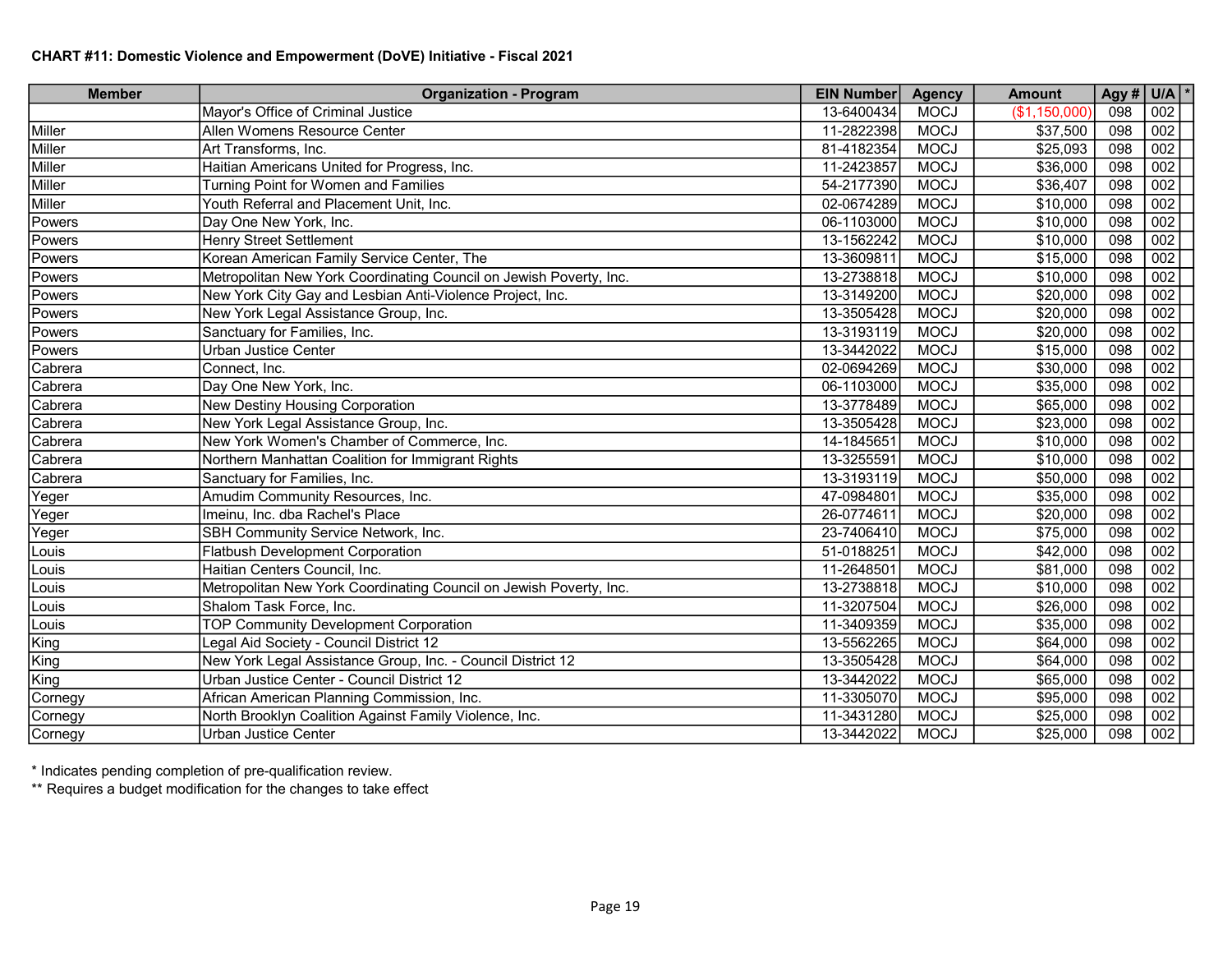#### CHART #12: Food Pantries Initiative - Fiscal 2021

| <b>Borough</b>                  | <b>Organization - Program</b>                                                                    | EIN Number | <b>Agency</b> | <b>Amount</b> |     | Agy # $U/A$ * |
|---------------------------------|--------------------------------------------------------------------------------------------------|------------|---------------|---------------|-----|---------------|
|                                 | Department of Youth and Community Development                                                    | 13-6400434 | <b>DYCD</b>   | (\$5,000      | 260 | 005           |
| <b>Staten Island Delegation</b> | Food Bank For New York City - Project Hospitality, Inc. - EFRO# 81033                            | 13-3179546 | <b>DYCD</b>   | \$5,000       | 260 | 005           |
| Queens Delegation               | CHAZAQ Organization USA, Inc                                                                     | 46-2148352 | <b>DYCD</b>   | (\$15,000)    | 260 | 005           |
| Queens Delegation               | Queens Economic Development Corporation - "Queens Together" Food Pantry                          | 11-2436149 | <b>DYCD</b>   | \$15,000      | 260 | 005           |
|                                 | Department of Youth and Community Development                                                    | 13-6400434 | <b>DYCD</b>   | (\$101,000)   | 260 | 005           |
| Bronx Delegation                | Bronx Parent Housing Network - Food Pantry                                                       | 13-4100758 | <b>DYCD</b>   | \$64,000      | 260 | 005           |
| <b>Bronx Delegation</b>         | Part of the Solution - Food Pantry                                                               | 13-3425071 | <b>DYCD</b>   | \$27,000      | 260 | 005           |
| <b>Bronx Delegation</b>         | Nazareth Housing - Food Pantry                                                                   | 13-3176952 | <b>DYCD</b>   | \$10,000      | 260 | 005           |
|                                 | Department of Youth and Community Development                                                    | 13-6400434 | <b>DYCD</b>   | (\$5,000      | 260 | 005           |
| Manhattan Delegation            | Food Bank For New York City - Our Lady of Sorrows - EFRO# 80683                                  | 13-3179546 | <b>DYCD</b>   | (\$8,000      | 260 | 005           |
| Manhattan Delegation            | Father's Heart Ministries, The - Food Pantry                                                     | 22-3495873 | <b>DYCD</b>   | \$2,000       | 260 | 005           |
| Manhattan Delegation            | Nazareth Housing, Inc. - Food Pantry                                                             | 13-3176952 | <b>DYCD</b>   | \$1,000       | 260 | 005           |
| Manhattan Delegation            | Trinity's Services and Food for the Homeless, Inc. - Food Pantry                                 | 13-3401340 | <b>DYCD</b>   | \$5,000       | 260 | 005           |
| Manhattan Delegation            | Vision Urbana, Inc. - Food Pantry                                                                | 13-3848575 | <b>DYCD</b>   | \$5,000       | 260 | 005           |
|                                 | Department of Youth and Community Development                                                    | 13-6400434 | <b>DYCD</b>   | (\$71,300)    | 260 | 005           |
| Manhattan Delegation            | Food Bank For New York City - Antioch Outreach - EFRO# 85156                                     | 13-3179546 | <b>DYCD</b>   | \$5,217       | 260 | 005           |
| Manhattan Delegation            | Food Bank For New York City - Bailey House Inc. Adult & Family - EFRO# 84227                     | 13-3179546 | <b>DYCD</b>   | \$8,117       | 260 | 005           |
| Manhattan Delegation            | Food Bank For New York City - Community Kitchen and Food Pantry of West Harlem - EFRO#<br>84451  | 13-3179546 | <b>DYCD</b>   | \$5,217       | 260 | 005           |
| <b>Manhattan Delegation</b>     | Food Bank For New York City - Greater Central Baptist Church - EFRO# 80589                       | 13-3179546 | <b>DYCD</b>   | \$5,217       | 260 | 005           |
| <b>Manhattan Delegation</b>     | Food Bank For New York City - Harvest of Souls - EFRO# 83570                                     | 13-3179546 | <b>DYCD</b>   | \$5,217       | 260 | 005           |
| <b>Manhattan Delegation</b>     | Food Bank For New York City - Iris House West Side Food Pantry - EFRO# 85088                     | 13-3179546 | <b>DYCD</b>   | \$5,217       | 260 | 005           |
| Manhattan Delegation            | Food Bank For New York City - Mt. Olivet Baptist Church Community Meals Program - EFRO#<br>83699 | 13-3179546 | <b>DYCD</b>   | \$5,217       | 260 | 005           |
| Manhattan Delegation            | Food Bank For New York City - New York Common Pantry - EFRO# 80861                               | 13-3179546 | <b>DYCD</b>   | \$4,350       | 260 | 005           |
| Manhattan Delegation            | Food Bank For New York City - Project Create - Anthony House - EFRO#80699                        | 13-3179546 | <b>DYCD</b>   | \$5,217       | 260 | 005           |
| Manhattan Delegation            | Food Bank For New York City - Salem United Methodist Church - EFRO# 82807                        | 13-3179546 | <b>DYCD</b>   | \$6,956       | 260 | 005           |
| Manhattan Delegation            | Food Bank For New York City - Salvation Army Harlem Temple - EFRO# 80602                         | 13-3179546 | <b>DYCD</b>   | \$5,217       | 260 | 005           |
| Manhattan Delegation            | Food Bank For New York City - West Harlem Group Assistance - EFRO# 85319                         | 13-3179546 | <b>DYCD</b>   | \$10,141      | 260 | 005           |
|                                 | Department of Youth and Community Development                                                    | 13-6400434 | <b>DYCD</b>   | (\$33,000     | 260 | 005           |
| Brooklyn Delegation             | Food Bank For New York City - Bethany United Methodist Church - EFRO# 81460                      | 13-3179546 | <b>DYCD</b>   | \$6,000       | 260 | 005           |
| <b>Brooklyn Delegation</b>      | Food Bank For New York City - Church of God Feeding Hungry - EFRO# 82119                         | 13-3179546 | <b>DYCD</b>   | \$5,000       | 260 | 005           |
| <b>Brooklyn Delegation</b>      | Food Bank For New York City - Church of St. Mark - EFRO# 84761                                   | 13-3179546 | <b>DYCD</b>   | \$6,000       | 260 | 005           |
| <b>Brooklyn Delegation</b>      | Food Bank For New York City - Full Gospel Assembly - EFRO# 84812                                 | 13-3179546 | <b>DYCD</b>   | \$6,000       | 260 | 005           |
| <b>Brooklyn Delegation</b>      | Food Bank For New York City - Hanson Place SDA Community Service - EFRO# 80289                   | 13-3179546 | <b>DYCD</b>   | \$5,000       | 260 | 005           |
| <b>Brooklyn Delegation</b>      | Food Bank For New York City - Teen Challenge - EFRO# 83620                                       | 13-3179546 | <b>DYCD</b>   | \$5,000       | 260 | 005           |
|                                 | Department of Youth and Community Development                                                    | 13-6400434 | <b>DYCD</b>   | (\$17,531     | 260 | 005           |
| <b>Brooklyn Delegation</b>      | Council of Peoples Organization, Inc. - Food Pantry                                              | 75-3046891 | <b>DYCD</b>   | \$17,531      | 260 | 005           |

\* Indicates pending completion of pre-qualification review.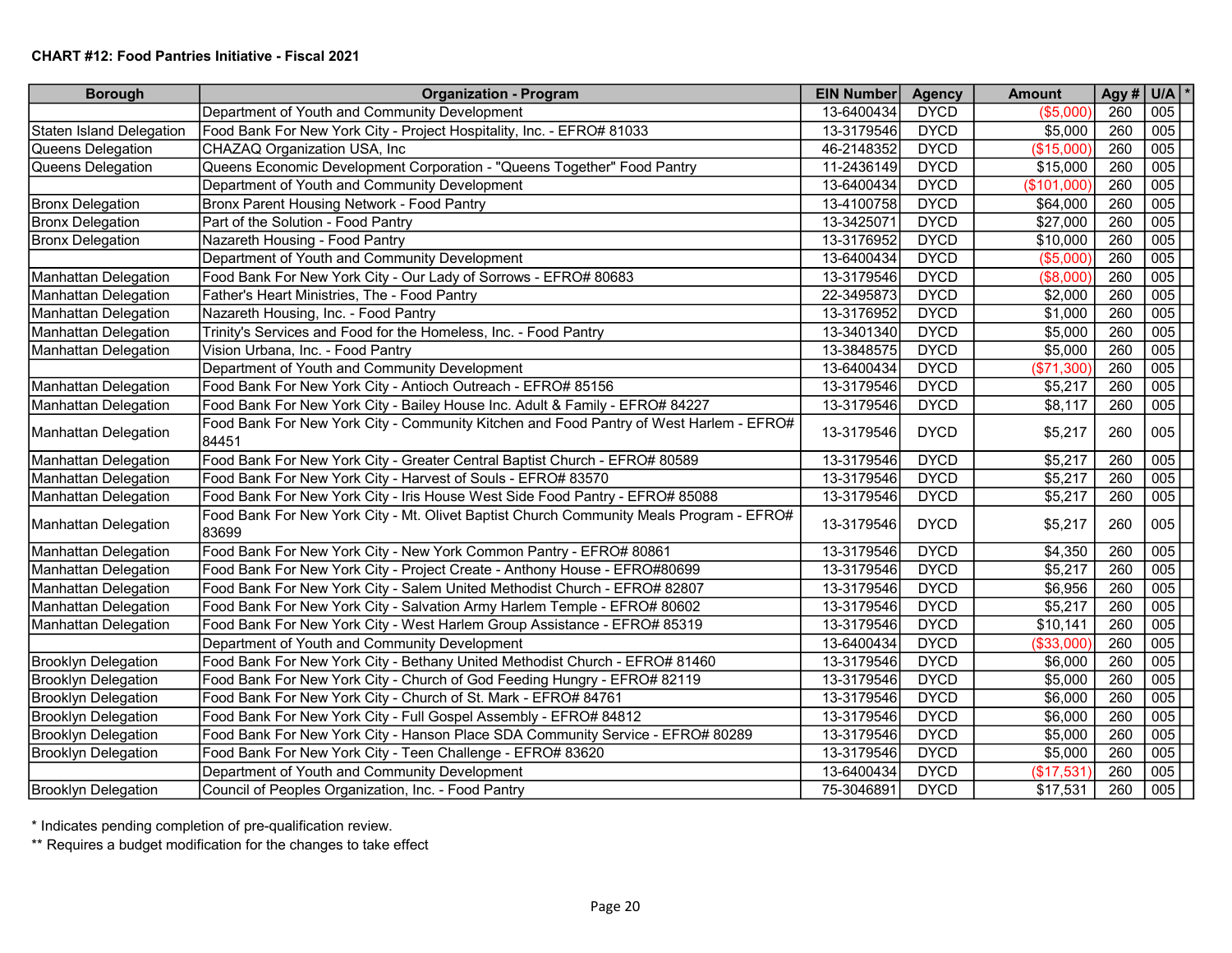## CHART #12: Food Pantries Initiative - Fiscal 2021 (continued)

| <b>Borough</b>             | <b>Organization - Program</b>                                                             | <b>EIN Number</b> | <b>Agency</b> | <b>Amount</b> | Agy # $U/A$ * |     |
|----------------------------|-------------------------------------------------------------------------------------------|-------------------|---------------|---------------|---------------|-----|
|                            | Department of Youth and Community Development                                             | 13-6400434        | <b>DYCD</b>   | (\$110,062    | 260           | 005 |
| <b>Brooklyn Delegation</b> | Food Bank For New York City - Bethlehem Nation's Food Pantry - EFRO# 85527                | 13-3179546        | <b>DYCD</b>   | \$7,700       | 260           | 005 |
| <b>Brooklyn Delegation</b> | Food Bank For New York City - Christian Cultural Center - EFRO# 84221                     | 13-3179546        | <b>DYCD</b>   | \$7,700       | 260           | 005 |
| <b>Brooklyn Delegation</b> | Food Bank For New York City - Church of God in Christ - EFRO# 82296                       | 13-3179546        | <b>DYCD</b>   | \$7,700       | 260           | 005 |
| <b>Brooklyn Delegation</b> | Food Bank For New York City - Church of God of Prophecy - EFRO# 84148                     | 13-3179546        | <b>DYCD</b>   | \$7,700       | 260           | 005 |
| <b>Brooklyn Delegation</b> | Food Bank For New York City - Full Effect Gospel Ministries - EFRO# 85328                 | 13-3179546        | <b>DYCD</b>   | \$7,700       | 260           | 005 |
| <b>Brooklyn Delegation</b> | Food Bank For New York City - International Pentecostal - EFRO# 84103                     | 13-3179546        | <b>DYCD</b>   | \$7,700       | 260           | 005 |
| Brooklyn Delegation        | Food Bank For New York City - New Hope Family Worship - EFRO# 84137                       | 13-3179546        | <b>DYCD</b>   | \$7,700       | 260           | 005 |
| <b>Brooklyn Delegation</b> | Food Bank For New York City - New Life SDA Church - EFRO# 82186                           | 13-3179546        | <b>DYCD</b>   | \$7,700       | 260           | 005 |
| <b>Brooklyn Delegation</b> | Food Bank For New York City - Open Door To Heaven Outreach<br>Ministry Inc. - EFRO# 85299 | 13-3179546        | <b>DYCD</b>   | \$7,700       | 260           | 005 |
| <b>Brooklyn Delegation</b> | Food Bank For New York City - Our Lady of Mercy Church - EFRO# 80345                      | 13-3179546        | <b>DYCD</b>   | \$7,700       | 260           | 005 |
| Brooklyn Delegation        | Food Bank For New York City - Salvation Army Brownsville - EFRO# 80363                    | 13-3179546        | <b>DYCD</b>   | \$7,700       | 260           | 005 |
| <b>Brooklyn Delegation</b> | Food Bank For New York City - Sisters With Purpose - EFRO# 85325                          | 13-3179546        | <b>DYCD</b>   | \$9,962       | 260           | 005 |
| <b>Brooklyn Delegation</b> | Food Bank For New York City - The House of David Church - EFRO# 83514                     | 13-3179546        | <b>DYCD</b>   | \$7,700       | 260           | 005 |
| <b>Brooklyn Delegation</b> | Food Bank For New York City - Urban Strategies Inc - EFRO# 83449                          | 13-3179546        | <b>DYCD</b>   | \$7,700       | 260           | 005 |
|                            | Department of Youth and Community Development                                             | 13-6400434        | <b>DYCD</b>   | (\$110,062]   | 260           | 005 |
| <b>Brooklyn Delegation</b> | Food Bank For New York City - Acts Community Development Corp. - EFRO# 84948              | 13-3179546        | <b>DYCD</b>   | \$13,766      | 260           | 005 |
| <b>Brooklyn Delegation</b> | Food Bank For New York City - Bensonhurst Council Jewish Org. - EFRO# 83619               | 13-3179546        | <b>DYCD</b>   | \$9,766       | 260           | 005 |
| <b>Brooklyn Delegation</b> | Food Bank For New York City - CCNS-BFFY @ Our Lady of Solace - EFRO# 81317                | 13-3179546        | <b>DYCD</b>   | \$9,766       | 260           | 005 |
| <b>Brooklyn Delegation</b> | Food Bank For New York City - Haber House Senior Center - EFRO# 84213                     | 13-3179546        | <b>DYCD</b>   | \$13,766      | 260           | 005 |
| Brooklyn Delegation        | Food Bank For New York City - Our Lady of Grace Parish Ministry - EFRO# 83503             | 13-3179546        | <b>DYCD</b>   | \$12,516      | 260           | 005 |
| <b>Brooklyn Delegation</b> | Food Bank For New York City - Salt & Sea Mission Church Inc. - EFRO# 81564                | 13-3179546        | <b>DYCD</b>   | \$13,766      | 260           | 005 |
| <b>Brooklyn Delegation</b> | Metropolitan New York Coordinating Council on Jewish Poverty, Inc. - Food Pantry          | 13-2738818        | <b>DYCD</b>   | \$6,953       | 260           | 005 |
| <b>Brooklyn Delegation</b> | Reaching Out Community Services, Inc. - Food Pantry                                       | 11-3615625        | <b>DYCD</b>   | \$24,763      | 260           | 005 |
| <b>Brooklyn Delegation</b> | SBH Community Service Network, Inc. - Food Pantry                                         | 23-7406410        | <b>DYCD</b>   | \$5,000       | 260           | 005 |
|                            | Department of Youth and Community Development                                             | 13-6400434        | <b>DYCD</b>   | (\$100,062)   | 260           | 005 |
| <b>Brooklyn Delegation</b> | Haitian Americans United for Progress - Food Pantry                                       | 11-2423857        | <b>DYCD</b>   | \$5,000       | 260           | 005 |
| <b>Brooklyn Delegation</b> | Metropolitan New York Coordinating Council on Jewish Poverty, Inc. - Food Pantry          | 13-2738818        | <b>DYCD</b>   | \$19,833      | 260           | 005 |
| <b>Brooklyn Delegation</b> | New York United Jewish Association, Inc. - Jewish Community Council - Marine Park         | 26-2647383        | <b>DYCD</b>   | \$5,000       | 260           | 005 |
| <b>Brooklyn Delegation</b> | SBH Community Services Network, Inc. - Food Pantry                                        | 23-7406410        | <b>DYCD</b>   | \$5,000       | 260           | 005 |
| <b>Brooklyn Delegation</b> | The Rugby Deliverance Tabernacle - Food Pantry                                            | 11-3304088        | <b>DYCD</b>   | \$7,998       | 260           | 005 |
| <b>Brooklyn Delegation</b> | Food Bank For New York City - Admirable Church, Inc. - EFRO# 85247                        | 13-3179546        | <b>DYCD</b>   | \$7,934       | 260           | 005 |
| <b>Brooklyn Delegation</b> | Food Bank For New York City - Ammi Evangelical Baptist Church - EFRO# 81576               | 13-3179547        | <b>DYCD</b>   | \$5,000       | 260           | 005 |
| Brooklyn Delegation        | Food Bank For New York City - God's Battalion Prayer Church - EFRO# 80284                 | 13-3179548        | <b>DYCD</b>   | \$5,000       | 260           | 005 |
| <b>Brooklyn Delegation</b> | Food Bank For New York City - Masbia of Flatbush - EFRO# 85170                            | 13-3179549        | <b>DYCD</b>   | \$5,000       | 260           | 005 |
| <b>Brooklyn Delegation</b> | Food Bank For New York City - Our Lady Charity For The Community, Inc. - EFRO# 85491      | 13-3179550        | <b>DYCD</b>   | \$5,000       | 260           | 005 |
| <b>Brooklyn Delegation</b> | Food Bank For New York City - Our Lady of Refuge RC Church - EFRO# 80347                  | 13-3179551        | <b>DYCD</b>   | \$5,000       | 260           | 005 |
| <b>Brooklyn Delegation</b> | Food Bank For New York City - Peniel SDA Church - EFRO# 85373                             | 13-3179552        | <b>DYCD</b>   | \$6,446       | 260           | 005 |
| <b>Brooklyn Delegation</b> | Food Bank For New York City - St. Therese of Lisieux RC Church - EFRO# 85229              | 13-3179552        | <b>DYCD</b>   | \$9,917       | 260           | 005 |
| <b>Brooklyn Delegation</b> | Food Bank For New York City - Truth Center for Higher Consciousness - EFRO# 85270         | 13-3179552        | <b>DYCD</b>   | \$7,934       | 260           | 005 |

\* Indicates pending completion of pre-qualification review.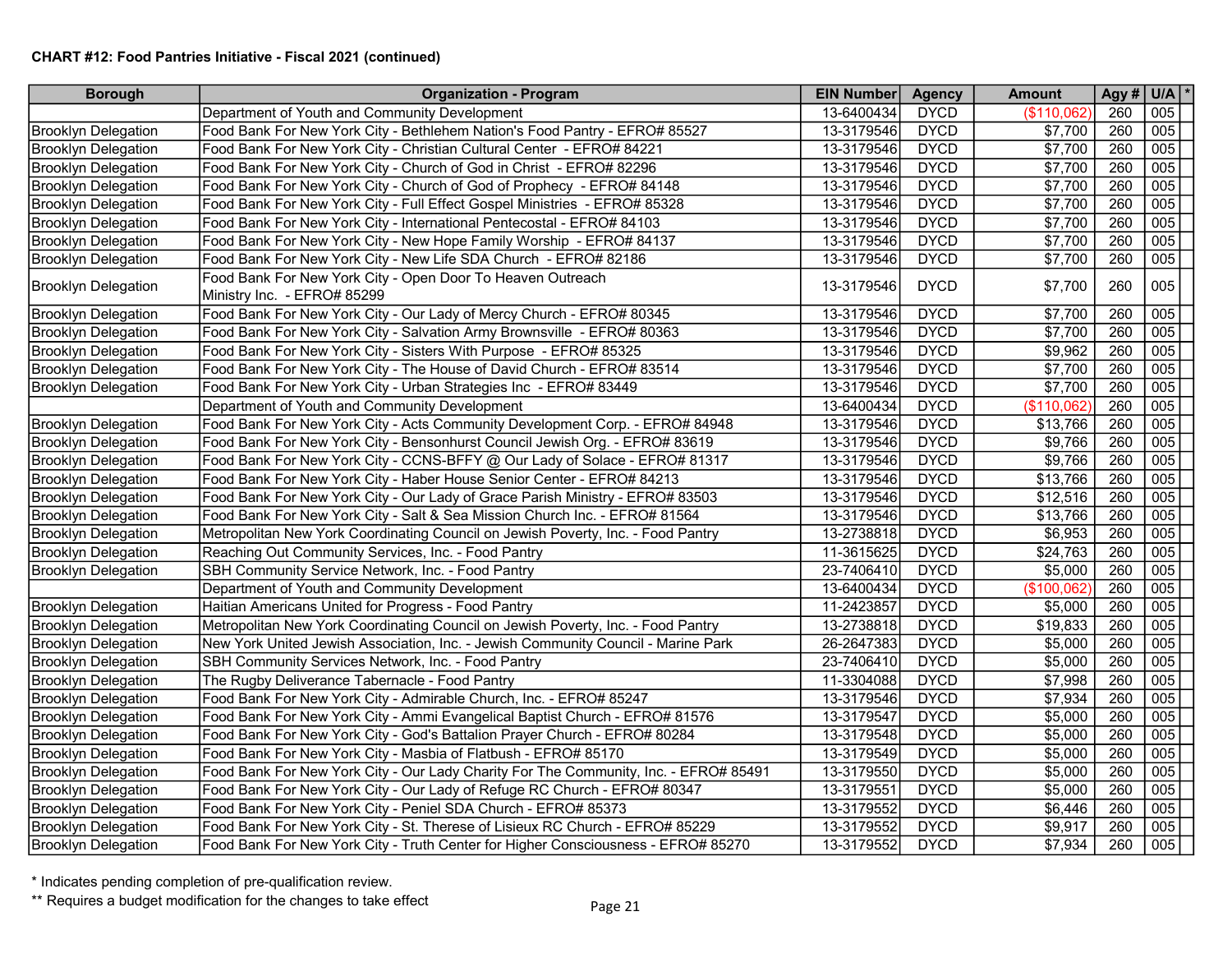## CHART #13: Neighborhood Development Grant Initiative - Fiscal 2021

| <b>Member</b>  | <b>Organization - Program</b>                                                                                                            | <b>EIN Number</b> | <b>Agency</b> | <b>Amount</b> | $\operatorname{Agy}$ # U/A \ |     |
|----------------|------------------------------------------------------------------------------------------------------------------------------------------|-------------------|---------------|---------------|------------------------------|-----|
| Perkins        | Harlem Business Alliance, Inc. - Business Attraction/Retention - Council District 9                                                      | 13-3591350        | <b>SBS</b>    | (\$10,000)    | 801                          | 002 |
|                | Department of Small Business Services                                                                                                    | 13-6400434        | <b>SBS</b>    | (\$110,000)   | 801                          | 002 |
| <b>Powers</b>  | Carnegie Hill Neighbors, Inc.                                                                                                            | 13-3300409        | <b>SBS</b>    | \$20,000      | 801                          | 002 |
| Borelli        | ArtBridge Projects, Inc. - Public Art & Business Development - South Shore                                                               | 61-1682898        | <b>SBS</b>    | \$20,000      | 801                          | 002 |
| Cabrera        | Fordham Road District Management Association, Inc.                                                                                       | 26-0117797        | <b>SBS</b>    | \$10,000      | 801                          | 002 |
| Cabrera        | United Auto Merchants Association, Inc.                                                                                                  | 36-4615681        | <b>SBS</b>    | \$10,000      | 801                          | 002 |
| Yeger          | Boro Park Jewish Community Council - District Marketing/Local Tourism                                                                    | 11-34759931       | <b>SBS</b>    | \$10,000      | 801                          | 002 |
| Yeger          | Council of Jewish Organizations of Flatbush, Inc.                                                                                        | 11-2864728        | <b>SBS</b>    | \$10,000      | 801                          | 002 |
| King           | Mosholu Preservation Corporation - Business Support, Promotion, and Retention - Council<br>IDistrict 12                                  | 13-3109387        | <b>SBS</b>    | \$20,000      | 801                          | 002 |
| <b>Cornegy</b> | Bridge Street Development Corporation - Bedford Stuyvesant/ Tompkins Avenue                                                              | 11-3250772        | <b>SBS</b>    | \$10,000      | 801                          | 002 |
| <b>Cornegy</b> | Neighborhood Housing Services of Brooklyn (Bedford-Stuyvesant) CDC, Inc. - Bedford-<br>Stuyvesant/Crown Heights                          | 47-1717438        | <b>SBS</b>    | \$10,000      | 801                          | 002 |
| Levin          | Evergreen, Inc. - Your North Brooklyn Business Exchange - Business Attraction/Retention -<br><b>GW/North Brooklyn IBZ</b>                | 11-2647339        | <b>SBS</b>    | (\$10,000)    | 801                          | 002 |
| Levin          | Evergreen, Inc. - Your North Brooklyn Business Exchange - Business Attraction/Retention -<br>North Brooklyn Industrial Land Use Advocacy | 11-26473391       | <b>SBS</b>    | \$10,000      | 801                          | 002 |

\* Indicates pending completion of pre-qualification review.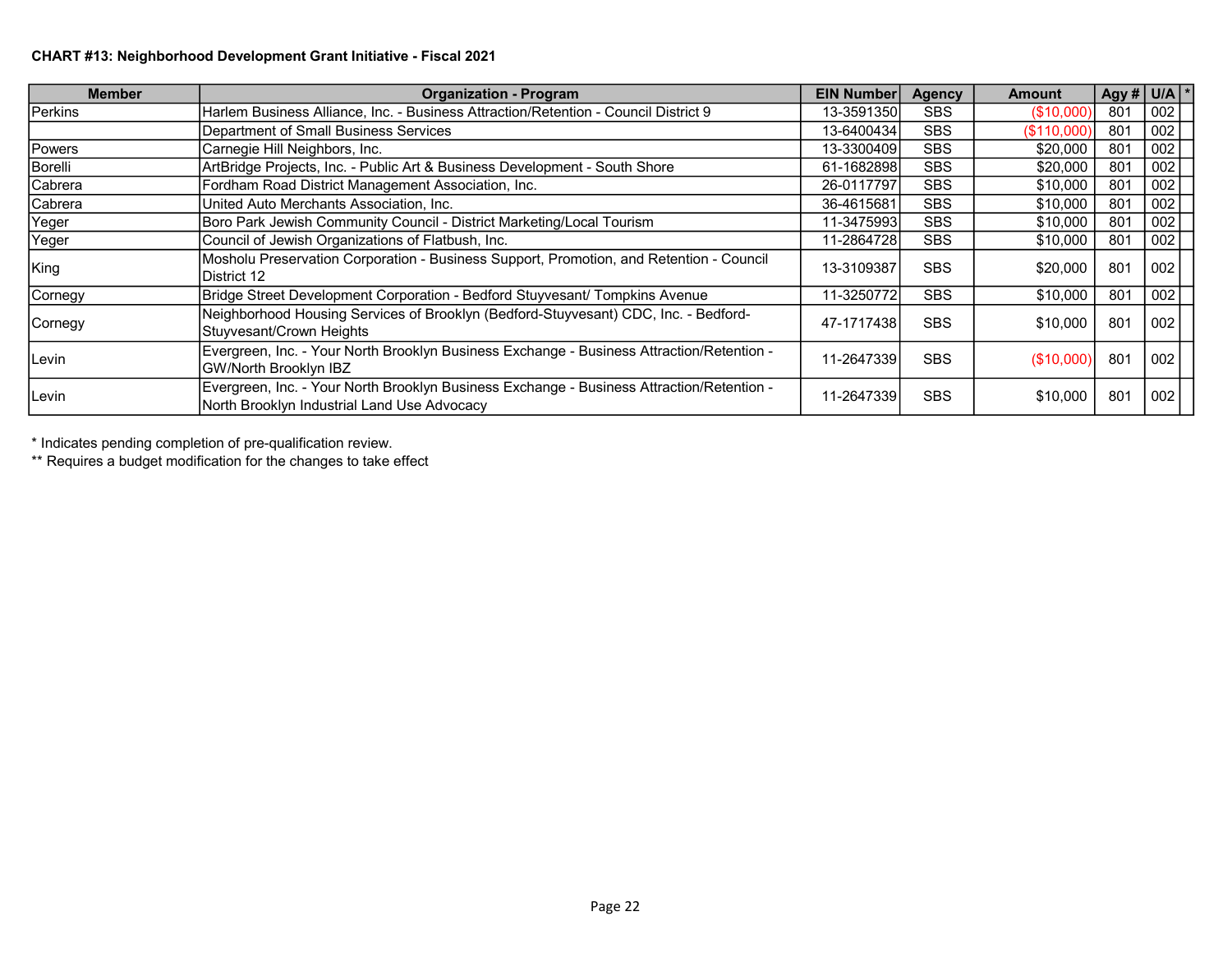## CHART #14: NYC Cleanup Initiative - Fiscal 2021

| <b>Member</b> | <b>Organization - Program</b>                                                                       | <b>EIN Number</b> | <b>Agency</b> | <b>Amount</b> | Agy # $ U/A $ * |     |
|---------------|-----------------------------------------------------------------------------------------------------|-------------------|---------------|---------------|-----------------|-----|
|               | Department of Youth and Community Development                                                       | 13-6400434        | <b>DYCD</b>   | (\$680,000)   | 260             | 005 |
| <b>Powers</b> | Association of Community Employment Programs for the Homeless, Inc. - Two Teams Five<br>Days / Week | 13-3846431        | <b>DYCD</b>   | \$160,000     | 260             | 005 |
| Borelli       | Friends of Abandoned Cemeteries, Inc. - Council District 51                                         | 13-3176456        | <b>DYCD</b>   | \$10,000      | 260             | 005 |
| Borelli       | New York City H2O - Cleanups & Education                                                            | 45-3860014        | <b>DYCD</b>   | \$30,000      | 260             | 005 |
| Borelli       | South Shore District Management Association, Inc. - Council District 51                             | 81-0728516        | <b>DYCD</b>   | \$10,000      | 260             | 005 |
| Borelli       | Staten Island Historical Society                                                                    | 13-1985514        | <b>DYCD</b>   | \$10,000      | 260             | 005 |
| Borelli       | Where to Turn, Inc. - Staten Island Clean Team                                                      | 20-0404386        | <b>DYCD</b>   | \$80,000      | 260             | 005 |
| Cabrera       | Center for Employment Opportunities                                                                 | 13-38433221       | <b>DYCD</b>   | \$60,000      | 260             | 005 |
| Cabrera       | <b>Wildcat Service Corporation</b>                                                                  | 13-27254231       | <b>DYCD</b>   | \$100,000     | 260             | 005 |
| Cornegy       | Association of Community Employment Programs for the Homeless, Inc.                                 | 13-3846431        | <b>DYCD</b>   | \$60,000      | 260             | 005 |
| Gjonaj        | <b>Wildcat Service Corporation</b>                                                                  | 13-27254231       | <b>DYCD</b>   | \$160,000     | 260             | 005 |
| Perkins       | Department of Sanitation - Council District 9 **                                                    | 13-6400434        | <b>DSNY</b>   | (\$20,000)    | 827             | 102 |
|               | Department of Youth and Community Development **                                                    | 13-6400434        | <b>DYCD</b>   | \$20,000      | 260             | 005 |
|               | Department of Youth and Community Development **                                                    | 13-6400434        | <b>DYCD</b>   | (\$335,000    | 260             | 005 |
| King          | Department of Sanitation - Cleanup Services - Council District 12 **                                | 13-6400434        | <b>DSNY</b>   | \$160,000     | 827             | 102 |
| Cornegy       | Department of Sanitation **                                                                         | 13-64004341       | <b>DSNY</b>   | \$100,000     | 827             | 102 |
| Perkins       | Department of Sanitation - Council District 9 **                                                    | 13-64004341       | <b>DSNY</b>   | \$75,000      | 827             | 102 |

\* Indicates pending completion of pre-qualification review.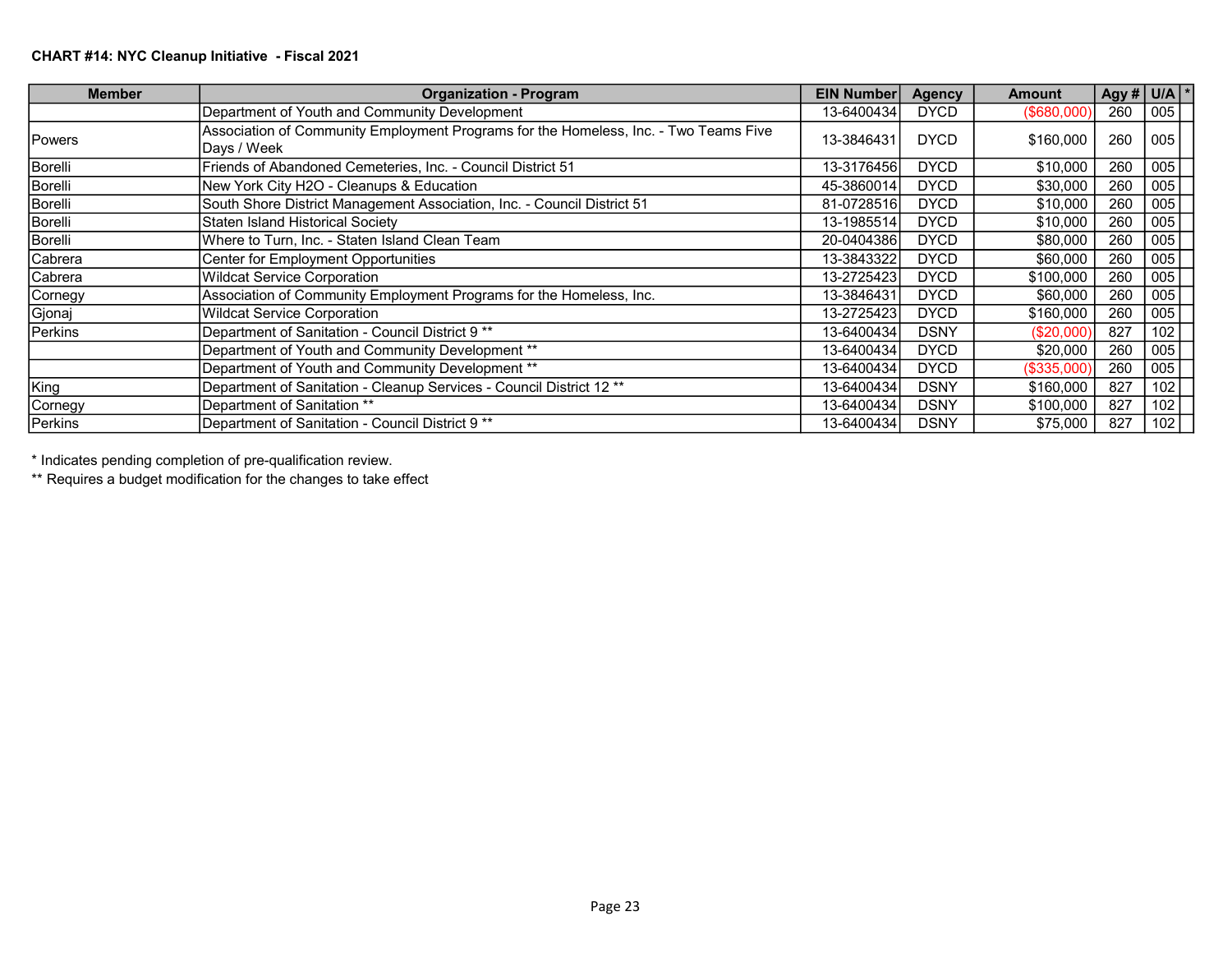| <b>Member</b>    | <b>Organization - Program</b>                                                                                                                       | <b>EIN Number</b> | <b>Agency</b> | <b>Amount</b> | Agy # $U/A$ * |     |
|------------------|-----------------------------------------------------------------------------------------------------------------------------------------------------|-------------------|---------------|---------------|---------------|-----|
| Perkins          | City Parks Foundation - Partnership for Parks                                                                                                       | 13-3561657        | <b>DPR</b>    | (\$10,000)    | 846           | 006 |
|                  | Department of Parks and Recreation                                                                                                                  | 13-6400434        | <b>DPR</b>    | (\$50,000)    | 846           | 006 |
| <b>Koslowitz</b> | City Parks Foundation - Yellowstone Park, Ehrenreich Austin, & other parks in Council District<br>29                                                | 13-3561657        | <b>DPR</b>    | \$5,000       | 846           | 006 |
| Cabrera          | City Parks Foundation                                                                                                                               | 13-3561657        | <b>DPR</b>    | \$5,000       | 846           | 006 |
| Cabrera          | Green Guerillas, Inc.                                                                                                                               | 13-2903183        | <b>DPR</b>    | \$10,000      | 846           | 006 |
| King             | Bronx River Alliance, Inc. - Community Engagement - Shoelace Park                                                                                   | 75-3001587        | <b>DPR</b>    | \$10,000      | 846           | 006 |
| Dromm            | Department of Parks and Recreation - Council District 25                                                                                            | 13-6400434        | <b>DPR</b>    | \$10,000      | 846           | 006 |
| Cornegy          | City Parks Foundation - St Andrews Park, Jackie Robinson Park, St Johns Park and Von King<br><b>IPark</b>                                           | 13-3561657        | <b>DPR</b>    | \$5,000       | 846           | 006 |
| Cornegy          | Council on the Environment, Inc. - Hart Community Garden                                                                                            | 13-2765465        | <b>DPR</b>    | \$5,000       | 846           | 006 |
| Cornegy          | Green Guerillas, Inc. - Council District 36 Community Gardens                                                                                       | 13-2903183        | <b>DPR</b>    | \$5,000       | 846           | 006 |
| Cornegy          | New York Restoration Project - Imani Community Garden, Mira Flores, Garden of Hope and<br>Bedford-Stuyvesant Community Garden - Council District 36 | 13-3959056        | <b>DPR</b>    | \$5,000       | 846           | 006 |
|                  | Department of Parks and Recreation **                                                                                                               | 13-6400434        | <b>DPR</b>    | (\$70,000)    | 846           | 006 |
| Diaz             | New York Restoration Project **                                                                                                                     | 13-3959056        | <b>DYCD</b>   | \$10,000      | 260           | 005 |
| Borelli          | Friends of Blue Heron Park, Inc. - Blue Heron Park **                                                                                               | 13-3073882        | <b>DYCD</b>   | \$5,000       | 260           | 005 |
| Borelli          | New York City H2O - South Shore **                                                                                                                  | 45-3860014        | <b>DYCD</b>   | \$5,000       | 260           | 005 |
| Borelli          | NYLaughs, Inc. - Laughter in the Park **                                                                                                            | 26-2348306        | <b>DCLA</b>   | \$10,000      | 126           | 003 |
| Koslowitz        | Association of Community Employment Programs for the Homeless, Inc. **                                                                              | 13-3846431        | <b>DYCD</b>   | \$15,000      | 260           | 005 |
| Cabrera          | Council on the Environment, Inc. **                                                                                                                 | 13-2765465        | <b>DYCD</b>   | \$5,000       | 260           | 005 |
| King             | Building 13 Association, Inc. - Rivers Run Community Garden **                                                                                      | 13-4169405        | <b>DYCD</b>   | \$10,000      | 260           | 005 |
| Dromm            | Horticultural Society of New York, The - Council District 25 **                                                                                     | 13-0854930        | <b>DYCD</b>   | \$10,000      | 260           | 005 |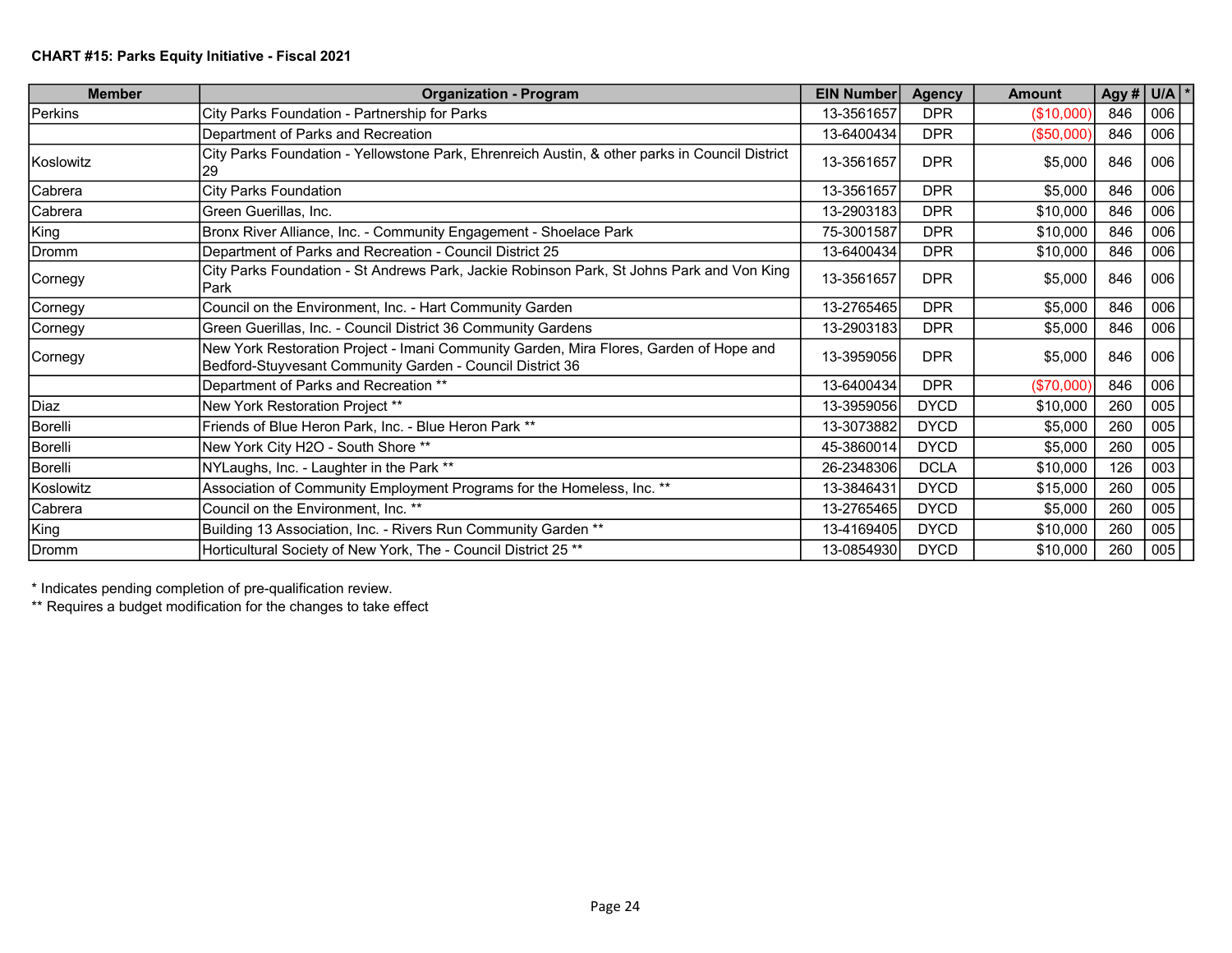| <b>Member</b> | <b>Organization - Program</b>                                                                  | <b>EIN Number</b> | <b>Agency</b> | <b>Amount</b>  | Agy # | $U/A$ $*$ |
|---------------|------------------------------------------------------------------------------------------------|-------------------|---------------|----------------|-------|-----------|
|               | Department for the Aging                                                                       | 13-6400434        | <b>DFTA</b>   | $($ \$690,000) | 125   | 003       |
| Powers        | Community Service Society of New York - Council District 4                                     | 13-5562202        | <b>DFTA</b>   | \$10,000       | 125   | 003       |
| Powers        | Find Aid for the Aged, Inc.                                                                    | 13-2666921        | <b>DFTA</b>   | \$10,000       | 125   | 003       |
| Powers        | God's Love We Deliver, Inc.                                                                    | 13-3366846        | <b>DFTA</b>   | \$10,000       | 125   | 003       |
| Powers        | enox Hill Neighborhood House, Inc.                                                             | 13-1628180        | <b>DFTA</b>   | \$10,000       | 125   | 003       |
| Powers        | Metropolitan New York Coordinating Council on Jewish Poverty, Inc.                             | 13-2738818        | <b>DFTA</b>   | \$10,000       | 125   | 003       |
| Powers        | Search and Care, Inc.                                                                          | 23-7444790        | <b>DFTA</b>   | \$10,000       | 125   | 003       |
| Powers        | Stanley M. Isaacs Neighborhood Center, Inc.                                                    | 13-2572034        | <b>DFTA</b>   | \$10,000       | 125   | 003       |
| Powers        | Stein Senior Center, Inc. - Stein Senior Center                                                | 23-7378342        | <b>DFTA</b>   | \$10,000       | 125   | 003       |
| Powers        | Vera Institute of Justice, Inc.                                                                | 13-1941627        | <b>DFTA</b>   | \$10,000       | 125   | 003       |
| Powers        | Visiting Neighbors, Inc.                                                                       | 23-7379098        | <b>DFTA</b>   | \$10,000       | 125   | 003       |
| Borelli       | Eger Health Care and Rehabilitation Center                                                     | 13-3524533        | <b>DFTA</b>   | \$40,000       | 125   | 003       |
| Borelli       | Jewish Community Center of Staten Island, Inc. - South Shore Senior Center                     | 13-5562256        | <b>DFTA</b>   | \$20,000       | 125   | 003       |
| Borelli       | Staten Island Community Services Friendship Clubs, Inc. - Great Kills Friendship Club          | 13-2778244        | <b>DFTA</b>   | \$20,000       | 125   | 003       |
| Borelli       | Staten Island Community Services Friendship Clubs, Inc. - Mt Loretto Friendship Club           | 13-2778244        | <b>DFTA</b>   | \$20,000       | 125   | 003       |
| Louis         | American Council Of Minority Women, Inc. - Senior Programming - Council District 45            | 27-0861591        | <b>DFTA</b>   | \$10,000       | 125   | 003       |
| Louis         | Brooklyn Arts Council, Inc. - Senior Programming - Council District 45                         | 23-7072915        | <b>DFTA</b>   | \$20,000       | 125   | 003       |
| Louis         | Council of Senior Centers and Services of NYC, Inc. - Senior Programming - Council District 45 | 13-2967277        | <b>DFTA</b>   | \$10,000       | 125   | 003       |
| Louis         | Haitian Centers Council, Inc. - Senior Programming - Council District 45                       | 11-2648501        | <b>DFTA</b>   | \$30,000       | 125   | 003       |
| Louis         | Jewish Association for Services for the Aged (JASA) - Senior Services - Council District 45    | 13-2620896        | <b>DFTA</b>   | \$10,000       | 125   | 003       |
| Louis         | Older Adults Technology Services (OATS), Inc. - Senior Programming - Council District 45       | 55-0882599        | <b>DFTA</b>   | \$10,000       | 125   | 003       |
| Louis         | Young Israel Programs, Inc. - Senior Programming - Council District 45                         | 03-0381957        | <b>DFTA</b>   | \$10,000       | 125   | 003       |
| Cabrera       | Mosholu-Montefiore Community Center, Inc. - Ft. Independence Senior Center                     | 13-3622107        | <b>DFTA</b>   | \$20,000       | 125   | 003       |
| Cabrera       | Regional Aid for Interim Needs, Inc. - Tolentine senior center                                 | 13-6213586        | <b>DFTA</b>   | \$35,000       | 125   | 003       |
| Cabrera       | Regional Aid for Interim Needs, Inc. - Bailey Senior Center                                    | 13-6213586        | <b>DFTA</b>   | \$35,000       | 125   | 003       |
| Cabrera       | <b>Stonewall Community Development Corporation</b>                                             | 46-2796863        | <b>DFTA</b>   | \$10,000       | 125   | 003       |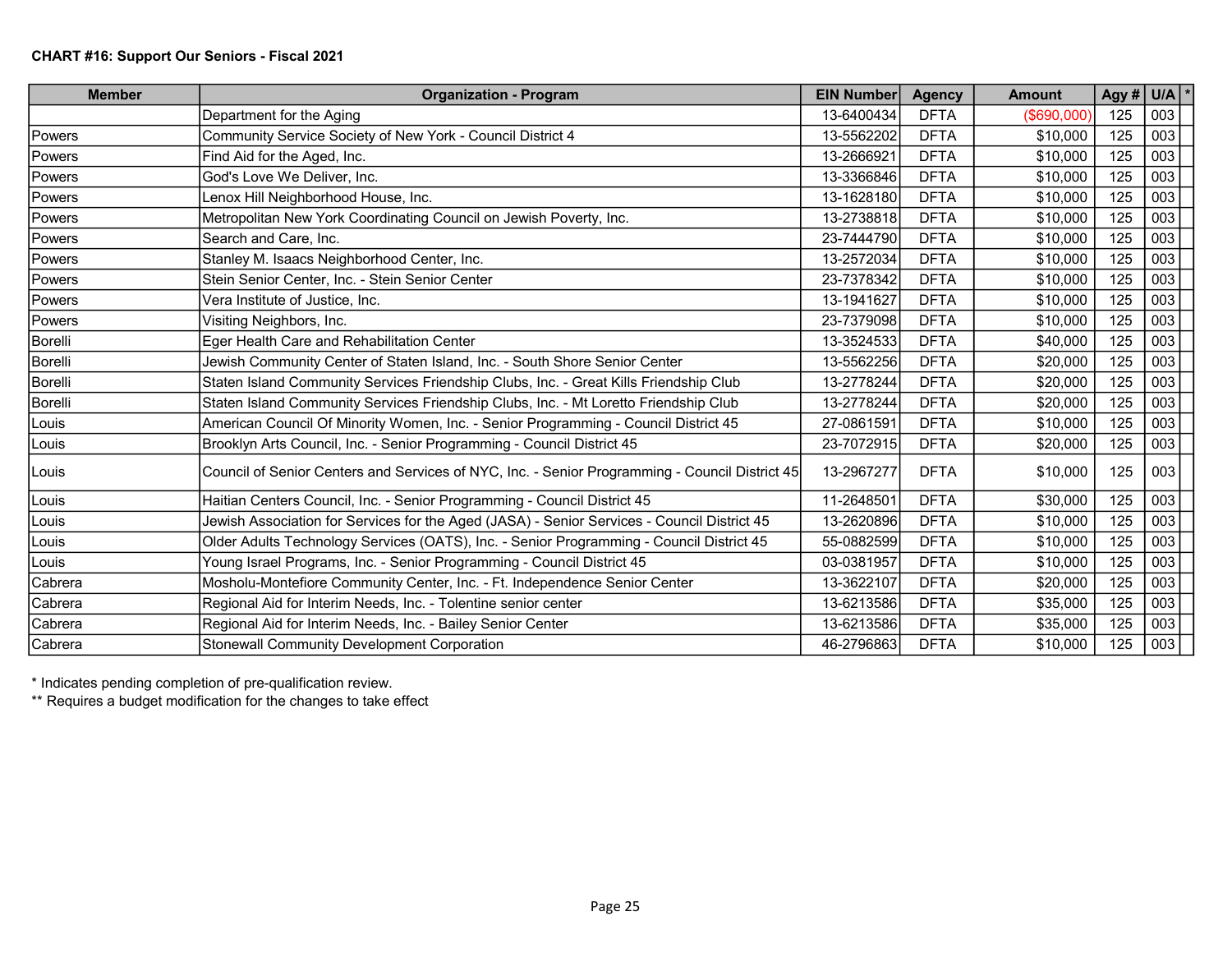## CHART #16: Support Our Seniors - Fiscal 2021 (continued)

| <b>Member</b>   | <b>Organization - Program</b>                                                         | <b>EIN Number</b> | <b>Agency</b> | <b>Amount</b> | Agy # $U/A$ * |     |
|-----------------|---------------------------------------------------------------------------------------|-------------------|---------------|---------------|---------------|-----|
| King            | Jewish Association for Services for the Aged (JASA) - Grandparent Connection Program  | 13-2620896        | <b>DFTA</b>   | \$10,000      | 125           | 003 |
| King            | Jewish Association for Services for the Aged (JASA) - NORC                            | 13-2620896        | <b>DFTA</b>   | \$15,000      | 125           | 003 |
| King            | Jewish Association for Services for the Aged (JASA) - Einstein Senior Center          | 13-2620896        | <b>DFTA</b>   | \$20,000      | 125           | 003 |
| King            | Jewish Association for Services for the Aged (JASA) - Dreiser Senior Center           | 13-2620896        | <b>DFTA</b>   | \$20,000      | 125           | 003 |
| King            | Jewish Association for Services for the Aged (JASA) - Bay Eden Senior Center          | 13-2620896        | <b>DFTA</b>   | \$20,000      | 125           | 003 |
| King            | Retirees of Dreiser Loop, Inc.                                                        | 01-0677804        | <b>DFTA</b>   | \$15,000      | 125           | 003 |
| Cornegy         | <b>Bridge Street Development Corporation</b>                                          | 11-3250772        | <b>DFTA</b>   | \$30,000      | 125           | 003 |
| Cornegy         | Neighborhood Housing Services of Brooklyn (Bedford-Stuyvesant) CDC, Inc.              | 47-1717438        | <b>DFTA</b>   | \$55,000      | 125           | 003 |
| Cornegy         | Sumner Houses Tenants Association, Inc.                                               | 11-2733344        | <b>DFTA</b>   | \$15,000      | 126           | 003 |
| Gjonaj          | Allerton Avenue Homeowners and Tenants Association                                    | 13-3101238        | <b>DFTA</b>   | \$10,000      | 125           | 003 |
| Gjonaj          | Bronx House, Inc.                                                                     | 13-1739935        | <b>DFTA</b>   | \$10,000      | 125           | 003 |
| Gjonaj          | Presbyterian Senior Services, Inc. - City Island Senior Center                        | 13-1981482        | <b>DFTA</b>   | \$10,000      | 125           | 003 |
| Gjonaj          | Jewish Association for Services for the Aged (JASA) - JASA Throggs Neck Senior Center | 13-2620896        | <b>DFTA</b>   | \$10,000      | 125           | 003 |
| Gjonaj          | Morris Park Community Association, Inc. - Morris Park Senior Program                  | 23-7429900        | <b>DFTA</b>   | \$25,000      | 125           | 003 |
| Gjonaj          | HANAC, Inc. - Bronx Information & Referral                                            | 11-2290832        | <b>DFTA</b>   | \$15,000      | 125           | 003 |
| Gjonaj          | North East Bronx Senior Citizens Center, Inc.                                         | 13-2759045        | <b>DFTA</b>   | \$10,000      | 125           | 003 |
|                 | Department for the Aging **                                                           | 13-6400434        | <b>DFTA</b>   | (\$10,000)    | 125           | 003 |
| Ayala           | New York Botanical Garden - Council District #8 **                                    | 13-1693134        | <b>DCLA</b>   | \$10,000      | 126           | 005 |
| Richards        | Jewish Association for Services for the Aged (JASA) - Brookville Center               | 13-2620896        | <b>DFTA</b>   | (\$20,000)    | 125           | 003 |
| <b>Richards</b> | Jewish Association for Services for the Aged (JASA) - Brookdale Center                | 13-2620896        | <b>DFTA</b>   | \$20,000      | 125           | 003 |

\* Indicates pending completion of pre-qualification review.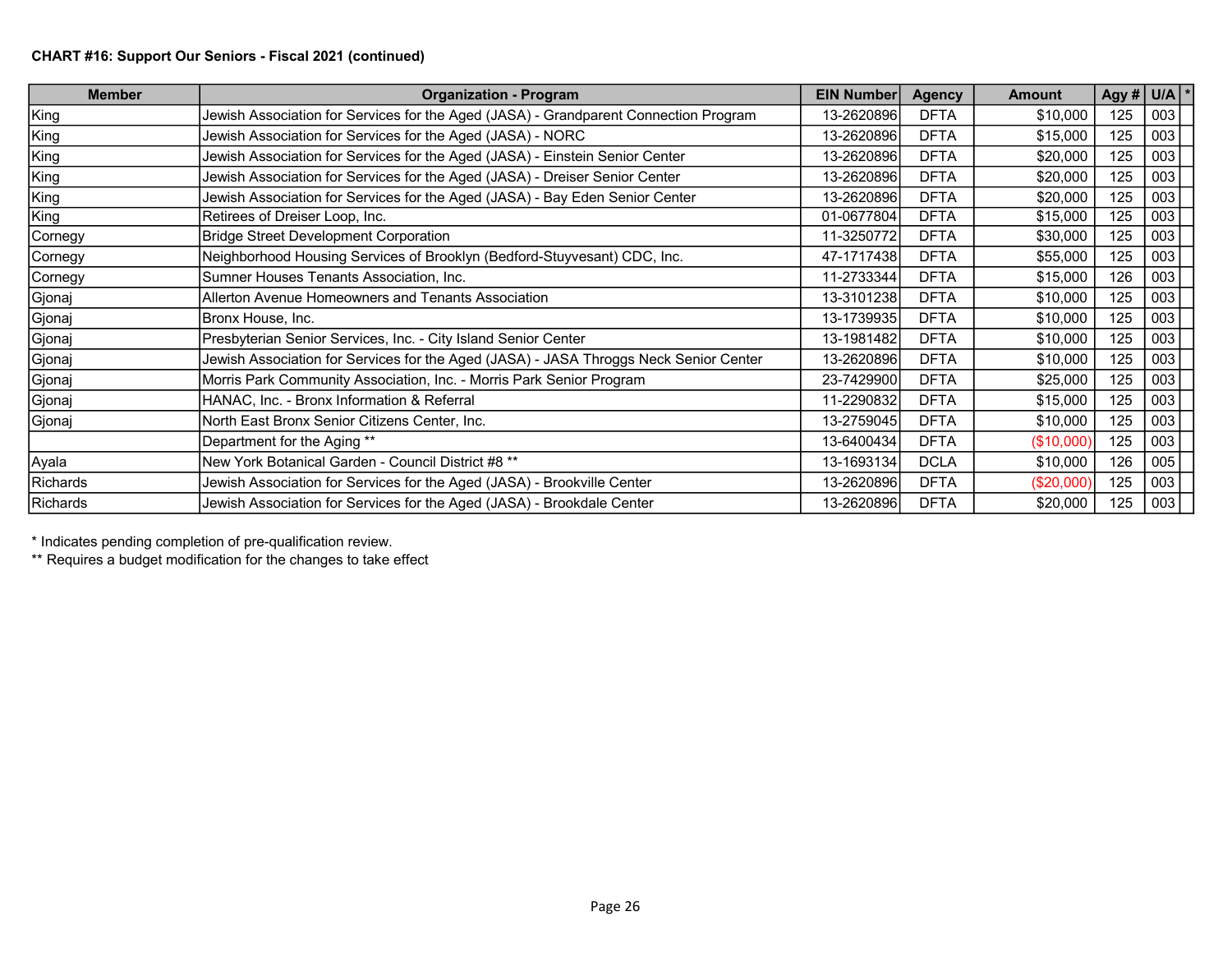| <b>Organization - Program</b>       | <b>EIN Number</b> | <b>Agency</b> | Amount       |     | Agy # $ $ U/A $ $ * |
|-------------------------------------|-------------------|---------------|--------------|-----|---------------------|
| <b>IDepartment of Education</b>     | 13-6400434        | <b>DOE</b>    | (S1,984,142) | 040 | 410                 |
| Fort Greene Council, Inc.           | 11-2300840        | <b>DOE</b>    | \$522,479    | 040 | 410                 |
| Richmond Medical Center             | 74-3177454        | <b>DOE</b>    | \$430,350    | 040 | 410                 |
| Williamsbridge Naacp E.C.E.C., Inc. | 13-2686694        | <b>DOE</b>    | \$1,031,313  | 040 | 410                 |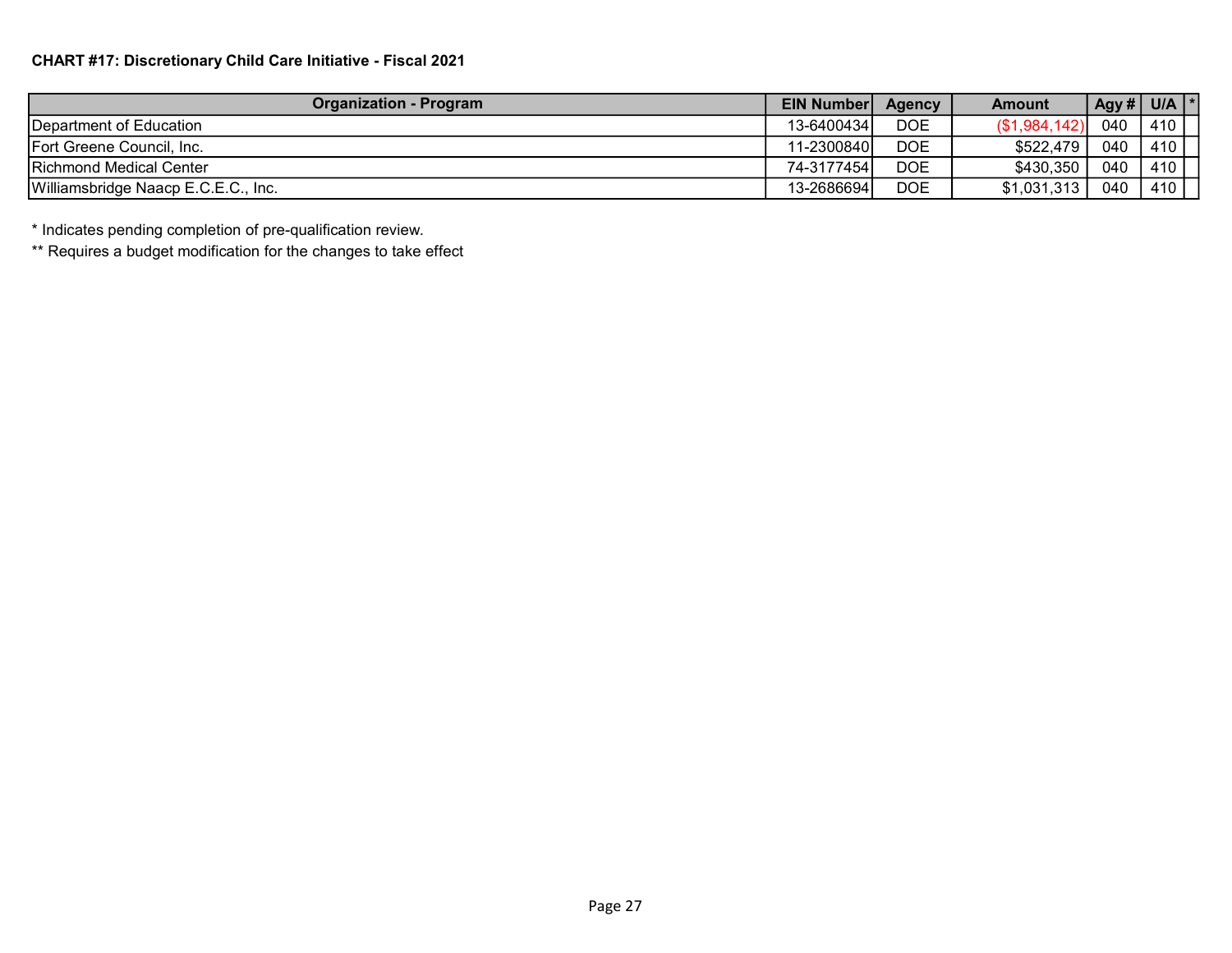| Organization                                                                                                 | <b>EIN Number</b> | <b>Agency</b> | <b>Amount</b> |     | Agy# U/A $\vert$ * |
|--------------------------------------------------------------------------------------------------------------|-------------------|---------------|---------------|-----|--------------------|
| Department for the Aging                                                                                     | 13-6400434        | <b>DFTA</b>   | (\$130,000)   | 125 | 003                |
| Services And Advocacy For Gay, Lesbian, Bisexual And Transgender Elders, Inc. - Senior Housing<br>Navigation | 13-2947657        | <b>DFTA</b>   | \$45,694      | 125 | 003                |
| Carter Burden Center for the Aging, Inc., The - Leonard Covello Senior Center                                | 23-7129499        | <b>DFTA</b>   | \$5,000       | 125 | 003                |
| Bowery Residents' Committee, Inc.                                                                            | 13-2736659        | <b>DFTA</b>   | \$32,783      | 125 | 003                |
| Chinese American Planning Council, Inc. - NY Chinatown Senior Center                                         | 13-6202692        | <b>DFTA</b>   | \$4,000       | 125 | 003                |
| Chinese American Planning Council, Inc. - CPC Nan Shan                                                       | 13-6202692        | <b>DFTA</b>   | \$4,000       | 125 | 003                |
| Korean Community Services of Metropolitan New York, Inc.                                                     | 23-7348989        | <b>DFTA</b>   | \$9,000       | 125 | 003                |
| Selfhelp Community Services, Inc. - Selfhelp Rosenthal-Prince Street Center ISC                              | 13-1624178        | <b>DFTA</b>   | \$12,524      | 125 | 003                |
| Elmcor Youth and Adult Activities, Inc.                                                                      | 11-2224539        | <b>DFTA</b>   | \$8,999       | 125 | 003                |
| Jewish Community Council of Greater Coney Island, Inc.                                                       | 11-2665181        | <b>DFTA</b>   | \$8,000       | 125 | 003                |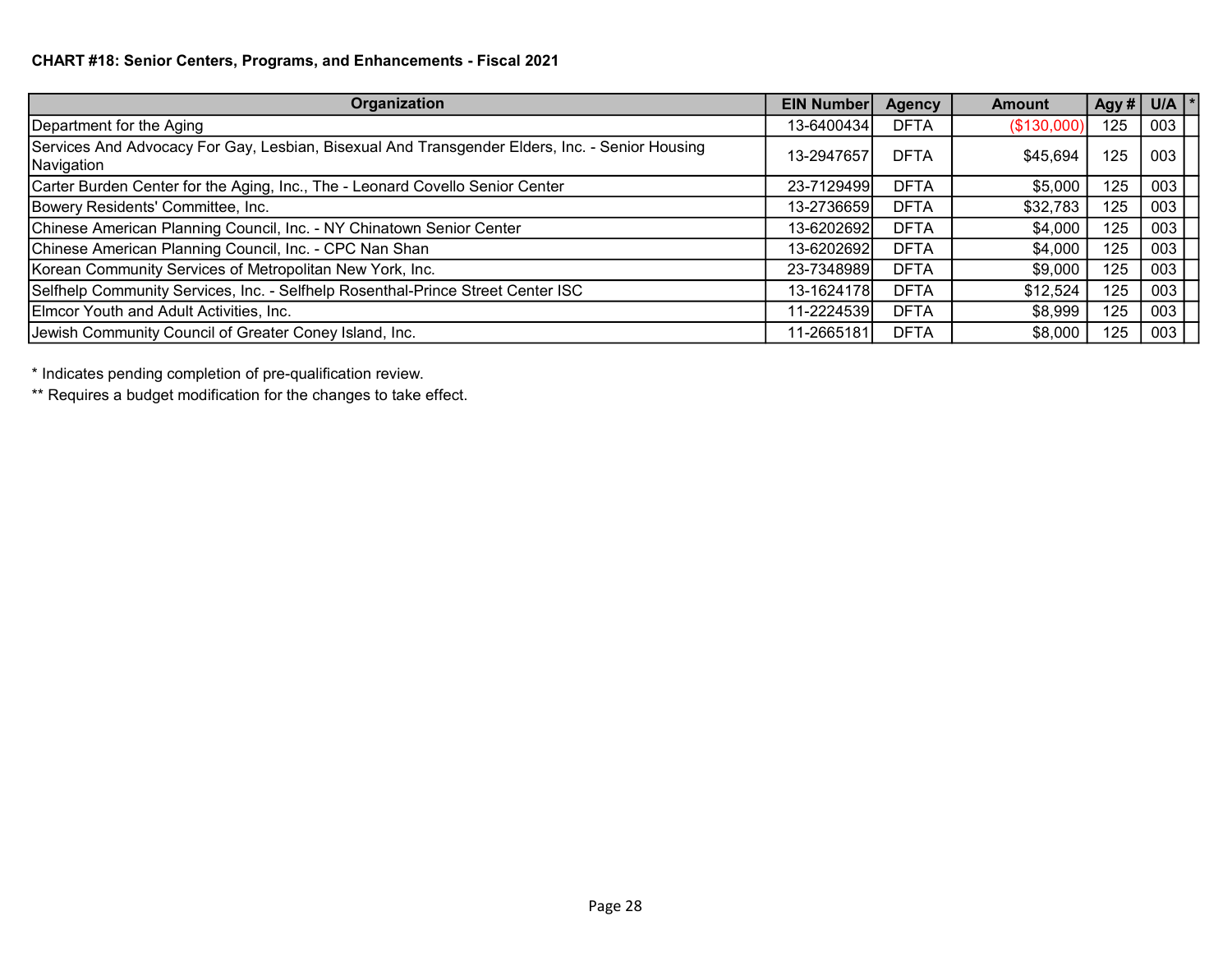## CHART #19: Naturally Occurring Retirement Communities (NORCs) - Fiscal 2021

| Organization                                                        | <b>EIN Number</b> | <b>Agency</b> | <b>Amount</b> |     | Agy # $ $ U/A $ $ * |
|---------------------------------------------------------------------|-------------------|---------------|---------------|-----|---------------------|
| Uewish Home Lifecare Manhattan - Cadman Towers                      | 13-1624033        | <b>DFTA</b>   | (\$50,000)    | 125 | 003                 |
| Jewish Association for Services for the Aged (JASA) - Cadman Towers | 13-2620896        | <b>DFTA</b>   | \$50,000      | 125 | 003                 |
| Department for the Aging                                            | 13-6400434        | <b>DFTA</b>   | (\$66,470)    | 125 | 003                 |
| Isabella Geriatric Center, Inc.                                     | 13-3623808        | <b>DFTA</b>   | \$21,326      | 125 | 003                 |
| New Partners, Inc.                                                  | 13-3885148        | <b>DFTA</b>   | \$45,144      | 125 | 003                 |
| Health + Hospitals **                                               | 13-2655001        | <b>HHC</b>    | (\$79,812)    | 819 | 001                 |
| New Partners, Inc. **                                               | 13-3885148        | <b>DFTA</b>   | \$79,812      | 125 | 003                 |

\* Indicates pending completion of pre-qualification review.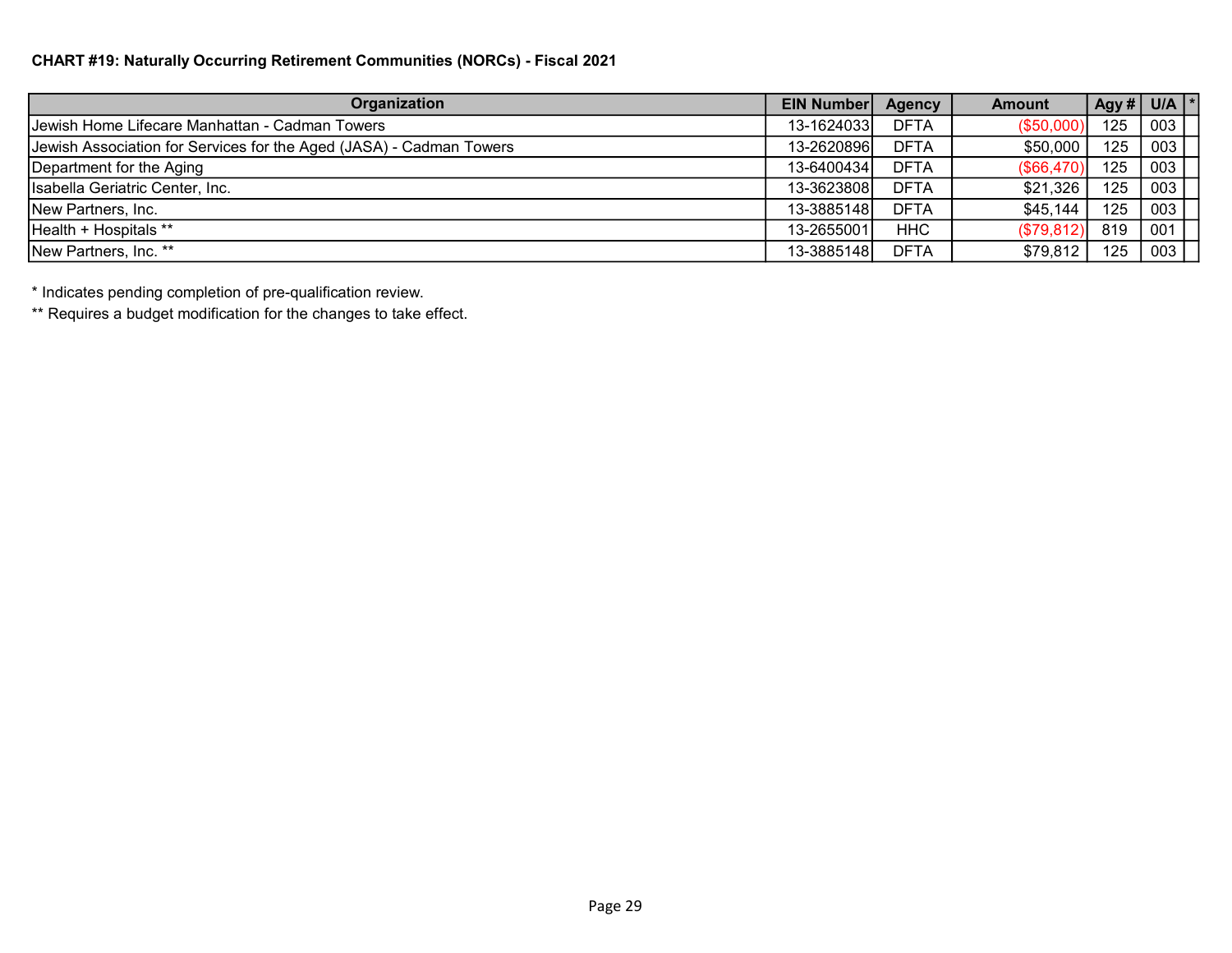# CHART #20: Elie Wiesel Holocaust Survivors - Fiscal 2021

| Organization                                                     | <b>EIN Number Agency</b> |             | <b>Amount</b> |     | Agy # $ $ U/A $ $ * |
|------------------------------------------------------------------|--------------------------|-------------|---------------|-----|---------------------|
| Masbia                                                           | 20-1923521               | <b>DFTA</b> | (\$35,000)    | 125 | 003                 |
| Edith and Carl Marks Jewish Community House of Bensonhurst, Inc. | 11-1633484               | <b>DFTA</b> | \$10,000      | 125 | 003                 |
| Jewish Community Council of Greater Coney Island, Inc.           | 11-2665181               | <b>DFTA</b> | \$10,000      | 125 | 003                 |
| United Jewish Organizations of Williamsburg, Inc.                | 11-2728233               | <b>DFTA</b> | \$10,000      | 125 | 003                 |
| Metropolitan Coordinating Council on Jewish Poverty, Inc.        | 13-2738818               | <b>DFTA</b> | \$5,000       | 125 | 003                 |

\* Indicates pending completion of pre-qualification review.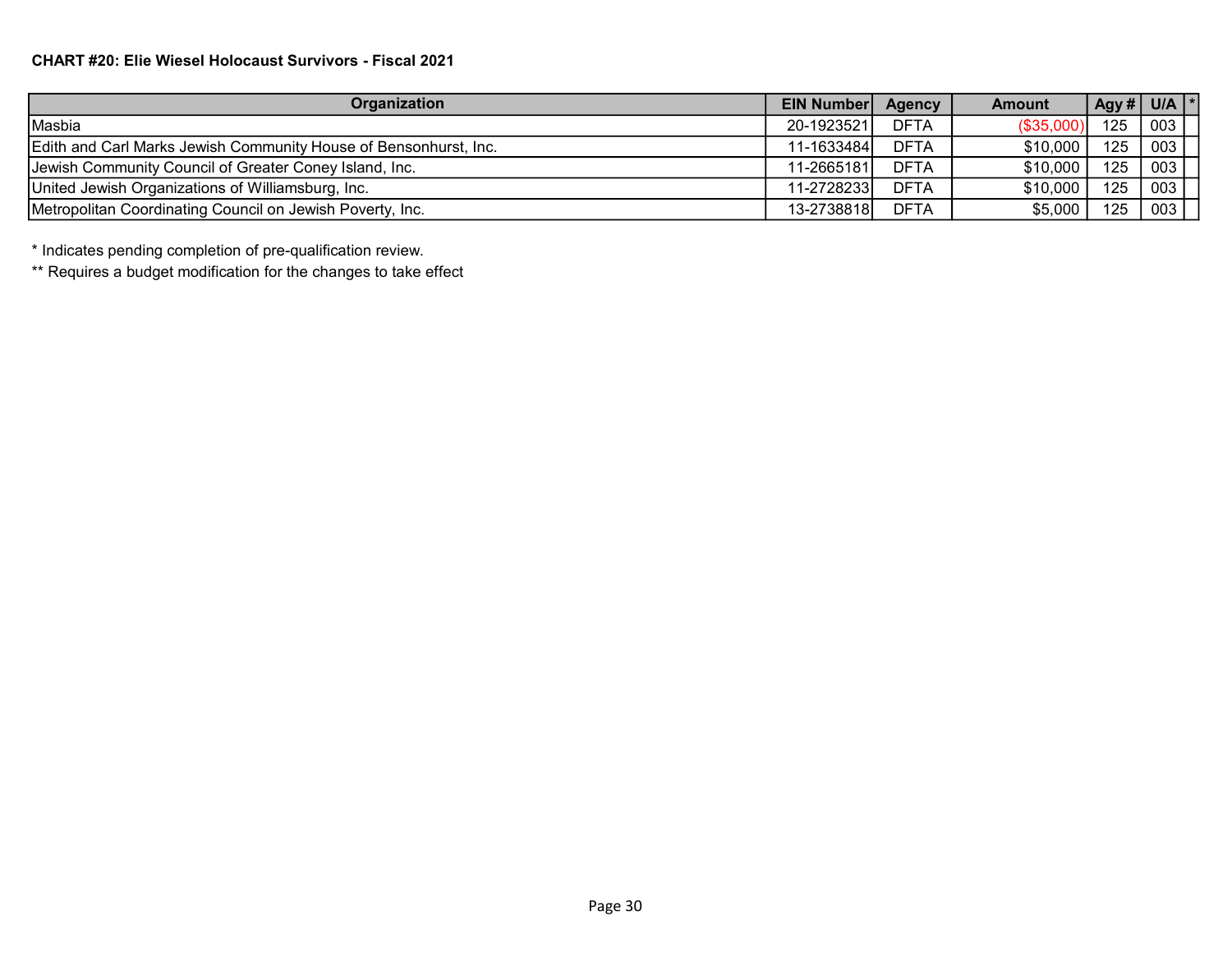| Organization                 | EIN<br>.<br>l Number | Agency     | <b>Amount</b>      | Agy # | <b>U/A</b> |
|------------------------------|----------------------|------------|--------------------|-------|------------|
| Department of I<br>Education | ا400434د             | <b>DOE</b> | <b>1870</b><br>, ن | 040   | 454        |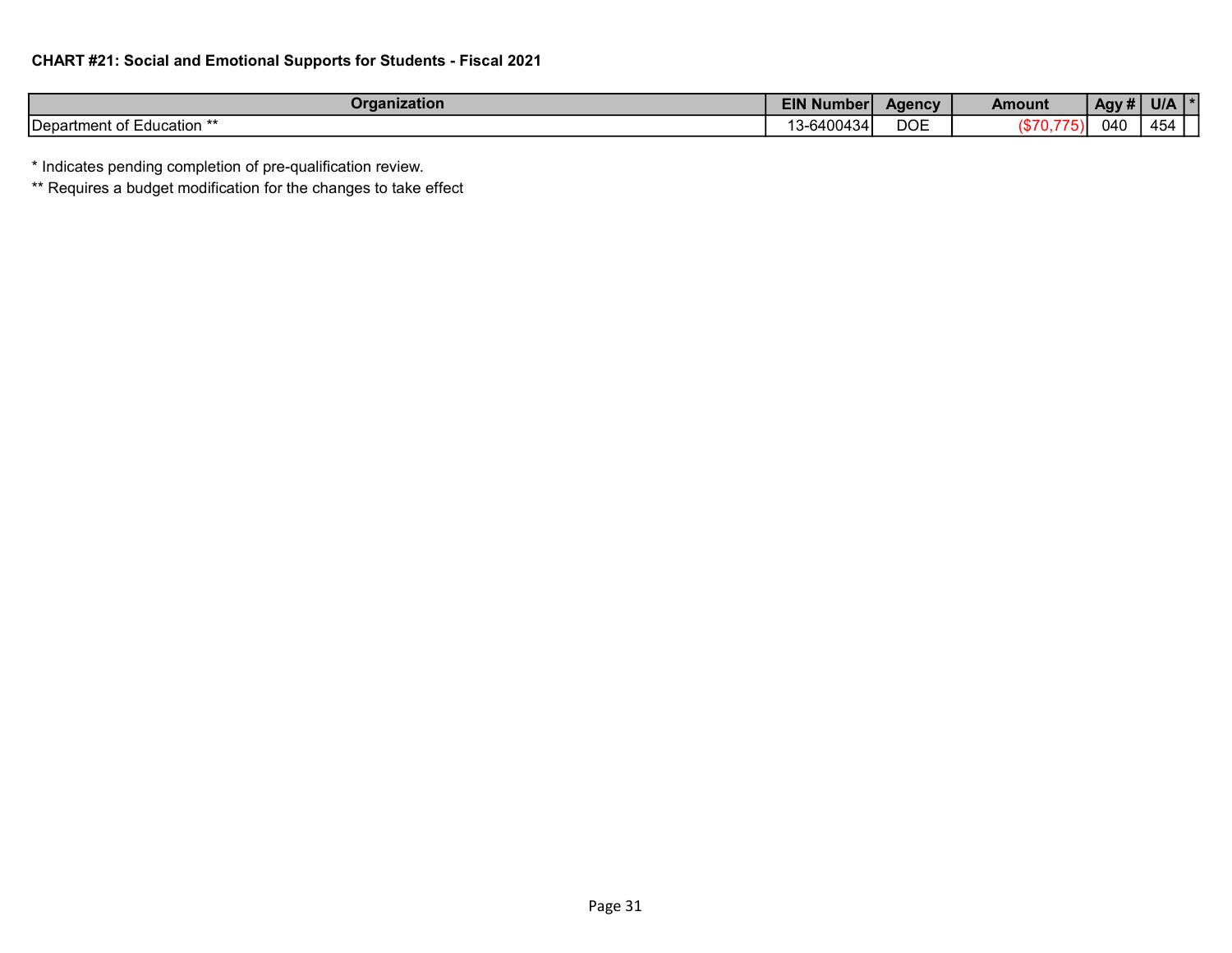| Organization                                          | <b>EIN Numberi</b>                             | Agency         | Amount           | . .<br>Agy# | <b>U/A</b> |
|-------------------------------------------------------|------------------------------------------------|----------------|------------------|-------------|------------|
| Mayor's Office of<br>11° ′mminal Justice'<br>∩Ť<br>◡᠁ | $\sim$ . $\sim$ .<br>640043<br>- 34.<br>$\sim$ | $\sim$<br>MUUJ | \$26<br>ب جا و - | 098         | 002        |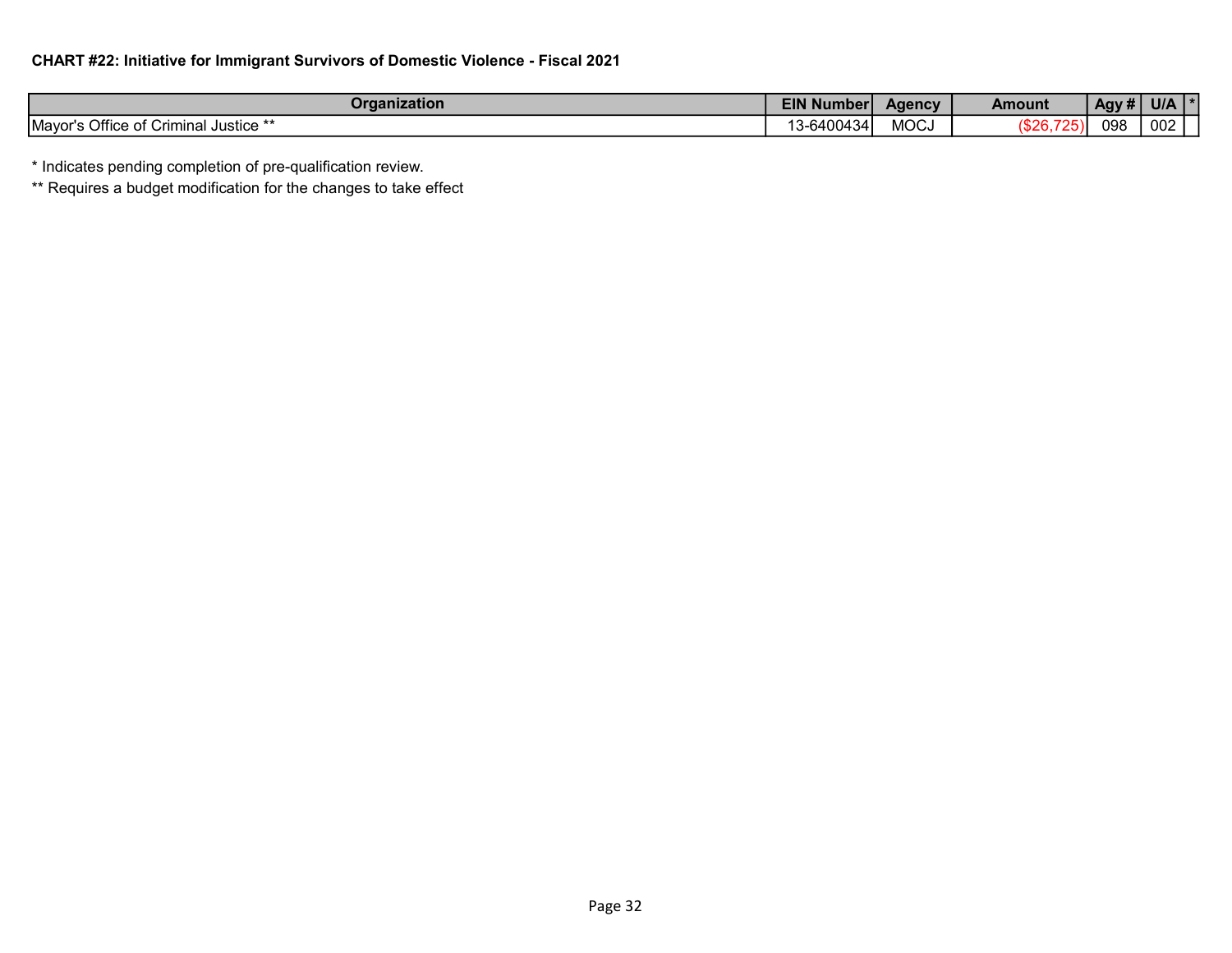| Organization                                       | <b>EIN</b><br>.<br><b>Number</b> | Agency      | Amount | $.$ Agy $#$        | <b>U/A</b>      |
|----------------------------------------------------|----------------------------------|-------------|--------|--------------------|-----------------|
| <b>City</b><br>' York **<br>of New<br>University < | -3893536l                        | <b>CUNY</b> |        | $0.1^\circ$<br>∪∸∠ | 00 <sup>4</sup> |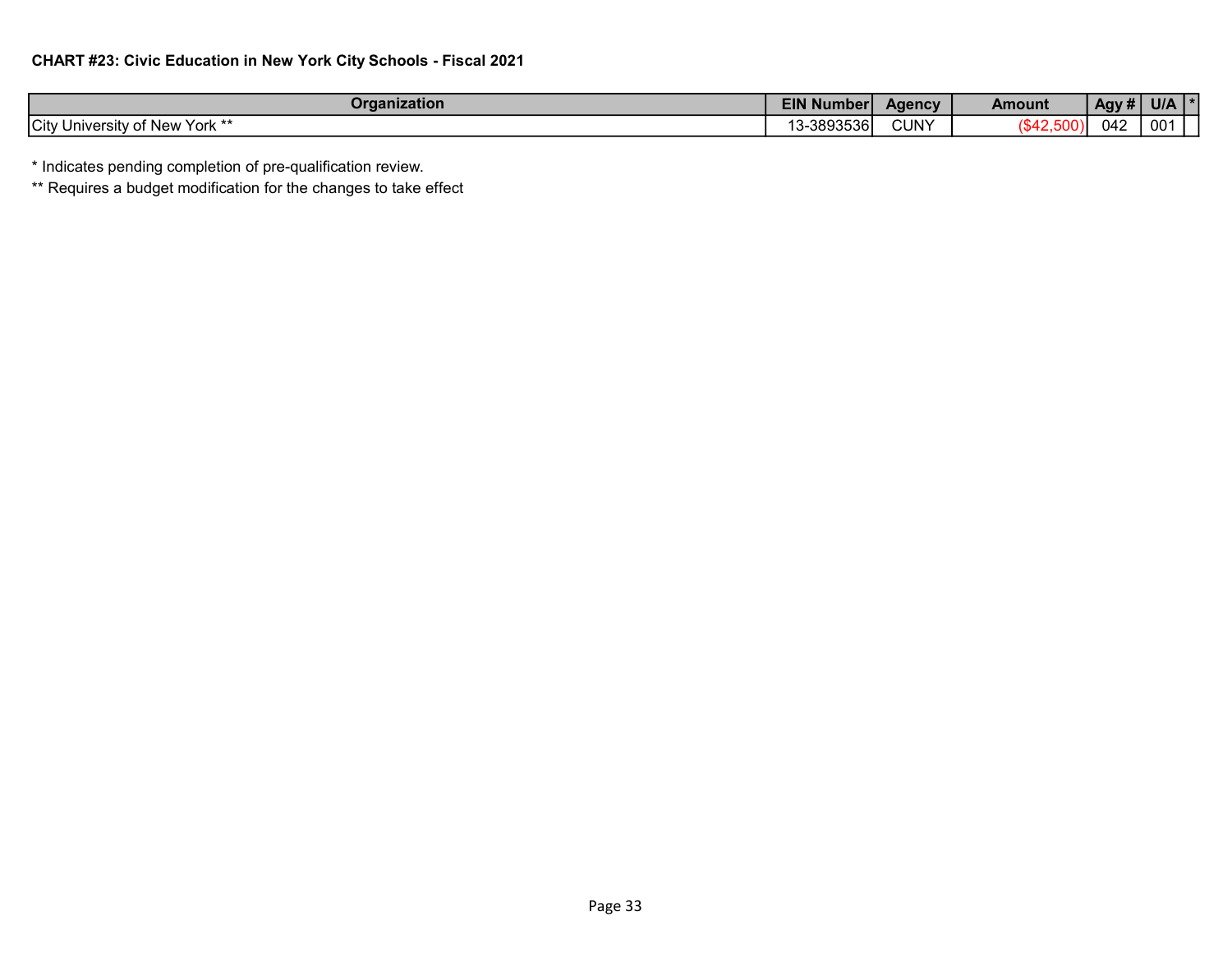| Organization                                                              | <b>EIN Number</b> | <b>Agency</b> | <b>Amount</b> | Agy # | $U/A$  * |
|---------------------------------------------------------------------------|-------------------|---------------|---------------|-------|----------|
| Housing Preservation and Development                                      | 13-6400434        | <b>HPD</b>    | (\$637,500)   | 806   | 009      |
| Chinatown Partnership LDC                                                 | 42-1650478        | <b>HPD</b>    | \$40,000      | 806   | 009      |
| Chhaya Community Development Corporation                                  | 11-3580935        | <b>HPD</b>    | \$46,250      | 806   | 009      |
| Urban Justice Center - Community Development Project                      | 13-3442022        | <b>HPD</b>    | \$46,250      | 806   | 009      |
| Community Solutions International, Inc.                                   | 27-3523909        | <b>HPD</b>    | \$42,500      | 806   | 009      |
| Cooper Square Housing Development Fund Company Community Land Trust, Inc. | 13-3751729        | <b>HPD</b>    | \$46,250      | 806   | 009      |
| Cypress Hills Local Development Corporation, Inc.                         | 11-2683663        | <b>HPD</b>    | \$46,250      | 806   | 009      |
| Banana Kelly Community Improvement Association, Inc.                      | 13-2934000        | <b>HPD</b>    | \$46,250      | 806   | 009      |
| Hester Street Collaborative, Inc.                                         | 20-0774906        | <b>HPD</b>    | \$46,250      | 806   | 009      |
| Northfield Community LDC of Staten Island, Inc.                           | 13-2974137        | <b>HPD</b>    | \$46,250      | 806   | 009      |
| Northwest Bronx Community & Clergy Coalition, Inc.                        | 13-2806160        | <b>HPD</b>    | \$92,500      | 806   | 009      |
| We Stay-Nos Quedamos, Inc.                                                | 13-3724388        | <b>HPD</b>    | \$46,250      | 806   | 009      |
| East Harlem-El Barrio Community Land trust                                | 47-5082983        | <b>HPD</b>    | \$46,250      | 806   | 009      |
| New Economy Project                                                       | 13-3842270        | <b>HPD</b>    | \$46,250      | 806   | 009      |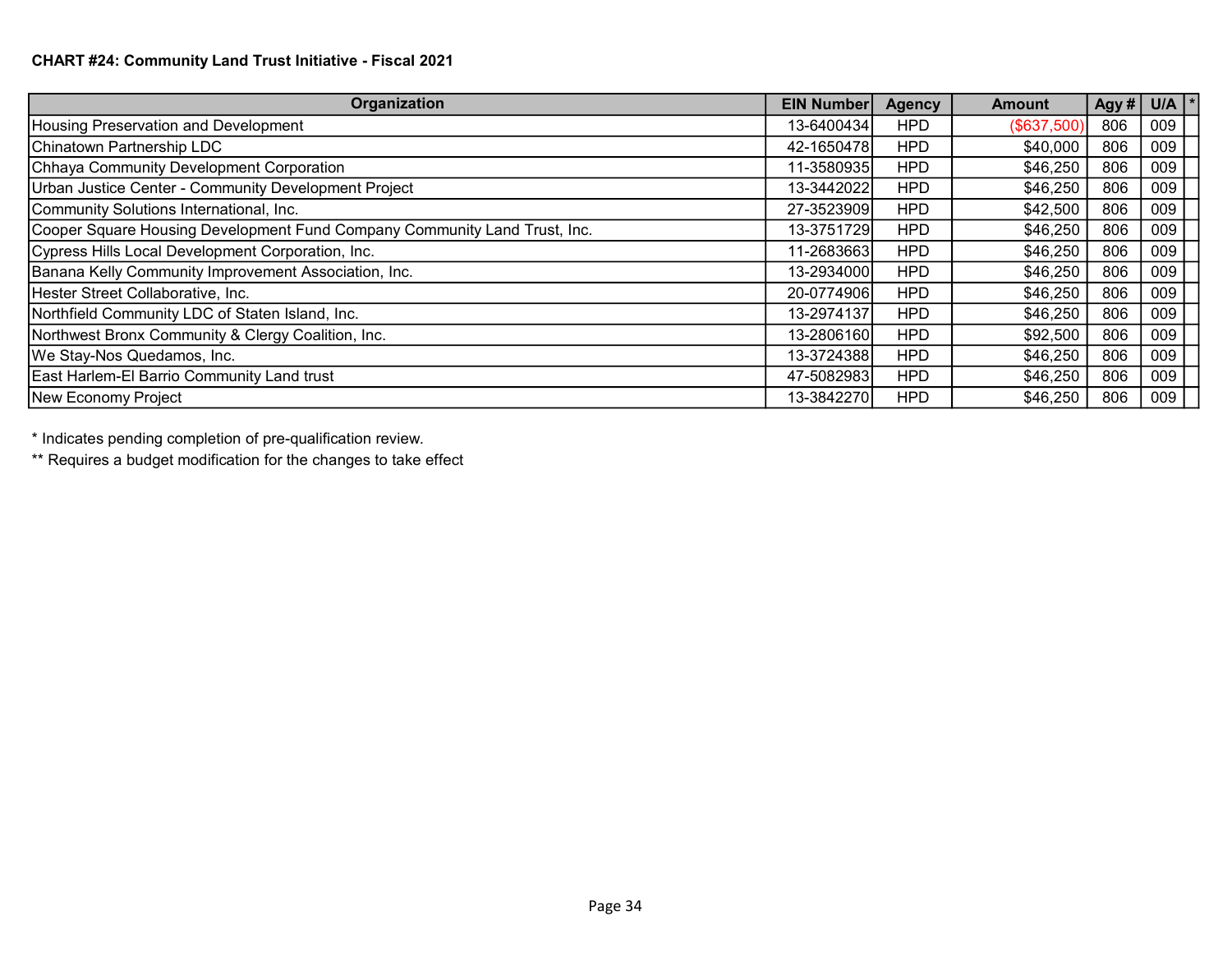| <b>Organization - Program</b>                    | <b>EIN Number</b> | <b>Agency</b> | Amount      | Agy # $ $ U/A |     |
|--------------------------------------------------|-------------------|---------------|-------------|---------------|-----|
| <b>IDepartment of Small Business Services</b>    | 13-6400434        | <b>SBS</b>    | (\$100,000) | 801           | 011 |
| <b>NYC Helmets to Hardhats, Inc.</b>             | 80-0951998        | <b>SBS</b>    | \$100,000   | 801           | 011 |
| <b>IDepartment of Small Business Services **</b> | 13-6400434        | <b>SBS</b>    | (\$90,000)  | 801           | 011 |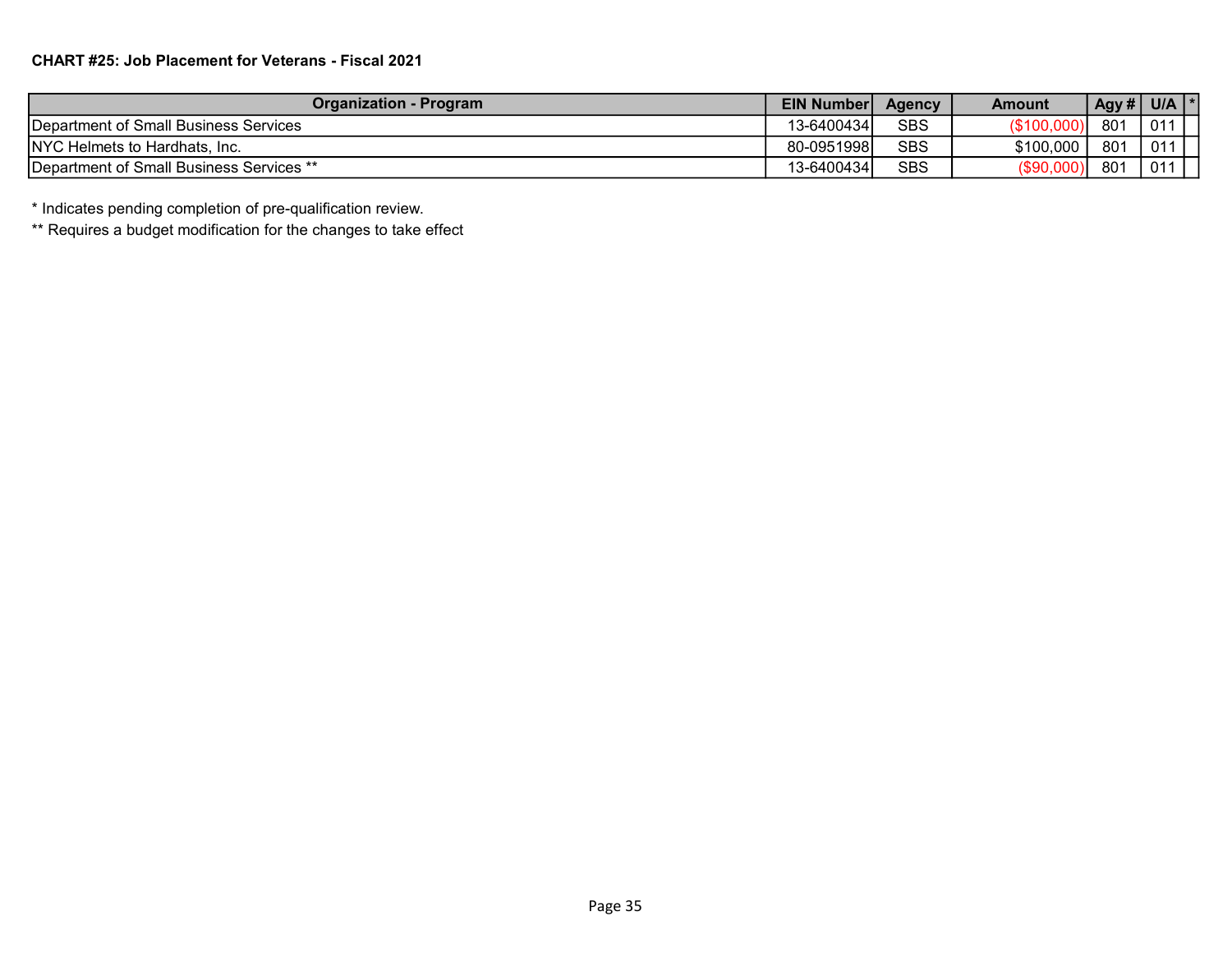| <b>Organization</b>                     | <b>EIN Number</b> | <b>Agency</b> | Amount     | Agy # $\vert$ | U/A |
|-----------------------------------------|-------------------|---------------|------------|---------------|-----|
| Department of Health and Mental Hygiene | 13-64004341       | <b>DHMH</b>   | (\$80,000) | 816           | 120 |
| Yeshiva University                      | 13-1624225        | <b>DHMH</b>   | \$80,000   | 816           | 120 |
| Samaritan Daytop Village, Inc. **       | 11-2635374        | <b>DHMH</b>   | \$22,500   | 816           | 120 |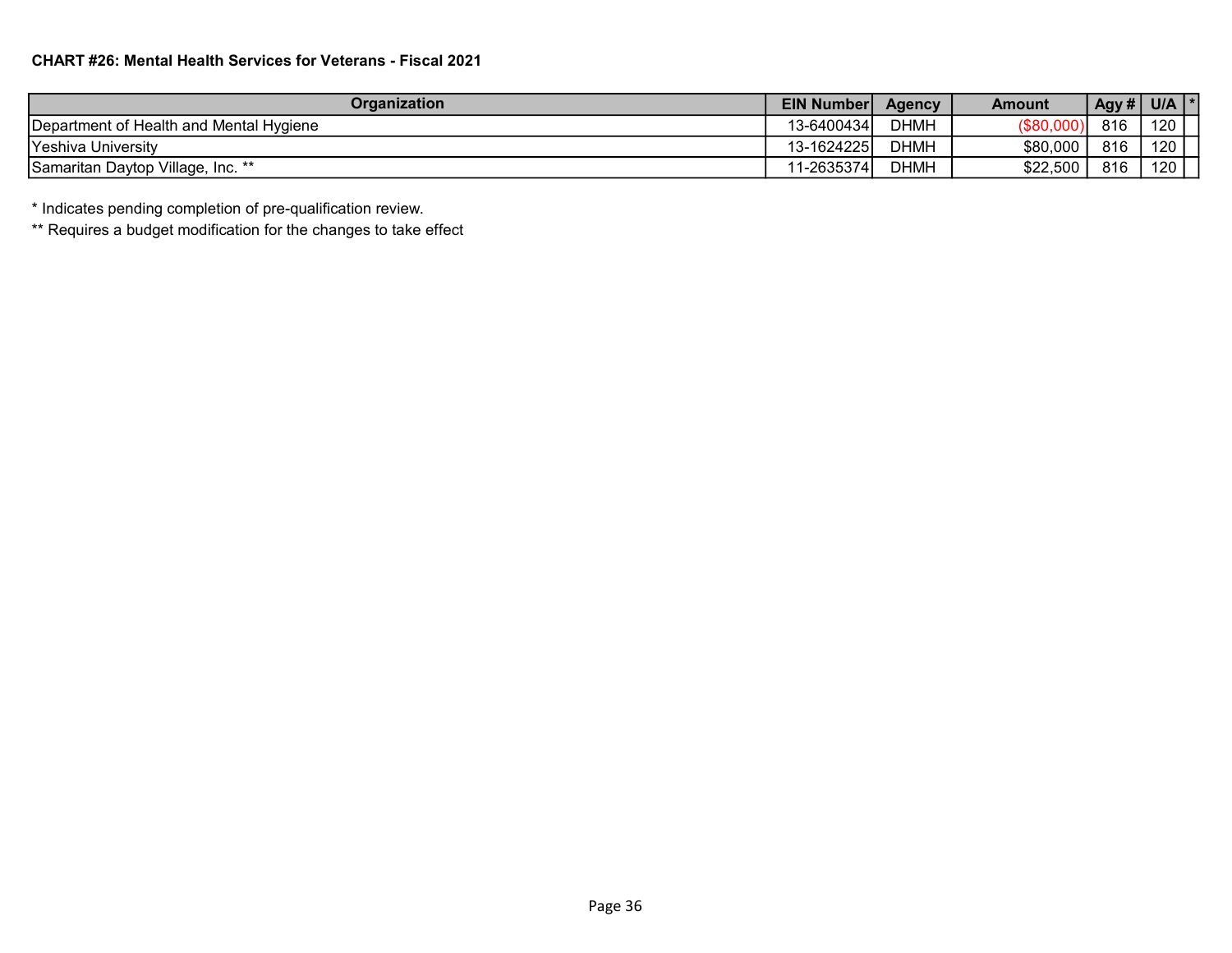| Organization             | <b>EIN Number</b>                      | Agency                       | Amount   | $^,$ Agy # | <b>U/A</b> |
|--------------------------|----------------------------------------|------------------------------|----------|------------|------------|
| Project<br>Renewal, Inc. | $\sim$ 028821 i.e.<br>--<br>. ZUUZUUZI | JDA<br>nee/L<br>וטטע׳<br>INA | \$22,500 | 069        | 103        |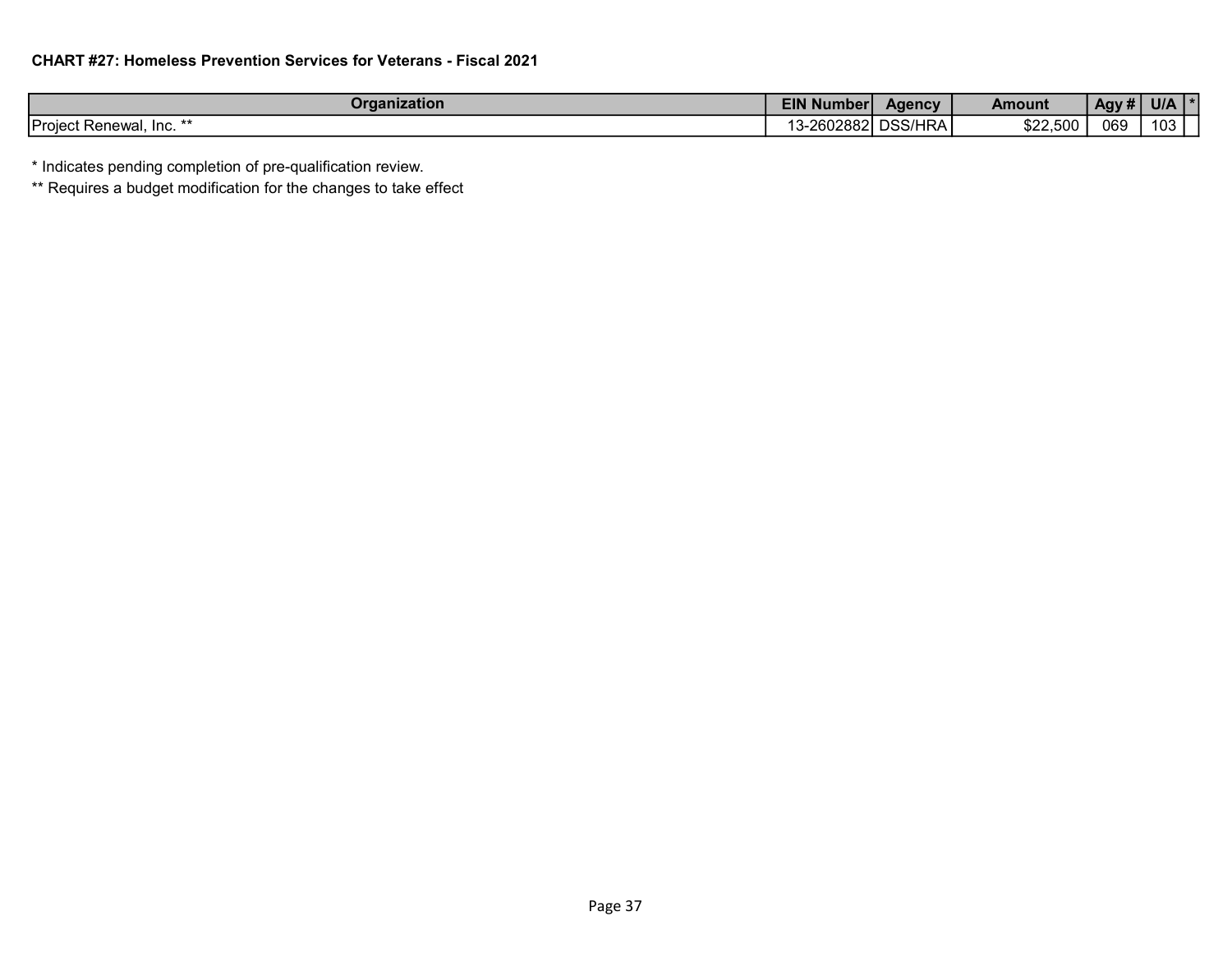| Organization                                          | <b>EIN Number</b> | Agency      | <b>Amount</b> |     | $\sqrt{$ Agy # $\sqrt{ }$ U/A $\ket*$ |
|-------------------------------------------------------|-------------------|-------------|---------------|-----|---------------------------------------|
| Jericho Project **                                    | 13-3213525        | <b>DYCD</b> | \$22,500      | 260 | 005                                   |
| Black Veterans for Social Justice, Inc. **            | 11-2608983        | <b>DYCD</b> | \$22,500      | 260 | 005                                   |
| Department of Youth and Community Development         | 13-6400434        | <b>DYCD</b> | (\$241,500)   | 260 | 005                                   |
| Visiting Nurse Service of New York Home Care II       | 13-1624211        | <b>DYCD</b> | \$60,000      | 260 | 005                                   |
| United Staten Island Veterans Organization, Inc., The | 13-3906171        | <b>DYCD</b> | \$61,500      | 260 | 005                                   |
| <b>Operation Warrior Shield</b>                       | 81-1268470        | <b>DYCD</b> | \$60,000      | 260 | 005                                   |
| Volunteers of America - Greater New York, Inc.        | 58-1959781        | <b>DYCD</b> | \$60,000      | 260 | 005                                   |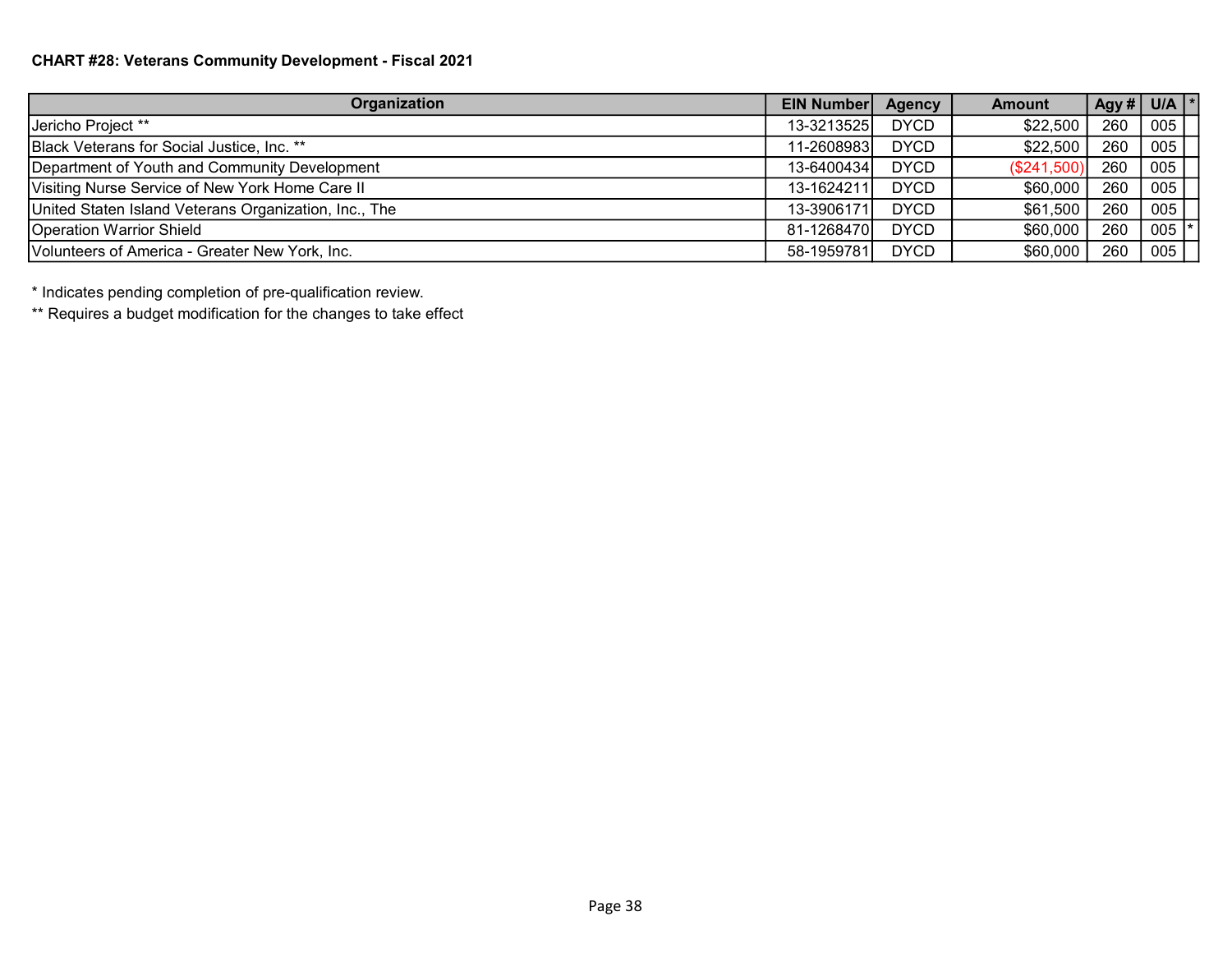## CHART #29: Educational Programs for Students - Fiscal 2021

| Organization                                                  | <b>EIN Number</b> | <b>Agency</b> | <b>Amount</b> | Agy # | U/A $\vert$ * |
|---------------------------------------------------------------|-------------------|---------------|---------------|-------|---------------|
| City University of New York                                   | 13-6400434        | <b>CUNY</b>   | (\$1,000,000) | 042   | 001           |
| City University of New York- STEM Institute                   | 13-6400434        | <b>CUNY</b>   | \$1,000,000   | 042   | 001           |
| Department of Youth and Community Development                 | 13-6400434        | <b>DYCD</b>   | (\$549,823)   | 260   | 312           |
| United Way of New York City                                   | 13-2617681        | <b>DYCD</b>   | \$549,823     | 260   | 312           |
| Department of Education                                       | 13-6400434        | <b>DOE</b>    | (\$4,878,800) | 040   | 402           |
| Chess-in-the-Schools, Inc. **                                 | 13-6119036        | <b>DOE</b>    | \$366,548     | 040   | 454           |
| Department of Education                                       | 13-6400434        | <b>DOE</b>    | \$1,374,557   | 040   | 402           |
| ExpandED Schools, Inc.                                        | 13-4004600        | <b>DOE</b>    | \$1,420,375   | 040   | 402           |
| Make the Road New York **                                     | 11-3344389        | <b>DOE</b>    | \$27,491      | 040   | 454           |
| New York WEB Center, Inc. **                                  | 20-5620848        | <b>DOE</b>    | \$27,491      | 040   | 454           |
| American Museum of Natural History                            | 13-6162659        | <b>DOE</b>    | \$850,000     | 040   | 454           |
| United Federation of Teachers Educational Foundation, Inc.    | 13-9226721        | <b>DOE</b>    | \$154,683     | 040   | 402           |
| United Federation of Teachers Educational Foundation, Inc.    | 13-9226721        | <b>DOE</b>    | \$474,380     | 040   | 402           |
| United Federation of Teachers Educational Foundation, Inc.    | 13-9226721        | <b>DOE</b>    | \$183,275     | 040   | 402           |
| Department of Youth and Community Development **              | 13-6400434        | <b>DOE</b>    | (\$900, 177)  | 260   | 312           |
| United Federation of Teachers Educational Foundation, Inc. ** | 13-9226721        | DOE           | \$900,177     | 040   | 402           |

\* Indicates pending completion of pre-qualification review.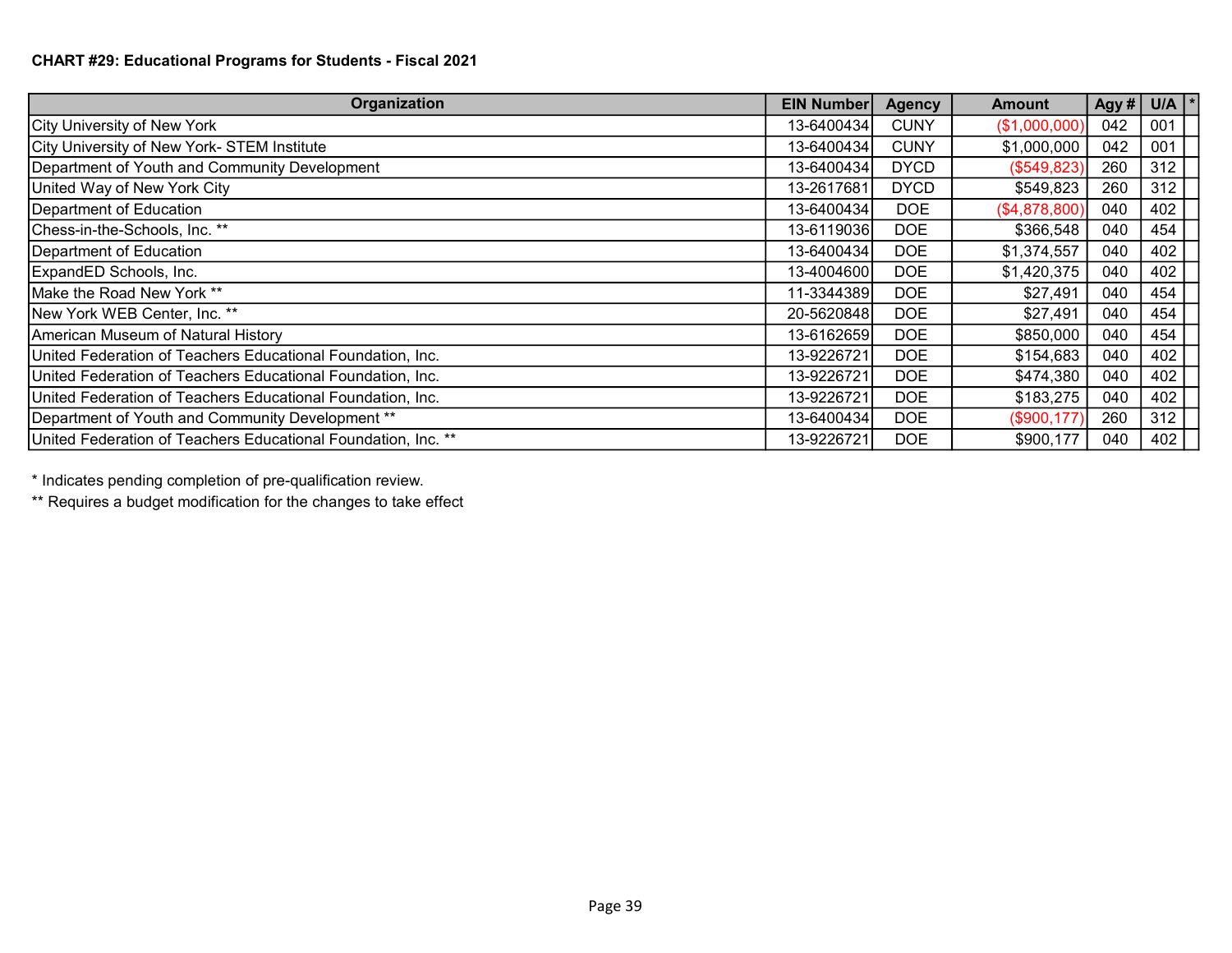| Organization                                                                                                        | <b>EIN Number</b> | <b>Agency</b> | <b>Amount</b> |     | $\log y \#   U/A   *$ |
|---------------------------------------------------------------------------------------------------------------------|-------------------|---------------|---------------|-----|-----------------------|
| Research Foundation of the City University of New York                                                              | 13-1988190        | <b>CUNY</b>   | (\$2,344,250) | 042 | 001                   |
| City University of New York - LGBTQ Public History Project - LaGuardia Community College                            | 13-6400434        | <b>CUNY</b>   | \$250,000     | 042 | 001                   |
| Research Foundation of the City University of New York - Center for Puerto Rican Studies - Hunter College           | 13-1988190        | <b>CUNY</b>   | \$797,125     | 042 | 001                   |
| Research Foundation of the City University of New York - Dominican Studies Institute - City College                 | 13-1988190        | <b>CUNY</b>   | \$797,125     | 042 | 001                   |
| Research Foundation of the City University of New York - Jaime Lucero Mexican Studies Institute - Lehman<br>College | 13-1988190        | <b>CUNY</b>   | \$250,000     | 042 | 001                   |
| Research Foundation of the City University of New York - NYC Food Policy Institute - Hunter College                 | 13-1988190        | <b>CUNY</b>   | \$230,000     | 042 | 001                   |
| City University of New York- City College of New York - Community Land Trust                                        | 13-3893536        | <b>CUNY</b>   | \$20,000      | 042 | 001                   |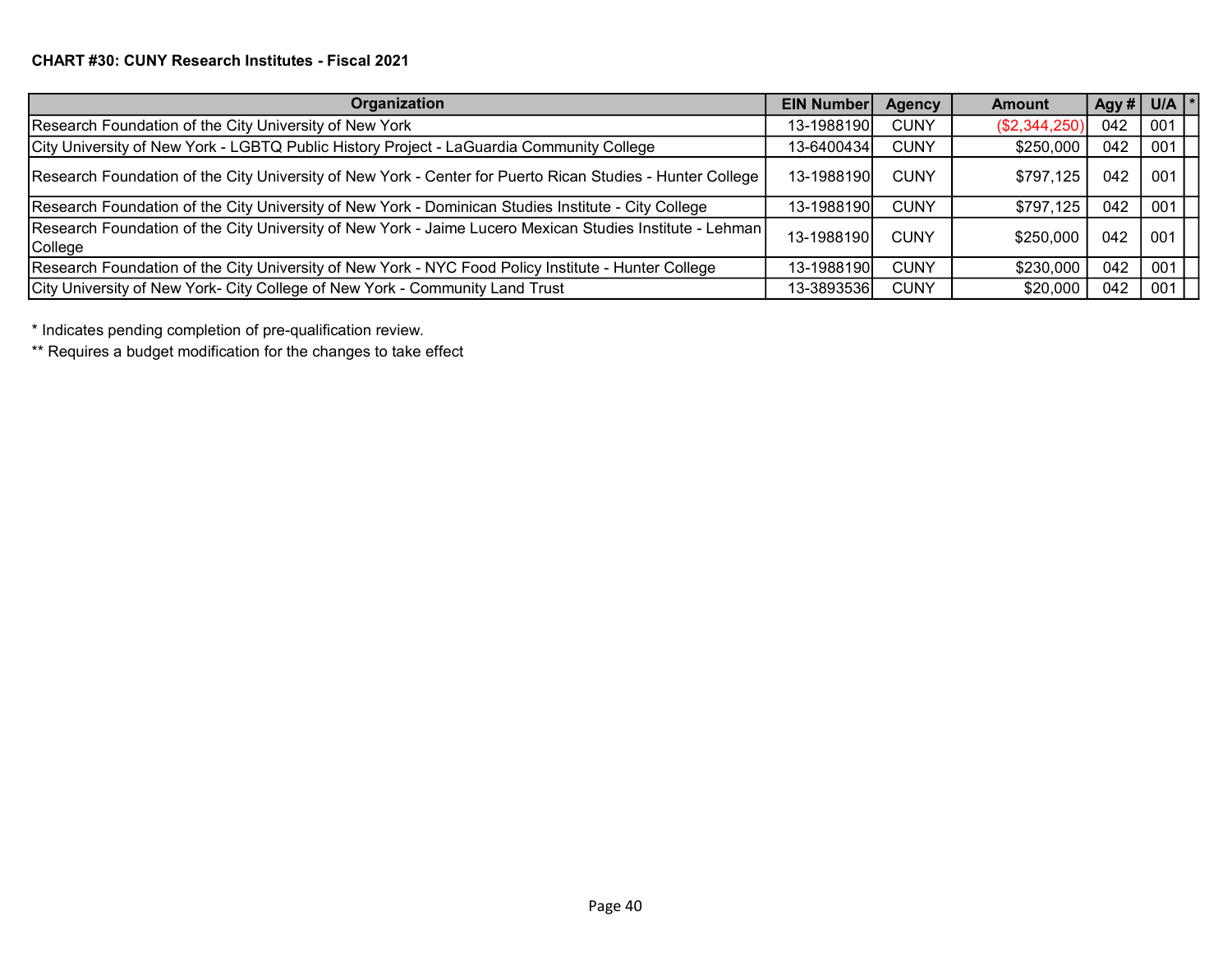| Organization                                             | <b>EIN Number</b> | <b>Agency</b> | Amount        | Agy # | U/A $\vert$ * |
|----------------------------------------------------------|-------------------|---------------|---------------|-------|---------------|
| Department of Youth and Community Development            | 13-6400434        | <b>DYCD</b>   | (\$2,486,500) | 260   | 005           |
| African Services Committee, Inc.                         | 13-3749744        | <b>DYCD</b>   | \$18,000      | 260   | 005           |
| Arab American Association of New York, Inc.              | 11-3604756        | <b>DYCD</b>   | \$22,500      | 260   | 005           |
| Arab-American Family Support Center, Inc., The           | 11-3167245        | <b>DYCD</b>   | \$18,000      | 260   | 005           |
| Asian American Federation, Inc.                          | 13-3572287        | <b>DYCD</b>   | \$78,000      | 260   | 005           |
| Asian-American Coalition for Children and Families, Inc. | 13-3682471        | <b>DYCD</b>   | \$525,000     | 260   | 005           |
| Chhaya Community Development Corporation                 | 11-3580935        | <b>DYCD</b>   | \$18,000      | 260   | 005           |
| Council On American-Islamic Relations New York, Inc.     | 11-3450777        | <b>DYCD</b>   | \$18,000      | 260   | 005           |
| Hispanic Federation, Inc.                                | 13-3573852        | <b>DYCD</b>   | \$845,000     | 260   | 005           |
| India Home, Inc.                                         | 20-8747291        | <b>DYCD</b>   | \$27,000      | 260   | 005           |
| Islamic Circle of North America, Inc.                    | 11-2925751        | <b>DYCD</b>   | \$22,500      | 260   | 005           |
| Muslim Community Network                                 | 75-3163555        | <b>DYCD</b>   | \$13,500      | 260   | 005           |
| New York Urban League, Inc.                              | 13-1671035        | <b>DYCD</b>   | \$845,000     | 260   | 005           |
| South Asian Youth Action, Inc.                           | 13-3943630        | <b>DYCD</b>   | \$18,000      | 260   | 005           |
| Turning Point for Women and Families                     | 54-2177390        | <b>DYCD</b>   | \$18,000      | 260   | 005           |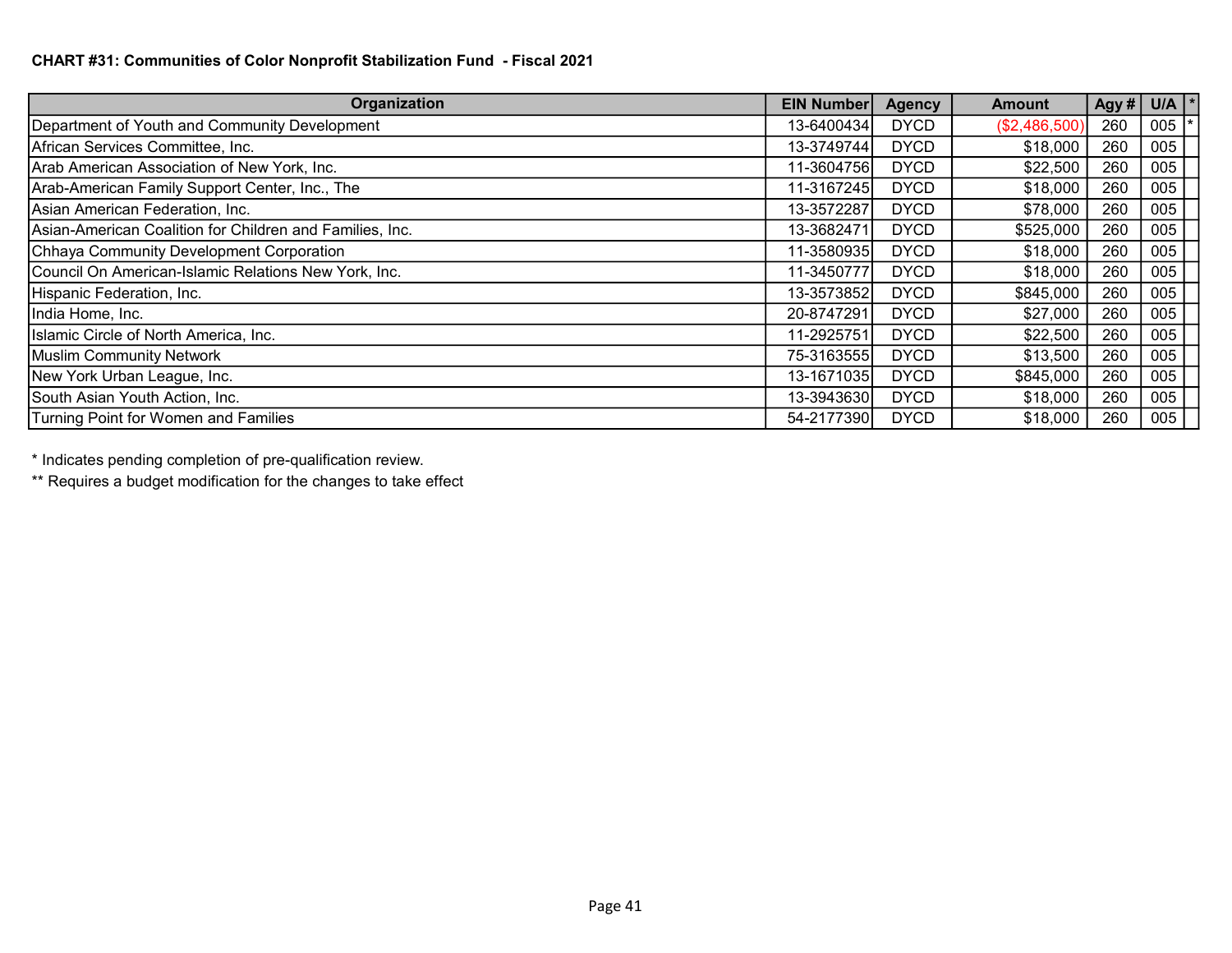| Organization                       | <b>EIN Number</b> | <b>Agency</b> | <b>Amount</b> | Agy # | U/A                 |
|------------------------------------|-------------------|---------------|---------------|-------|---------------------|
| Mayor's Office of Criminal Justice | 13-6400434'       | MOP<br>טששועו | (\$139,50ს,   | 098   | 002<br>$\mathbf{r}$ |
| Network Support Services, Inc.     | ا1041447∍∠        | MOP<br>טששועו | \$139,500     | 098   | 002                 |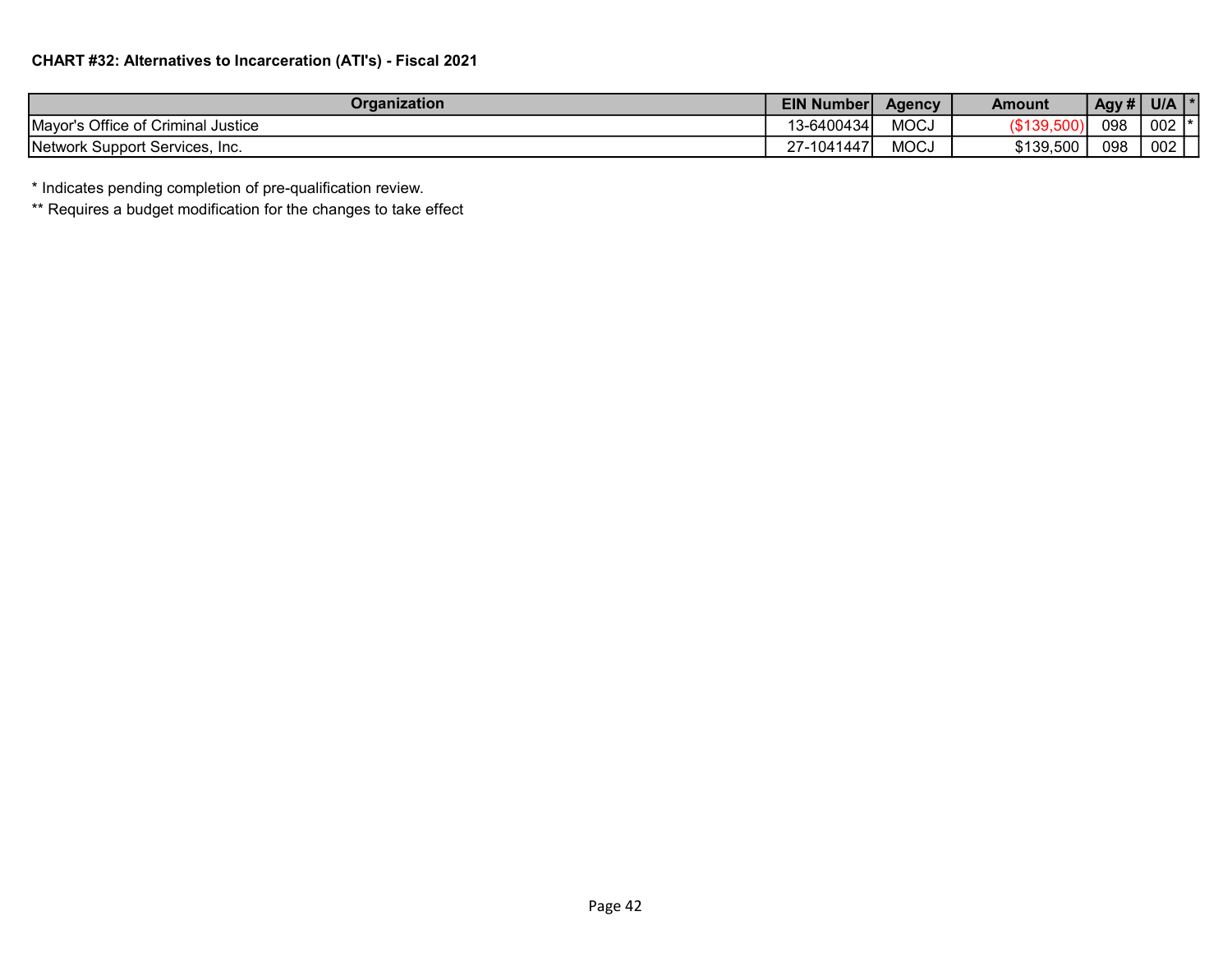## CHART #33: Supports for Persons Involved in the Sex Trade - Fiscal 2021

| Organization                               | <b>EIN Number</b> | Agency      | Amount      |     | Agy # $ $ U/A $ $ * |
|--------------------------------------------|-------------------|-------------|-------------|-----|---------------------|
| Mayor's Office of Criminal Justice         | 13-6400434        | <b>MOCJ</b> | (\$275,000) | 098 | 002                 |
| <b>IDestination Tomorrow. Inc.</b>         | 80-0259180        | <b>MOCJ</b> | \$80,000    | 098 | 002                 |
| Not On My Watch, Inc.                      | 82-3809384        | <b>MOCJ</b> | \$125,000   | 098 | 002                 |
| LGBT Center Intercultural Collective, Inc. | 82-4397912        | <b>MOCJ</b> | \$20,000    | 098 | 002                 |
| <b>IUrban Justice Center</b>               | 13-3442022        | <b>MOCJ</b> | \$50,000    | 098 | 002                 |

\* Indicates pending completion of pre-qualification review.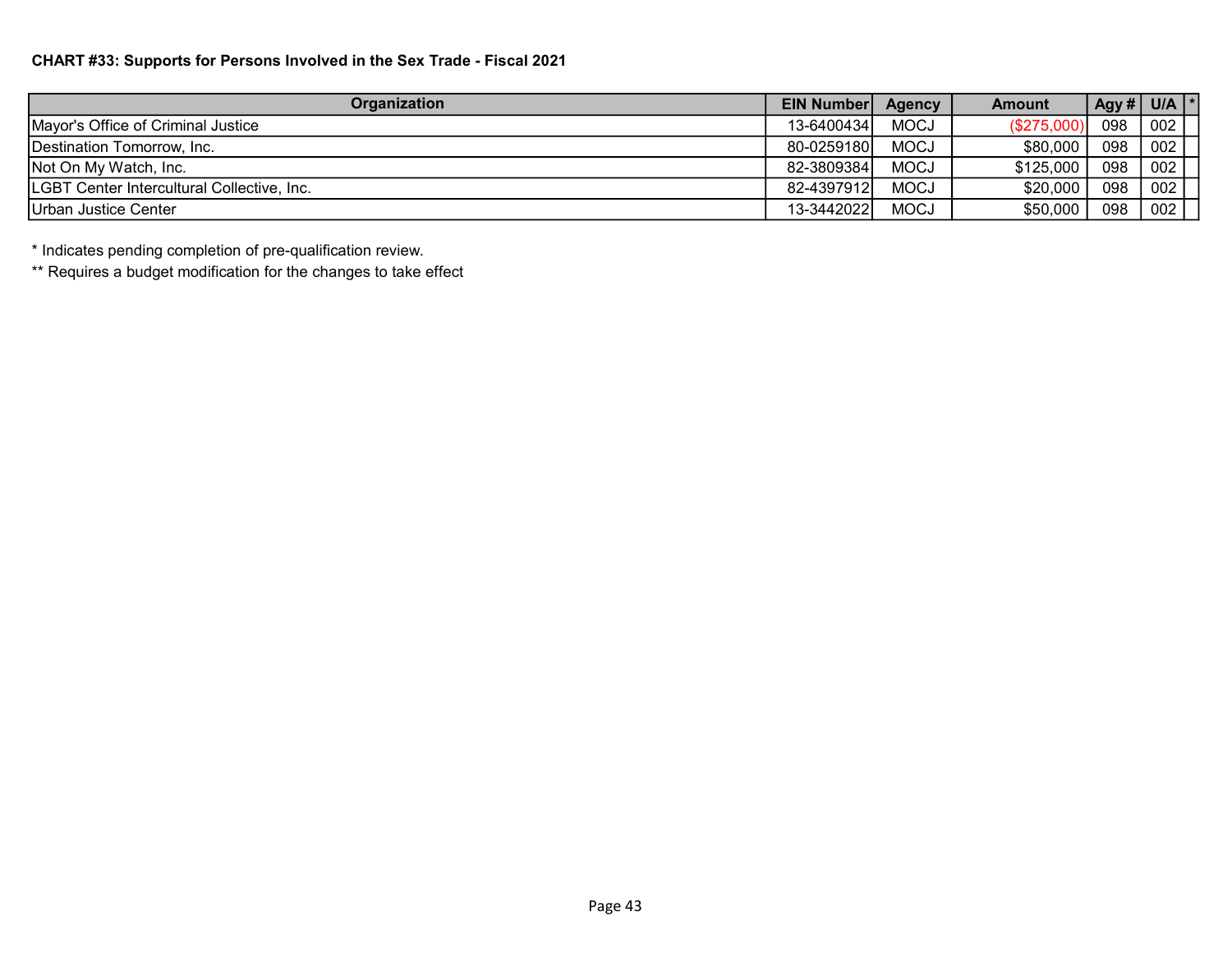| Organization                                                         | <b>EIN Number</b> | <b>Agency</b> | Amount           | Agy #           | <b>U/A</b>      |
|----------------------------------------------------------------------|-------------------|---------------|------------------|-----------------|-----------------|
| $\sim$ $\sim$<br>TFederation of Protestant Welfare Agencies.<br>Inc. | 13-5562220        | <b>SBS</b>    | $($ \$63,650 $)$ | 801             | 01 <sup>1</sup> |
| Third Sector New England                                             | 04-2261109        | <b>SBS</b>    | \$63,650         | 80 <sup>2</sup> | 011             |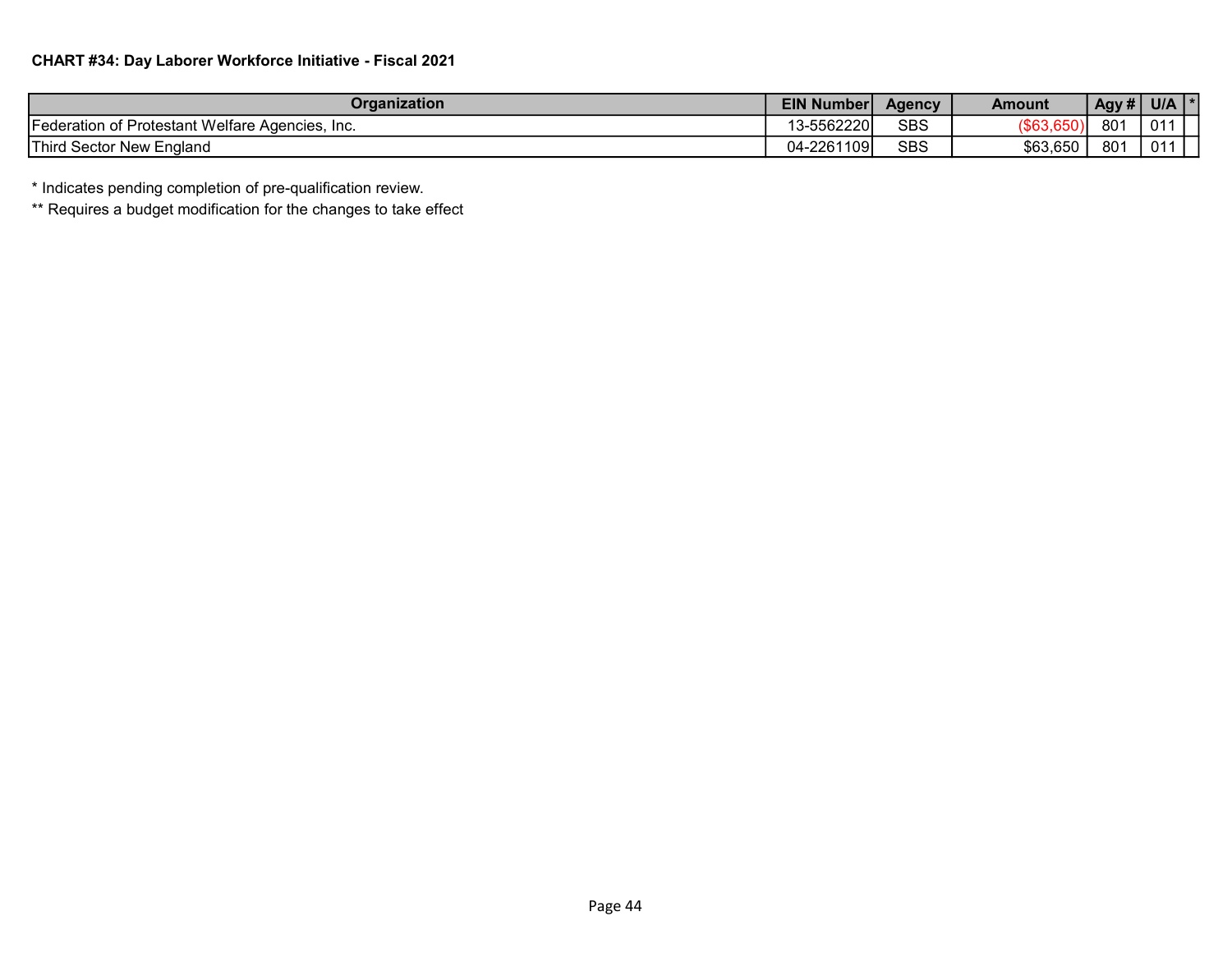| Organization                                             | <b>EIN Number</b>        | Agency | <b>Amount</b> | Agy# | U/A |
|----------------------------------------------------------|--------------------------|--------|---------------|------|-----|
| <b>Housing</b><br>' Preservation and Development         | 13-6400434               | ⊣PC    | . טש          | 806  | 009 |
| Neighborhood I<br>d Housing Services of Jamaica.<br>-Inc | ·7398279 <br>ററ<br>′ -د∠ | HPD    | \$51,850      | 806  | 009 |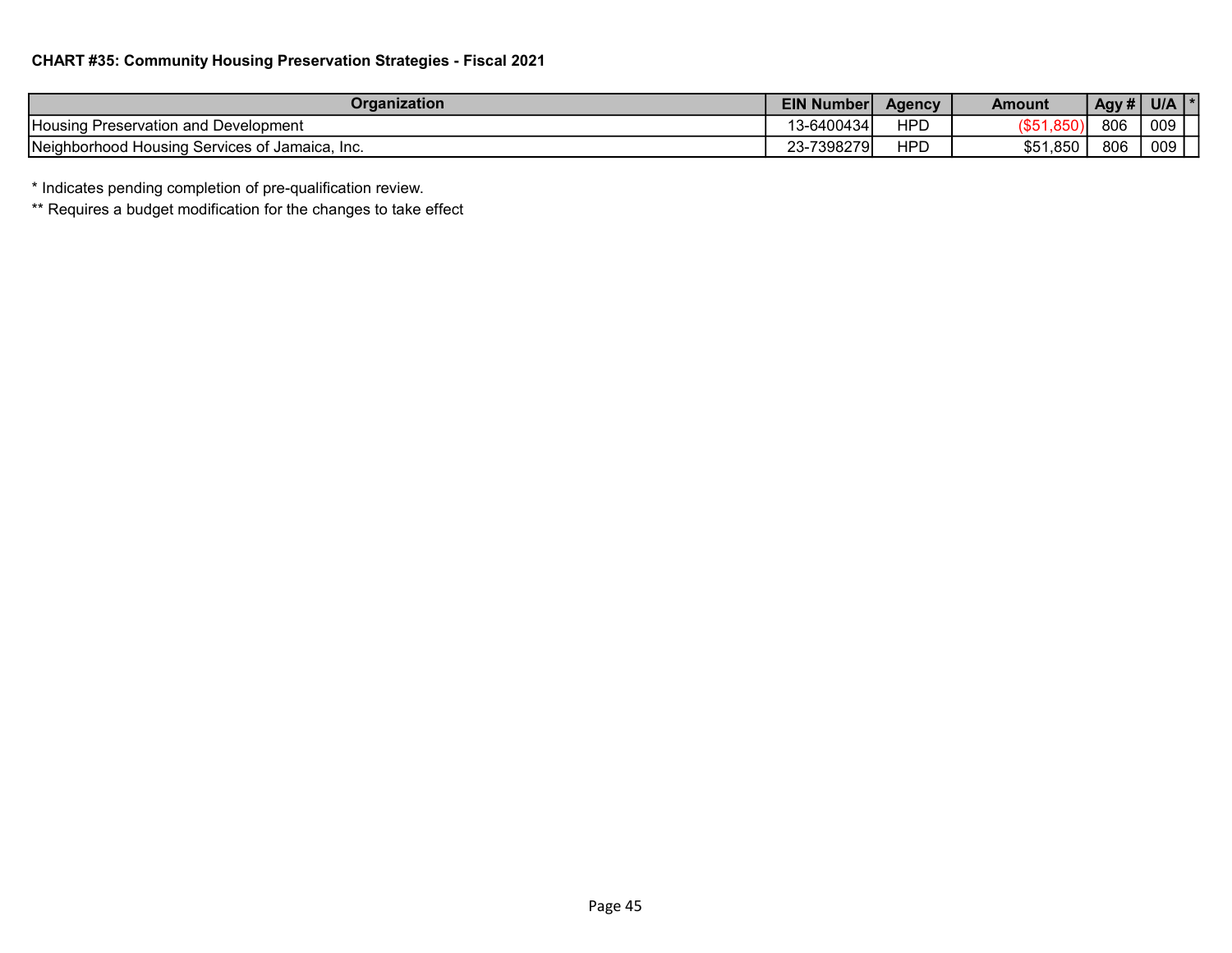# CHART #36: Art a Catalyst for Change - Fiscal 2021

| Organization                                                                                   | <b>EIN Number</b> | <b>Agency</b> | <b>Amount</b> |     | $\log y \#$ U/A $\sim$ |
|------------------------------------------------------------------------------------------------|-------------------|---------------|---------------|-----|------------------------|
| Man Up, Inc. - High School for Civil Rights (Thomas Jefferson HS Campus) (Brooklyn School) **  | 03-0553092        | <b>DYCD</b>   | (\$15,300)    | 260 | 005                    |
| Man Up, Inc. - Junior High School 292K **                                                      | 03-0553092        | <b>DYCD</b>   | (S15,300)     | 260 | 005                    |
| Man Up, Inc. - Van Siclen Community School (Brooklyn School) **                                | 03-0553092        | <b>DYCD</b>   | (\$15,300)    | 260 | 005                    |
| Elite Learners, Inc. - Public School 292K **                                                   | 81-4482839        | <b>DCLA</b>   | \$15,300      | 126 | 003                    |
| Elite Learners, Inc. - East New York Family Academy - Brooklyn **                              | 81-4482839l       | <b>DCLA</b>   | \$15,300      | 126 | 003                    |
| Elite Learners, Inc. - High School for Civil Rights (Thomas Jefferson HS Campus) - Brooklyn ** | 81-4482839        | <b>DCLA</b>   | \$15,300      | 126 | 003                    |

\* Indicates pending completion of pre-qualification review.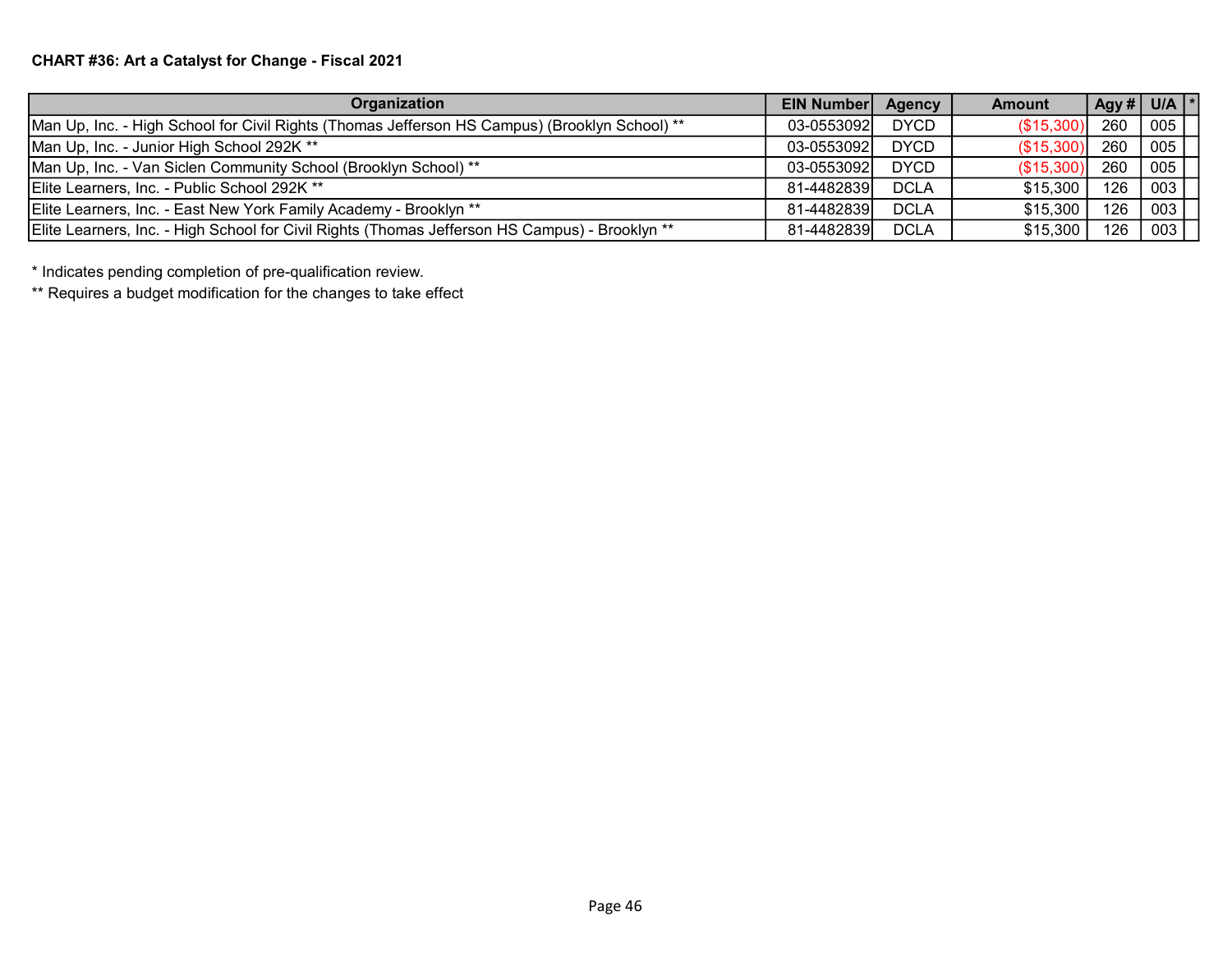# CHART #37: Crisis Management System - Fiscal 2021

| <b>Organization</b>                                                                    | <b>EIN Number</b> | Agency     | <b>Amount</b> |     | $\left\lfloor \right.$ Agy # $\left\lfloor \right.$ U/A $\left\lfloor \right.$ $\left. ^{\ast }\right.$ |
|----------------------------------------------------------------------------------------|-------------------|------------|---------------|-----|---------------------------------------------------------------------------------------------------------|
| East Flatbush Village, Inc. - IS 285 Meyer Levin                                       | 80-0612019        | DOE.       | (\$40,000)    | 040 | 402 l'                                                                                                  |
| Elite Learners, Inc. - IS 285 Meyer Levin                                              | 81-4482839        | DOE.       | \$40,000      | 040 | 402                                                                                                     |
| Fund for the City of New York, Inc. - Public School / Middle School 183                | 13-2612524        | <b>DOE</b> | (\$40,000)    | 040 | 402                                                                                                     |
| Fund for the City of New York, Inc. - Public School / Middle School 42                 | 13-2612524        | DOE        | (\$40,000)    | 040 | 402                                                                                                     |
| Sheltering Arms Children and Family Services, Inc. - Public School / Middle School 183 | 13-3709095l       | DOE        | \$40,000      | 040 | 402                                                                                                     |
| Sheltering Arms Children and Family Services, Inc. - Public School / Middle School 42  | 13-3709095        | <b>DOE</b> | \$40,000      | 040 | 402                                                                                                     |

\* Indicates pending completion of pre-qualification review.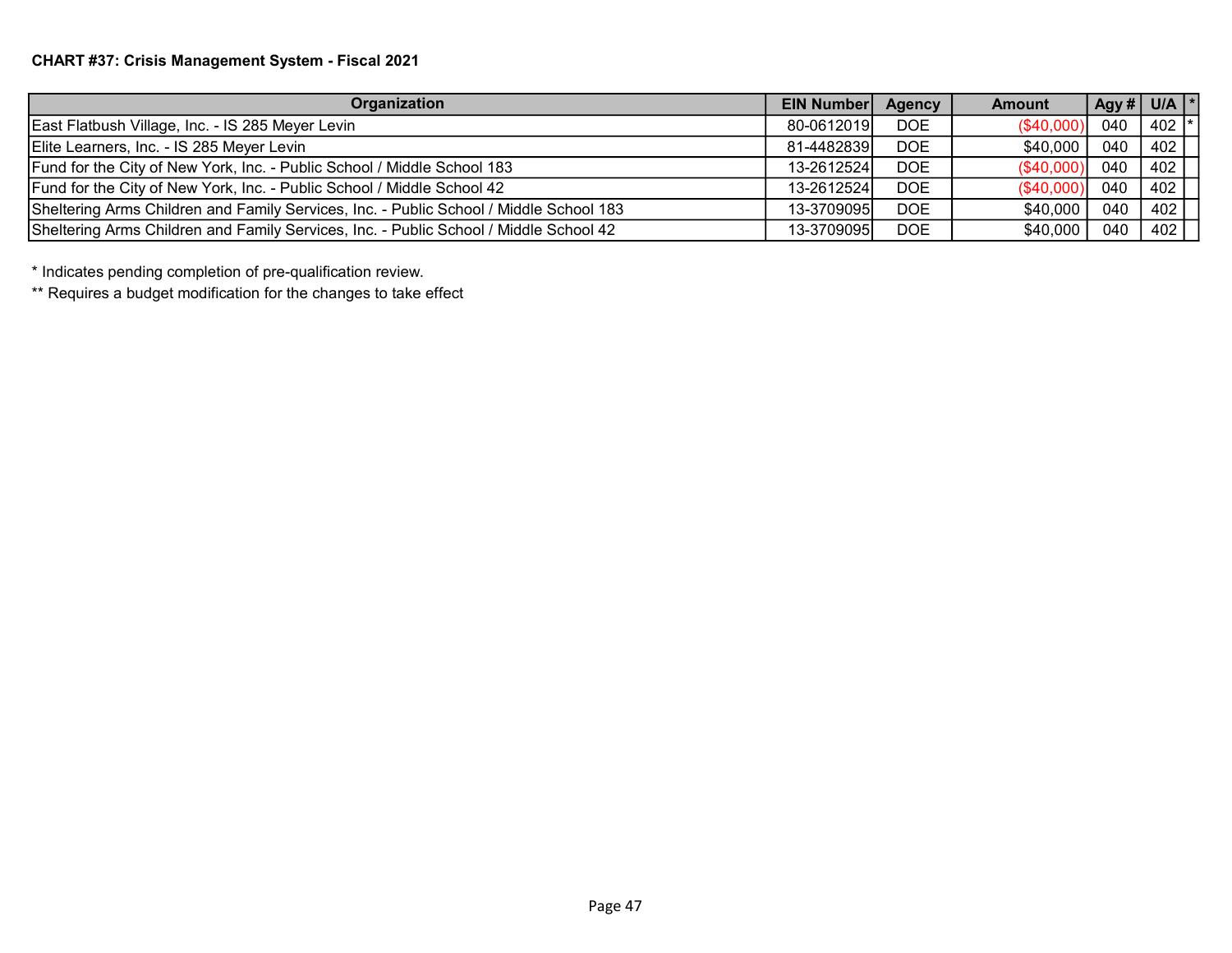## CHART #38: Local Initiatives - Fiscal 2020

| <b>Member</b> | Organization - Program                                                 | EIN Number | Aaencv     | Amount   | Agy #           | <b>U/A</b> |  |
|---------------|------------------------------------------------------------------------|------------|------------|----------|-----------------|------------|--|
| Dromm         | Irish Business Organization of New York, Inc., The - Networking Events | 13-3628301 | <b>SBS</b> | (\$5,000 | 801             | 002        |  |
| Dromm         | The<br>Horticultural Society of New York,                              | 13-0854930 | <b>SBS</b> | \$5,000  | 80 <sup>2</sup> | 002        |  |

\* Indicates pending completion of pre-qualification review.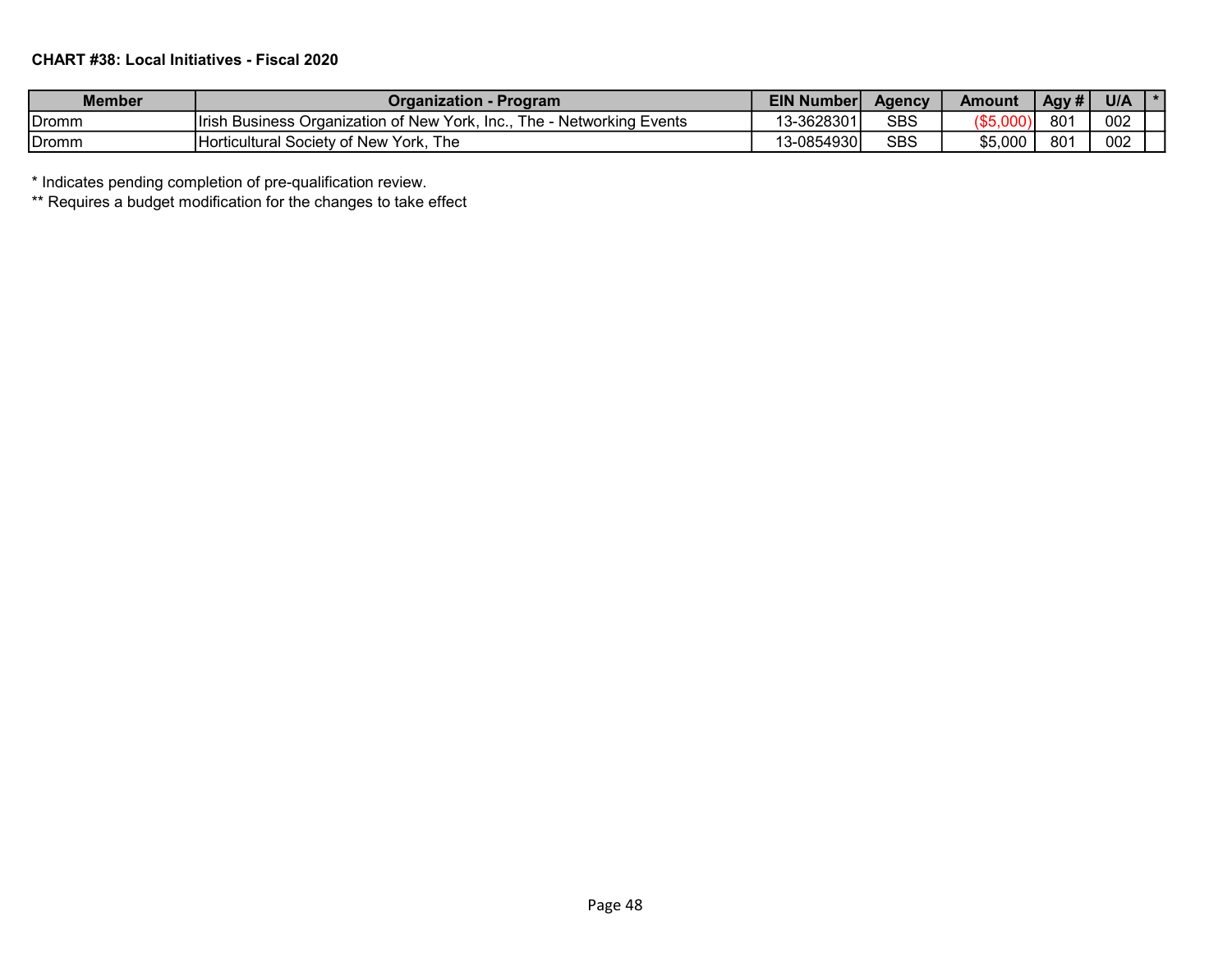## CHART #39: Parks Equity Initiative - Fiscal 2020

| Member  | Organization - Program                                           | <b>EIN Number</b> | <b>Agency</b> | Amount I |     | $\overline{AB}$ Agy # U/A $\overline{Y}$ |
|---------|------------------------------------------------------------------|-------------------|---------------|----------|-----|------------------------------------------|
| , Yeger | Department of Parks and Recreation - Parks @ Council District 44 | 13-6400434        | <b>DPR</b>    | '\$10    | 846 | 006                                      |
| Yeger   | Family Group - Asser Levy Park<br>⊥September 11                  | $-0899005$        | DPR           | \$10,000 | 846 | 006                                      |

\* Indicates pending completion of pre-qualification review.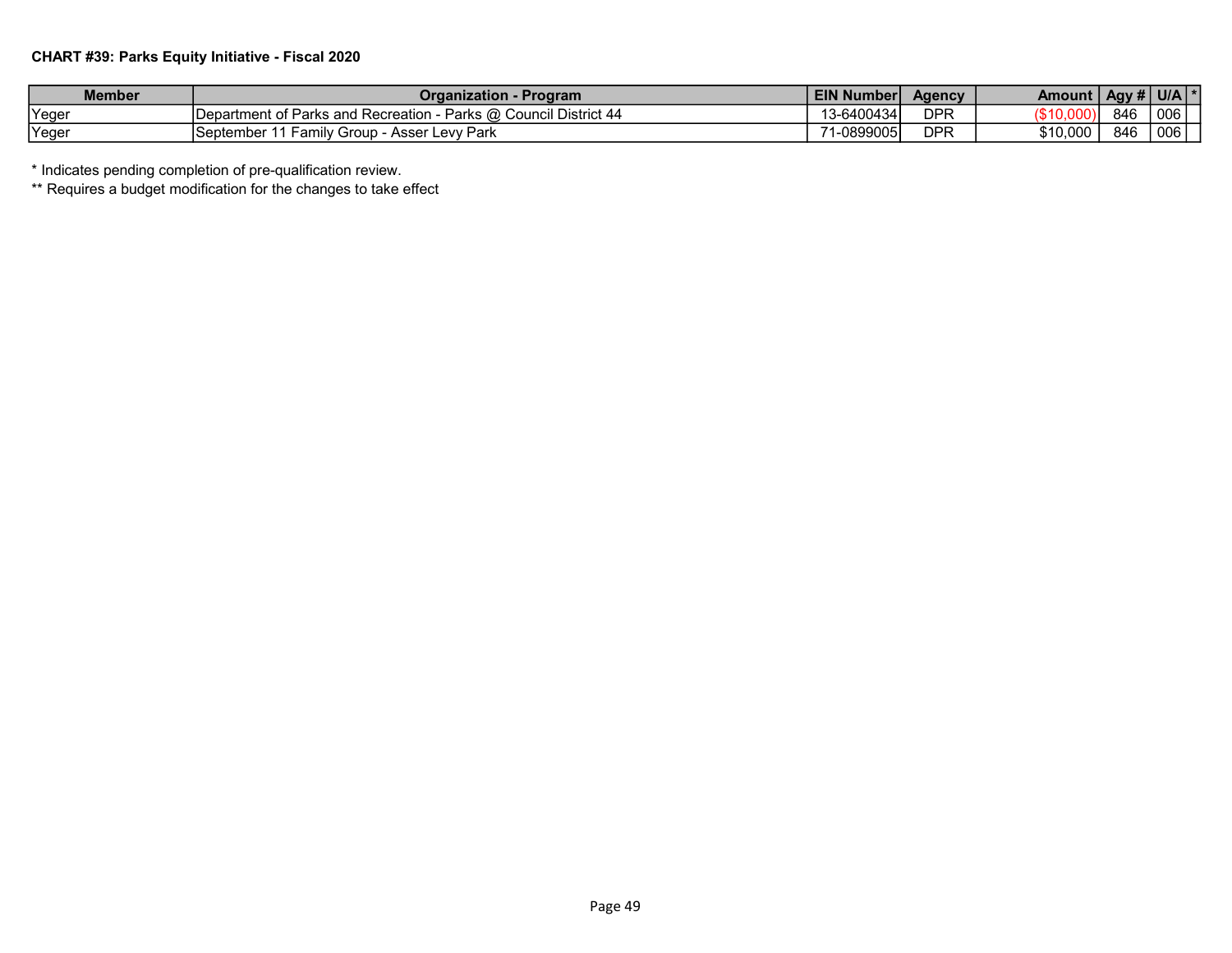| <b>Source</b> | <b>Member</b>   | <b>Organization - Program</b>                                                                        | <b>EIN Number</b> | Agency      | Amount     | <b>New Purpose of Funds</b>                                                                                                                                                                                                                                                                                                                                                                                                                                                                    | $\star$ |
|---------------|-----------------|------------------------------------------------------------------------------------------------------|-------------------|-------------|------------|------------------------------------------------------------------------------------------------------------------------------------------------------------------------------------------------------------------------------------------------------------------------------------------------------------------------------------------------------------------------------------------------------------------------------------------------------------------------------------------------|---------|
| _ocal         | Dromm           | Queens Community Board #4 - Youth Fair                                                               | 13-6400434        | QNCB        | (\$5,000)  | To fund costs associated with Youth Fair.                                                                                                                                                                                                                                                                                                                                                                                                                                                      |         |
| ∟ocal         | Dromm           | Queens Community Board #4                                                                            | 13-6400434        | QNCB        |            | \$5,000 To fund community events in Council District 25.                                                                                                                                                                                                                                                                                                                                                                                                                                       |         |
| Local         | Levin           | Atlantic Avenue Association Local<br>Development Corporation - Atlantic Antic<br>Festival            | 11-2786225        | <b>DYCD</b> |            | (\$5,000) To support the annual Atlantic Antic Festival.                                                                                                                                                                                                                                                                                                                                                                                                                                       |         |
| ∣Local        | Levin           | Atlantic Avenue Association Local<br>Development Corporation - Atlantic Avenue-<br>Arts Gowanus Walk | 11-2786225        | <b>DYCD</b> |            | \$5,000 To support the Atlantic Avenue-Arts Gowanus Walk.                                                                                                                                                                                                                                                                                                                                                                                                                                      |         |
| Youth         | Grodenchik      | Child Center of NY, Inc., The                                                                        | 11-1733454        | <b>DYCD</b> | (\$10,000) | Funds will be used to support the Robotics and Drama After-School<br>programs.                                                                                                                                                                                                                                                                                                                                                                                                                 |         |
| Youth         | Grodenchik      | Child Center of NY, Inc., The                                                                        | 11-1733454        | <b>DYCD</b> | \$10,000   | Funds would be used to support programming at the SoNYC Middle<br>School program at MS 74.                                                                                                                                                                                                                                                                                                                                                                                                     |         |
| Local         | Rosenthal       | City Parks Foundation - Central Park<br>Programs                                                     | 13-3561657        | <b>DPR</b>  |            | (\$3,500) Funds support free programming in Central Park.                                                                                                                                                                                                                                                                                                                                                                                                                                      |         |
| Local         | Rosenthal       | <b>City Parks Foundation</b>                                                                         | 13-3561657        | <b>DPR</b>  |            | \$3,500 Funds support SummerStage digital or live shows.                                                                                                                                                                                                                                                                                                                                                                                                                                       |         |
| Youth         | Holden          | Salvatore LaRussa Dance Company, Inc.                                                                | 32-0119937        | <b>DYCD</b> |            | Funds will be used for general operating expenses and for various<br>(\$5,000) performing arts programming including staff support, rentals, facilities<br>usage, supplies, and equipment.                                                                                                                                                                                                                                                                                                     |         |
| Youth         | Holden          | Salvatore LaRussa Dance Company, Inc.                                                                | 32-0119937        | <b>DYCD</b> |            | Funds to be used to support general operating expenses associated with<br>\$5,000 various dance classes including uniforms, space rentals, advertising and<br>program supplies.                                                                                                                                                                                                                                                                                                                |         |
| Local         | Richards        | Jamaica Center for Arts and Learning, Inc.                                                           | 11-2478709        | <b>DYCD</b> | (\$15,000) | Funds will support Thursday Night Jazz series, running (streamed) from<br>October through June 2021. We will also present a festival for Black<br>History Month that features an art exhibit, live music, and spoken word<br>artists                                                                                                                                                                                                                                                           |         |
| Local         | Richards        | Jamaica Center for Arts and Learning, Inc.                                                           | 11-2478709        | <b>DYCD</b> |            | Funds will support Thursday Night Jazz series, running (streamed) from<br>\$15,000 October through June 2021, presentation of a festival for Black History<br>Month that features an art exhibit, live music, and spoken word artists                                                                                                                                                                                                                                                          |         |
| Local         | Richards        | Junior Achievement of New York                                                                       | 13-3031828        | <b>DYCD</b> | (\$5,000)  | Funding allocated from Council Member Richards will be used to support<br>K-12 programming in the district through delivery models, including<br>anticipated delivery with students at P.S. 47. JA New York has been<br>transitioning the program delivery models, using real-time, blended and<br>asynchronous digital formats, to keep JA programming relevant and<br>accessible for New York City students.                                                                                 | $\star$ |
| Local         | Richards        | Junior Achievement of New York                                                                       | 13-3031828        | <b>DYCD</b> | \$5,000    | Funding to support K-12 programming in CD 31 including student from<br>P.S. 47Q                                                                                                                                                                                                                                                                                                                                                                                                                |         |
| Local         | Richards        | Success in the Arts, Inc.                                                                            | 83-4403285        | <b>DYCD</b> |            | Funds will be used to support Performing arts workshops for youth and<br>adults, Workshops and makeovers for single women and women in<br>shelters, Props and a Prop master, Mic equipment, Sound System,<br>(\$5,000) trophies which will be presented at The SITA Award' Show, a special<br>event, or POP UP SITA Award for well deserved individuals in the<br>community T-shirts with the Brand Name, banners, flyers. posters etcto<br>advertise upcoming events and Gifts for gift bags. | $\star$ |
| Local         | <b>Richards</b> | Success in the Arts, Inc.                                                                            | 83-4403285        | <b>DYCD</b> | \$5,000    | Funding will support perfomring arts workshops for youth and adults<br>including outreach and equipment needs.                                                                                                                                                                                                                                                                                                                                                                                 |         |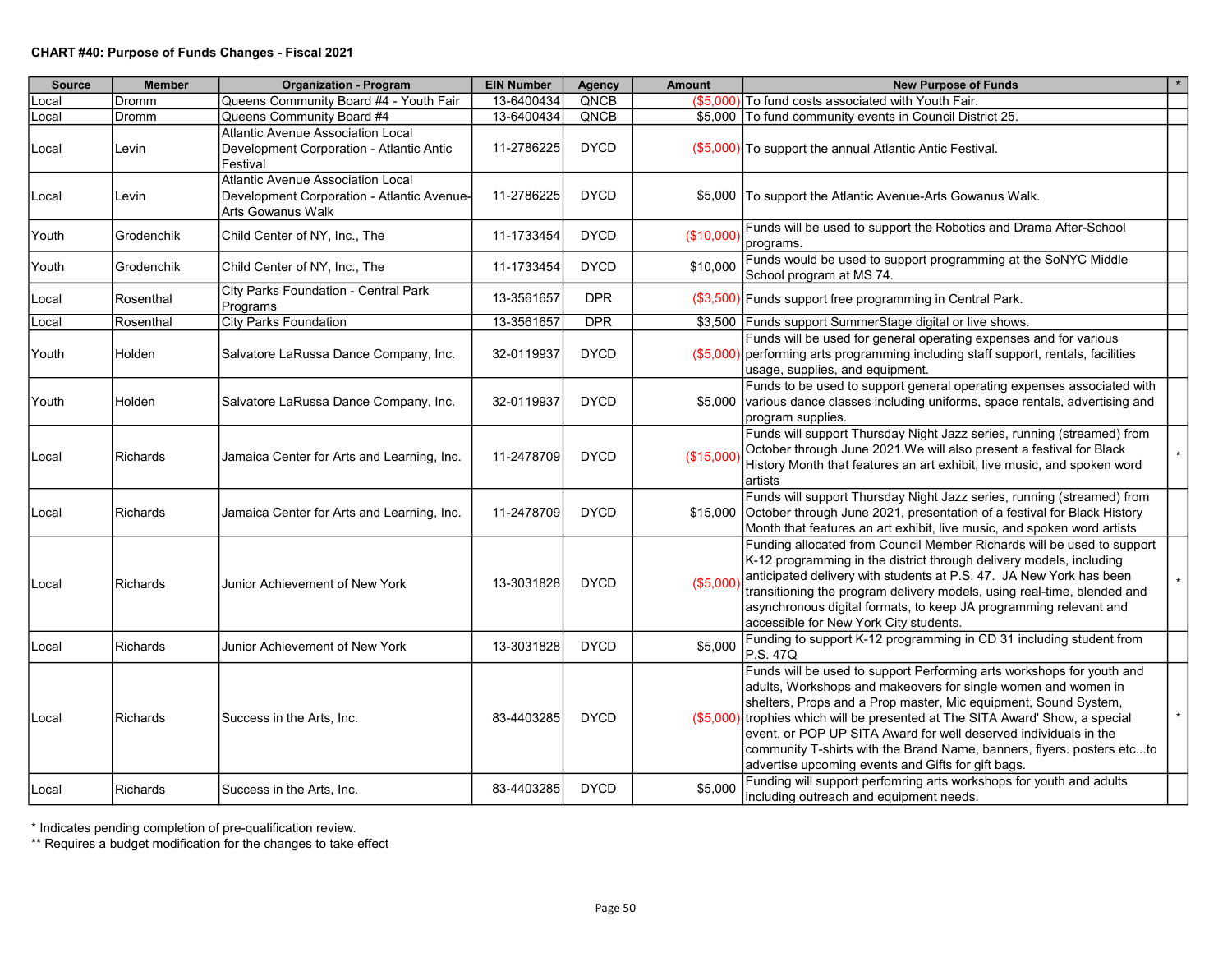#### CHART #40: Purpose of Funds Changes - Fiscal 2021 (continued)

| <b>Source</b> | <b>Member</b>  | Organization                            | <b>EIN Number</b> | Agency      | <b>Amount</b> | <b>New Purpose of Funds</b>                                                    |  |
|---------------|----------------|-----------------------------------------|-------------------|-------------|---------------|--------------------------------------------------------------------------------|--|
| Local         | ILevine        | William F. Ryan Community Health Center | 13-2884976        | <b>DHMH</b> |               | Funding to support the costs associated with the purchase Dental X-Ray         |  |
|               |                |                                         |                   |             |               | $($5,000)$ Units for the health center.                                        |  |
| Local         | ILevine        | William F. Ryan Community Health Center | 13-2884976        | <b>DHMH</b> |               | \$5,000 Funding to support the costs associated with eye care services.        |  |
| <b>Youth</b>  | ILevine        | New York Road Runners, Inc.             | 13-2949483        | <b>DYCD</b> | (\$3,50f      | $ 0\rangle$ To fund program costs for the NYRR Open Run at Morningside Park.   |  |
| <b>Youth</b>  | ILevine.       | <b>INew York Road Runners, Inc.</b>     | 13-2949483        | <b>DYCD</b> |               |                                                                                |  |
|               |                |                                         |                   |             |               |                                                                                |  |
| Local         | <b>IPowers</b> | Council on the Environment, Inc.        | 13-2765465        | <b>DYCD</b> |               | Funding will support cost of a Fresh Food Box Program at St. Peter's           |  |
|               |                |                                         |                   |             |               | (\$20,000)   ununny min sept<br> Chur <u>ch Lenox Hill Neighborhood House.</u> |  |
| Local         | l Powers       | Council on the Environment, Inc.        | 13-2765465        | DYCD        |               | \$20,000 Funding will support composting efforts at StuyTown Greenmarket.      |  |

\* Indicates pending completion of pre-qualification review.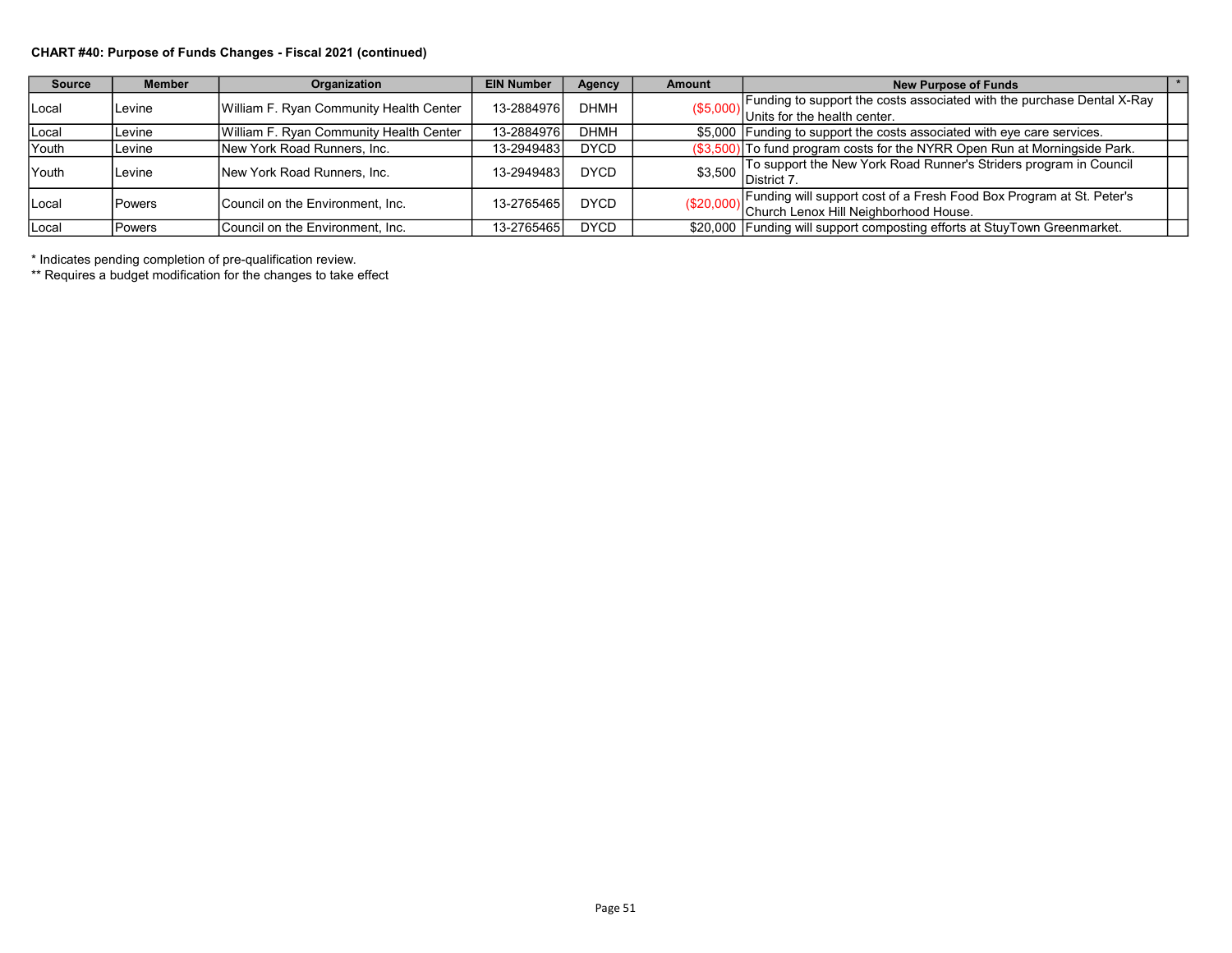#### CHART #41: Purpose of Funds Changes - Fiscal 2020

| <b>Source</b>   | <b>Member</b>   | Organization           | <b>EIN Number</b> | <b>Agency</b> | <b>Amount</b> | <b>New Purpose of Funds</b>                                                 |  |
|-----------------|-----------------|------------------------|-------------------|---------------|---------------|-----------------------------------------------------------------------------|--|
|                 |                 | QueensRail Corporation | 47-5388098        | <b>DYCD</b>   | (\$5,000)     | Funds to be used to support public outreach and education and to            |  |
| Holden<br>Local |                 |                        |                   |               |               | purchase materials and supplies.                                            |  |
|                 |                 |                        |                   |               |               | Funds will be used to hire a subcontractor for the feasibility study on the |  |
| Local           | Holden          | QueensRail Corporation | 47-5388098        | <b>DYCD</b>   |               | \$5,000 Queenslink Project. This study looks to make an effective link from |  |
|                 |                 |                        |                   |               |               | Howard Beach Station to the Rego Park Subway Station.                       |  |
| Local           | Richards        | QueensRail Corporation | 47-5388098        | <b>DYCD</b>   |               | $(S5,000)$ Funds to be used for programmatic support.                       |  |
|                 |                 |                        |                   |               |               | Funds will be used to hire a subcontractor for the feasibility study on the |  |
| Local           | Richards        | QueensRail Corporation | 47-5388098        | <b>DYCD</b>   |               | \$5,000 Queenslink Project. This study looks to make an effective link from |  |
|                 |                 |                        |                   |               |               | Howard Beach Station to the Rego Park Subway Station.                       |  |
| Local           | Ulrich          | QueensRail Corporation | 47-5388098        | <b>DYCD</b>   |               | $($5,000)$ Funds to be used for programmatic support.                       |  |
|                 |                 |                        |                   |               |               | Funds will be used to hire a subcontractor for the feasibility study on the |  |
| Local           | Ulrich          | QueensRail Corporation | 47-5388098        | <b>DYCD</b>   |               | \$5,000 Queenslink Project. This study looks to make an effective link from |  |
|                 |                 |                        |                   |               |               | Howard Beach Station to the Rego Park Subway Station.                       |  |
| Local           | <b>Richards</b> | QueensRail Corporation | 47-5388098        | <b>DYCD</b>   |               | $( $5,000)$ Funds to be used for programmatic support.                      |  |
|                 |                 |                        |                   |               |               | Funds will be used to hire a subcontractor for the feasibility study on the |  |
| Local           | Richards        | QueensRail Corporation | 47-5388098        | <b>DYCD</b>   |               | \$5,000 Queenslink Project. This study looks to make an effective link from |  |
|                 |                 |                        |                   |               |               | Howard Beach Station to the Rego Park Subway Station.                       |  |

\* Indicates pending completion of pre-qualification review.